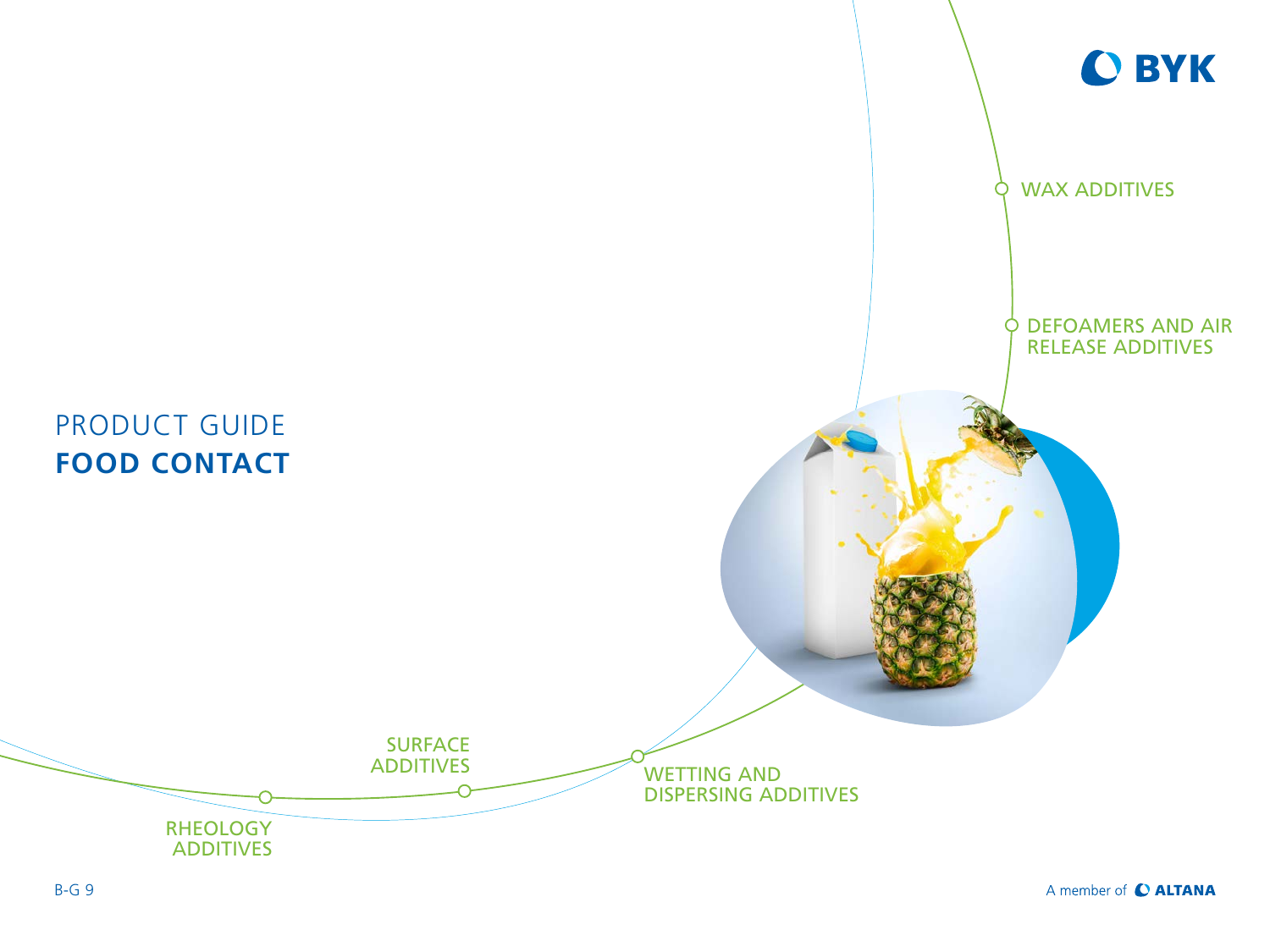# **Contents**

- [Wetting and dispersing additives](#page-2-0)
- [Surface additives](#page-7-0)
- [Rheology additives](#page-12-0)
- [Defoamers and air release additives](#page-14-0)
- [Adhesion promoters and coupling agents](#page-18-0)
- [Processing additives](#page-19-0)
- [Wax additives](#page-21-0)
- [Specialties](#page-26-0)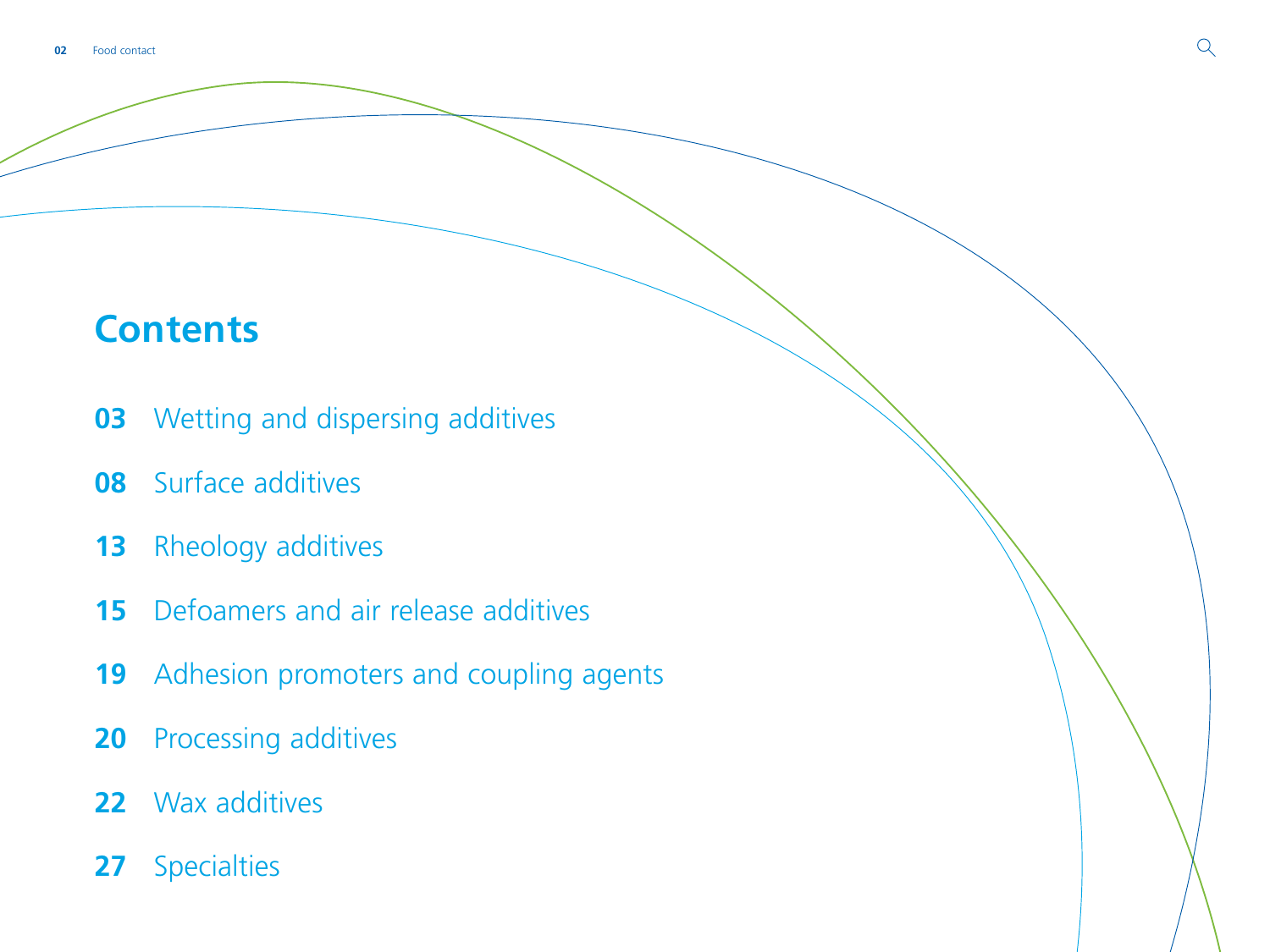| Product                 |                                         |                                                        |                                                 |                                                  |                                   |                                                  |                               |                                                                  |                                                                         |                                                              |                                                                   |                                                     |                                         |                                             |                                            |                                                 |                                          |
|-------------------------|-----------------------------------------|--------------------------------------------------------|-------------------------------------------------|--------------------------------------------------|-----------------------------------|--------------------------------------------------|-------------------------------|------------------------------------------------------------------|-------------------------------------------------------------------------|--------------------------------------------------------------|-------------------------------------------------------------------|-----------------------------------------------------|-----------------------------------------|---------------------------------------------|--------------------------------------------|-------------------------------------------------|------------------------------------------|
|                         | 175.105<br><b>EK</b><br>$\overline{21}$ | <b>300</b><br>μń<br>H<br><b>CFR</b><br>$\overline{21}$ | 176.170<br><b>ER</b><br>$\overline{\mathbf{z}}$ | 176.180<br><b>CFR</b><br>$\overline{\mathbf{z}}$ | 177.1520<br>EK<br>$\overline{21}$ | Coatings AP(2004)1<br>S<br><b>CoE Resolution</b> | <b>BfR-Recommendation XIV</b> | <b>XXXVI Paper &amp; Paperboard</b><br><b>BfR-Recommendation</b> | 10/2011<br>$\overline{6}$<br>$\sum_{i=1}^{n}$<br>Regulation<br>Plastics | Annex 10<br>21,<br>.023.<br>817<br>Ordinance<br><b>Swiss</b> | Packaging Inks (Oct. 2018)<br>S<br><b>Guidance Note</b><br>Nestlè | 2018)<br>(Dec.<br>List<br>Exclusion<br><b>EuPIA</b> | "Plastics"<br>table A.1<br>GB9685-2016, | "Coatings"<br>A.2,<br>table<br>GB9685-2016, | $n$ Inks"<br>A.4,<br>table<br>GB9685-2016, | "Adhesives"<br>ທ້<br>∢<br>table<br>GB9685-2016, | "Paper"<br>A.6,<br>table<br>GB9685-2016, |
| <b>ANTI-TERRA-204</b>   | $\circ$                                 | $\equiv$                                               | $\circ$                                         | $\bigcirc$                                       | $\bigcirc$                        | $\bigcirc$                                       | $\bigcirc$                    | $\circ$                                                          | $\bigcirc$                                                              | $\bullet$                                                    | $\equiv$                                                          | $\bullet$                                           | $\bigcirc$                              | $\bigcirc$                                  | $\bigcirc$                                 | $\circ$                                         | $\circ$                                  |
| <b>ANTI-TERRA-205</b>   | $\bigcirc$                              | $\circ$                                                | $\circ$                                         | $\bigcirc$                                       | $\bigcirc$                        | $\bigcirc$                                       | $\bigcirc$                    | $\circ$                                                          | $\bigcirc$                                                              | $\bullet$                                                    | $\bullet$                                                         | $\bullet$                                           | $\bigcirc$                              | $\circ$                                     | $\circ$                                    | $\circ$                                         | $\bigcirc$                               |
| <b>ANTI-TERRA-250</b>   | $\bigcirc$                              | $\bigcirc$                                             | $\bigcirc$                                      | $\bigcirc$                                       | $\bigcirc$                        | $\bigcirc$                                       | $\bigcirc$                    | $\circ$                                                          | $\bigcirc$                                                              | $\bullet$                                                    | $\bullet$                                                         | $\bullet$                                           | $\bigcirc$                              | $\bigcirc$                                  | $\bigcirc$                                 | $\bigcirc$                                      | $\bigcirc$                               |
| <b>ANTI-TERRA-U</b>     | $\circ$                                 | $\bullet$                                              | $\bigcirc$                                      | $\bigcirc$                                       | $\bigcirc$                        | $\bullet$                                        | $\bullet$                     | $\circ$                                                          | $\bullet$                                                               | $\bullet$                                                    | $\overline{\phantom{a}}$                                          | $\circlearrowright$                                 | $\bigcirc$                              | $\rightarrow$                               | $\bigcirc$                                 | $\circ$                                         | $\circ$                                  |
| <b>ANTI-TERRA-U 80</b>  | $\circ$                                 | $\bullet$                                              | $\bigcirc$                                      | $\circ$                                          | $\bigcirc$                        | $\bullet$                                        | $\bullet$                     | $\circ$                                                          | $\bullet$                                                               | $\circ$                                                      | $\circ$                                                           | $\bigcirc$                                          | $\bigcirc$                              | ÷                                           | $\bigcirc$                                 | $\circ$                                         | $\circ$                                  |
| <b>ANTI-TERRA-U 100</b> | $\bigcirc$                              | $\bullet$                                              | ÷                                               | ÷                                                | $\bigcirc$                        | $\bullet$                                        | $\bullet$                     | $\circ$                                                          | $\bullet$                                                               | $\bullet$                                                    | $\bullet$                                                         | $\bullet$                                           | $\circ$                                 | ۳                                           | $\equiv$                                   | $\bigcirc$                                      | $\bigcirc$                               |
| <b>BYK-154*</b>         | $\bullet$                               | $\circ$                                                | $\circ$                                         | $\bigcirc$                                       | $\bigcirc$                        | $\bigcirc$                                       | $\bullet$                     | $\bullet$                                                        | $\bullet$                                                               | $\circ$                                                      | $\bigcirc$                                                        | $\circ$                                             | $\bigcirc$                              | $\bigcirc$                                  | $\circ$                                    | $\overline{\phantom{m}}$                        | $\circ$                                  |
| <b>BYK-9076</b>         |                                         |                                                        |                                                 |                                                  | $\overline{\phantom{a}}$          | $\bigcirc$                                       | $\bigcirc$                    | $\circ$                                                          | ۰                                                                       | $\bullet$                                                    | $\bullet$                                                         | $\bullet$                                           | $\overline{\phantom{a}}$                | $\bigcirc$                                  | $\overline{\phantom{m}}$                   | $\overline{\phantom{0}}$                        | $\bigcirc$                               |
| <b>BYK-9077</b>         | $\bigcirc$                              | ۰                                                      | $\bigcirc$                                      | $\circ$                                          | $\bigcirc$                        | ÷                                                | $\equiv$                      | $\circ$                                                          | $\overline{\phantom{a}}$                                                | $\bullet$                                                    | $\bullet$                                                         | $\bullet$                                           | $\circ$                                 | ÷                                           | $\bigcirc$                                 | $\bigcirc$                                      | $\bigcirc$                               |
| <b>BYKJET-9150</b>      | $\bigcirc$                              | $\circ$                                                | $\circ$                                         | $\bigcirc$                                       | $\bigcirc$                        | $\bigcirc$                                       | $\bigcirc$                    | $\circ$                                                          | $\circ$                                                                 | $\bullet$                                                    | $\bullet$                                                         | $\bullet$                                           | $\bigcirc$                              | $\bigcirc$                                  | $\circ$                                    | $\circ$                                         | $\circ$                                  |
| <b>BYKJET-9151</b>      | $\bigcirc$                              | $\circ$                                                | $\bigcirc$                                      | $\bigcirc$                                       | $\bigcirc$                        | $\bigcirc$                                       | $\bigcirc$                    | $\circ$                                                          | $\circ$                                                                 | $\bullet$                                                    | $\bullet$                                                         | $\bullet$                                           | $\bigcirc$                              | $\bigcirc$                                  | $\circ$                                    | $\circ$                                         | $\bigcirc$                               |
| <b>BYKJET-9170</b>      | $\circ$                                 | $\circ$                                                | $\circ$                                         | $\circ$                                          | $\bigcirc$                        | $\bigcirc$                                       | $\circ$                       | $\circ$                                                          | $\circ$                                                                 | $\bullet$                                                    | $\bullet$                                                         | $\bullet$                                           | $\bigcirc$                              | $\bigcirc$                                  | $\bigcirc$                                 | $\circ$                                         | $\circ$                                  |
| <b>BYKJET-9171</b>      | $\bigcirc$                              | $\circ$                                                | $\circ$                                         | $\bigcirc$                                       | $\bigcirc$                        | $\bigcirc$                                       | $\circ$                       | $\circ$                                                          | $\circ$                                                                 | $\bullet$                                                    | $\bullet$                                                         | $\bullet$                                           | $\bigcirc$                              | $\circ$                                     | $\circ$                                    | $\circ$                                         | $\circ$                                  |
| <b>BYK-P 104</b>        | $\bigcirc$                              | $\bullet$                                              | $\bigcirc$                                      | $\bigcirc$                                       | $\bigcirc$                        | $\bullet$                                        | $\bullet$                     | $\circ$                                                          | $\overline{\phantom{m}}$                                                | $\bigcirc$                                                   | $\bigcirc$                                                        | $\bigcirc$                                          | $\bigcirc$                              | $\overline{\phantom{m}}$                    | $\bigcirc$                                 | $\bigcirc$                                      | $\bigcirc$                               |
| <b>BYK-P 104 S</b>      | $\circ$                                 | $\bullet$                                              | $\circ$                                         | $\circ$                                          | $\circ$                           | $\circ$                                          | $\circ$                       | $\circ$                                                          | $\circ$                                                                 | $\bullet$                                                    | ۰                                                                 | $\bullet$                                           | $\circ$                                 | $\circ$                                     | $\circ$                                    | $\bigcirc$                                      | $\circ$                                  |

# <span id="page-2-0"></span>**Wetting and dispersing additives (1/5)**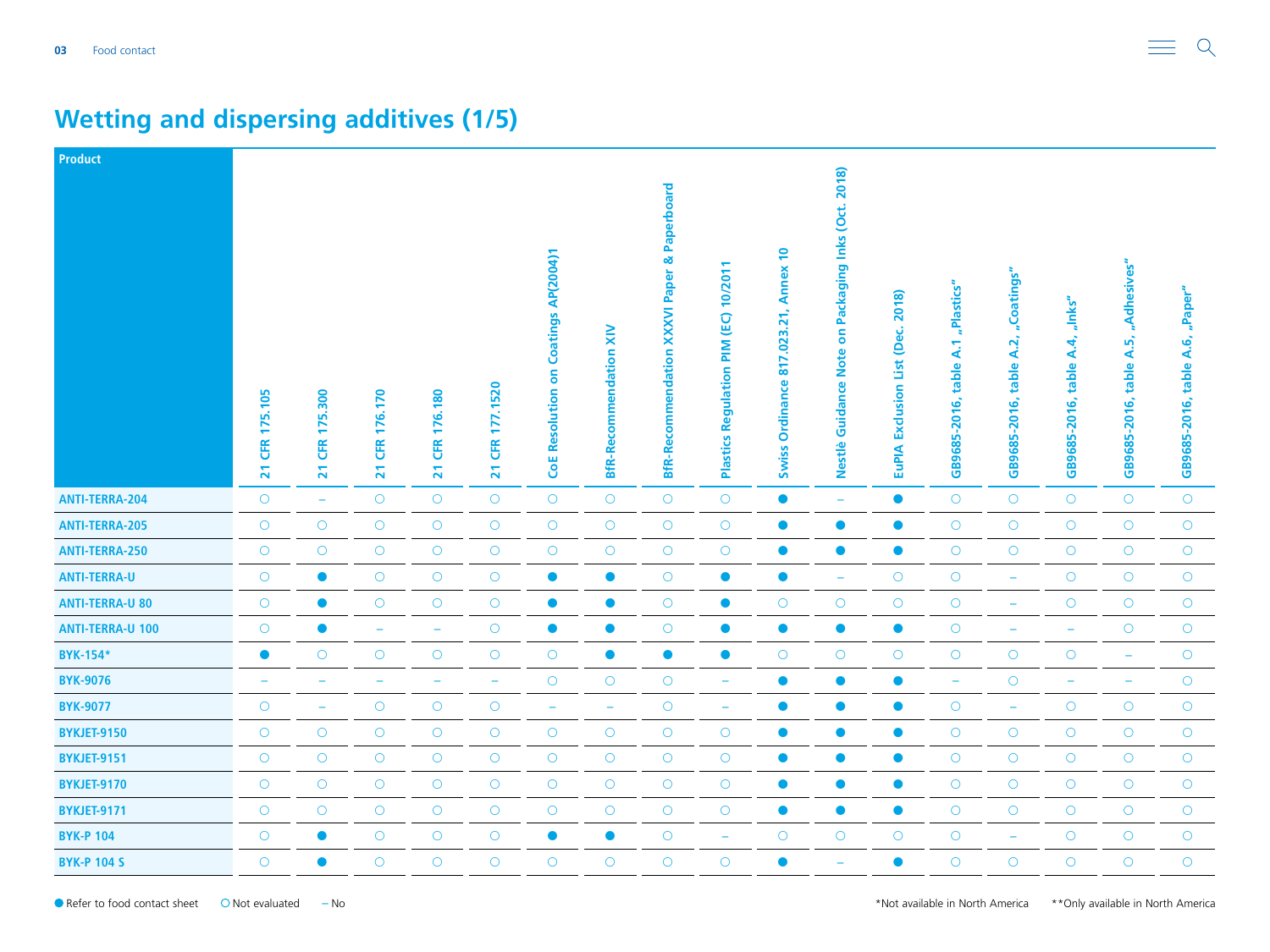| <b>Product</b>            |                                         |                                           |                            |                                                 |                                   |                                                                        |                               |                                                                    |                                                  |                                                              |                                                                                     |                                                           |                                         |                                            |                                                        |                                                 |                                            |
|---------------------------|-----------------------------------------|-------------------------------------------|----------------------------|-------------------------------------------------|-----------------------------------|------------------------------------------------------------------------|-------------------------------|--------------------------------------------------------------------|--------------------------------------------------|--------------------------------------------------------------|-------------------------------------------------------------------------------------|-----------------------------------------------------------|-----------------------------------------|--------------------------------------------|--------------------------------------------------------|-------------------------------------------------|--------------------------------------------|
|                           | 175.105<br><b>ER</b><br>$\overline{21}$ | <b>300</b><br>ιń,<br>₽<br><b>ER</b><br>21 | 176.170<br><b>ER</b><br>21 | 176.180<br><b>ER</b><br>$\overline{\mathbf{z}}$ | 177.1520<br>EK<br>$\overline{21}$ | Coatings AP(2004)1<br>$\overline{\mathbf{5}}$<br><b>CoE Resolution</b> | <b>BfR-Recommendation XIV</b> | Paperboard<br>œ<br><b>XXXVI Paper</b><br><b>BfR-Recommendation</b> | 10/2011<br>(EC)<br>MId<br>Regulation<br>Plastics | Annex 10<br>21,<br>.023.<br>817<br>Ordinance<br><b>Swiss</b> | Packaging Inks (Oct. 2018)<br>$\overline{\bf{5}}$<br><b>Guidance Note</b><br>Nestlè | 2018)<br>ن<br>ھ<br>ě<br>List<br>Exclusion<br><b>EuPIA</b> | "Plastics"<br>table A.1<br>GB9685-2016, | "Coatings"<br>A.2<br>table<br>GB9685-2016, | "Inks"<br>$\mathbf{A}$<br>table<br>$-2016,$<br>GB9685- | "Adhesives"<br>ທັ<br>∢<br>table<br>GB9685-2016, | "Paper"<br>ق<br>∢<br>table<br>GB9685-2016, |
| <b>BYK-P 105</b>          | $\bullet$                               | $\bullet$                                 | $\circ$                    | $\bigcirc$                                      | $\bigcirc$                        | $\bullet$                                                              | $\bullet$                     | $\bullet$                                                          | $\rightarrow$                                    | $\circ$                                                      | $\bigcirc$                                                                          | $\bigcirc$                                                | $\bigcirc$                              | $\overline{\phantom{m}}$                   | $\circ$                                                | $\rightarrow$                                   | $\circ$                                    |
| <b>BYK-SYNERGIST 2100</b> | $\bigcirc$                              | $\bigcirc$                                | $\bigcirc$                 | $\bigcirc$                                      | $\bigcirc$                        | $\bigcirc$                                                             | $\bigcirc$                    | $\circ$                                                            | $\bigcirc$                                       | $\bullet$                                                    | $\bullet$                                                                           | $\bullet$                                                 | $\bigcirc$                              | $\bigcirc$                                 | $\bigcirc$                                             | $\bigcirc$                                      | $\bigcirc$                                 |
| <b>BYK-SYNERGIST 2105</b> | $\circ$                                 | $\circ$                                   | $\bigcirc$                 | $\bigcirc$                                      | $\bigcirc$                        | $\bigcirc$                                                             | $\bigcirc$                    | $\circ$                                                            | $\bigcirc$                                       | $\bullet$                                                    | $\bullet$                                                                           | $\bullet$                                                 | $\bigcirc$                              | $\bigcirc$                                 | $\circ$                                                | $\circ$                                         | $\bigcirc$                                 |
| <b>BYK-W 9011</b>         | $\bigcirc$                              | $\circ$                                   | $\bigcirc$                 | $\bigcirc$                                      | $\bigcirc$                        | $\bigcirc$                                                             | $\bigcirc$                    | $\circ$                                                            | $\bigcirc$                                       | $\bullet$                                                    | $\bullet$                                                                           | $\bullet$                                                 | $\bigcirc$                              | $\bigcirc$                                 | $\circ$                                                | $\bigcirc$                                      | $\circ$                                    |
| <b>DISPERBYK</b>          | $\bigcirc$                              | $\bigcirc$                                | $\bigcirc$                 | $\bigcirc$                                      | $\bigcirc$                        | $\bigcirc$                                                             | $\bigcirc$                    | $\bigcirc$                                                         | $\bigcirc$                                       | $\bullet$                                                    | $\bullet$                                                                           | $\bullet$                                                 | $\bigcirc$                              | $\bigcirc$                                 | $\circ$                                                | $\bigcirc$                                      | $\equiv$                                   |
| DISPERBYK-103             | $\circ$                                 | ÷                                         | $\circ$                    | $\bigcirc$                                      | $\bigcirc$                        | $\bullet$                                                              | $\bullet$                     | $\circ$                                                            | $\equiv$                                         | $\bullet$                                                    | ۰                                                                                   | $\bullet$                                                 | $\bigcirc$                              | $\overline{\phantom{a}}$                   | $\circ$                                                | $\circ$                                         | $\bigcirc$                                 |
| DISPERBYK-106             | $\bigcirc$                              | $\circ$                                   | $\bigcirc$                 | $\bigcirc$                                      | $\bigcirc$                        | $\bigcirc$                                                             | $\circ$                       | $\circ$                                                            | $\circ$                                          | $\bullet$                                                    | $\bullet$                                                                           | $\bullet$                                                 | $\bigcirc$                              | $\bigcirc$                                 | $\circ$                                                | $\circ$                                         | $\bigcirc$                                 |
| DISPERBYK-107             | $\bigcirc$                              | $\bullet$                                 | $\bigcirc$                 | $\bigcirc$                                      | $\bigcirc$                        | $\bullet$                                                              | $\bullet$                     | $\circ$                                                            | ÷,                                               | $\bigcirc$                                                   | $\bigcirc$                                                                          | $\bigcirc$                                                | $\bigcirc$                              | $\overline{\phantom{0}}$                   | $\circ$                                                | $\circ$                                         | $\bigcirc$                                 |
| DISPERBYK-108             | $\circ$                                 | $\bullet$                                 | $\circ$                    | $\bigcirc$                                      | $\bigcirc$                        | $\bullet$                                                              | $\bullet$                     | $\circ$                                                            | ÷,                                               | $\bullet$                                                    | $\bullet$                                                                           | $\bullet$                                                 | $\bigcirc$                              | $\equiv$                                   | $\circ$                                                | $\circ$                                         | $\circ$                                    |
| DISPERBYK-110             | $\bigcirc$                              | $\overline{\phantom{m}}$                  | $\bigcirc$                 | $\bigcirc$                                      | $\bigcirc$                        | $\equiv$                                                               | $\overline{\phantom{m}}$      | $\bigcirc$                                                         | ٠                                                | $\bullet$                                                    | ۰                                                                                   | $\bullet$                                                 | $\bigcirc$                              | $\overline{\phantom{a}}$                   | $\circ$                                                | $\circ$                                         | $\circ$                                    |
| DISPERBYK-111             | $\bigcirc$                              | $\overline{\phantom{a}}$                  | $\bigcirc$                 | $\bigcirc$                                      | $\bigcirc$                        | ÷                                                                      | $\overline{\phantom{0}}$      | $\bigcirc$                                                         | ÷                                                | $\bullet$                                                    | $\bullet$                                                                           | $\bullet$                                                 | $\bigcirc$                              | $\overline{\phantom{a}}$                   | $\bigcirc$                                             | $\circ$                                         | $\bigcirc$                                 |
| DISPERBYK-118             | $\circ$                                 | $\circ$                                   | $\circ$                    | $\bigcirc$                                      | $\bigcirc$                        | $\bigcirc$                                                             | $\circ$                       | $\circ$                                                            | $\circ$                                          | $\bullet$                                                    | ÷                                                                                   | $\bullet$                                                 | $\circ$                                 | $\bigcirc$                                 | $\circ$                                                | $\circ$                                         | $\circ$                                    |
| DISPERBYK-140             | $\bigcirc$                              | $\circ$                                   | $\bigcirc$                 | $\bigcirc$                                      | $\bigcirc$                        | $\bigcirc$                                                             | $\circ$                       | $\circ$                                                            | $\circ$                                          | $\bullet$                                                    | $\overline{\phantom{a}}$                                                            | $\bullet$                                                 | $\bigcirc$                              | $\bigcirc$                                 | $\circ$                                                | $\circ$                                         | $\circ$                                    |
| DISPERBYK-142             | $\bigcirc$                              | $\overline{\phantom{m}}$                  | $\bigcirc$                 | $\bigcirc$                                      | $\bigcirc$                        | $\bullet$                                                              | $\bullet$                     | $\bigcirc$                                                         | $\overline{\phantom{m}}$                         | $\bullet$                                                    | $\bullet$                                                                           | $\bullet$                                                 | $\bigcirc$                              | ÷                                          | $\circ$                                                | $\circ$                                         | $\bigcirc$                                 |
| DISPERBYK-161             | $\circ$                                 |                                           | $\circ$                    | $\circ$                                         | $\circ$                           |                                                                        |                               | $\circ$                                                            | ÷                                                | $\bullet$                                                    | ۳                                                                                   | $\bullet$                                                 | $\circ$                                 | ÷,                                         | $\circ$                                                | $\circ$                                         | $\circ$                                    |

# **Wetting and dispersing additives (2/5)**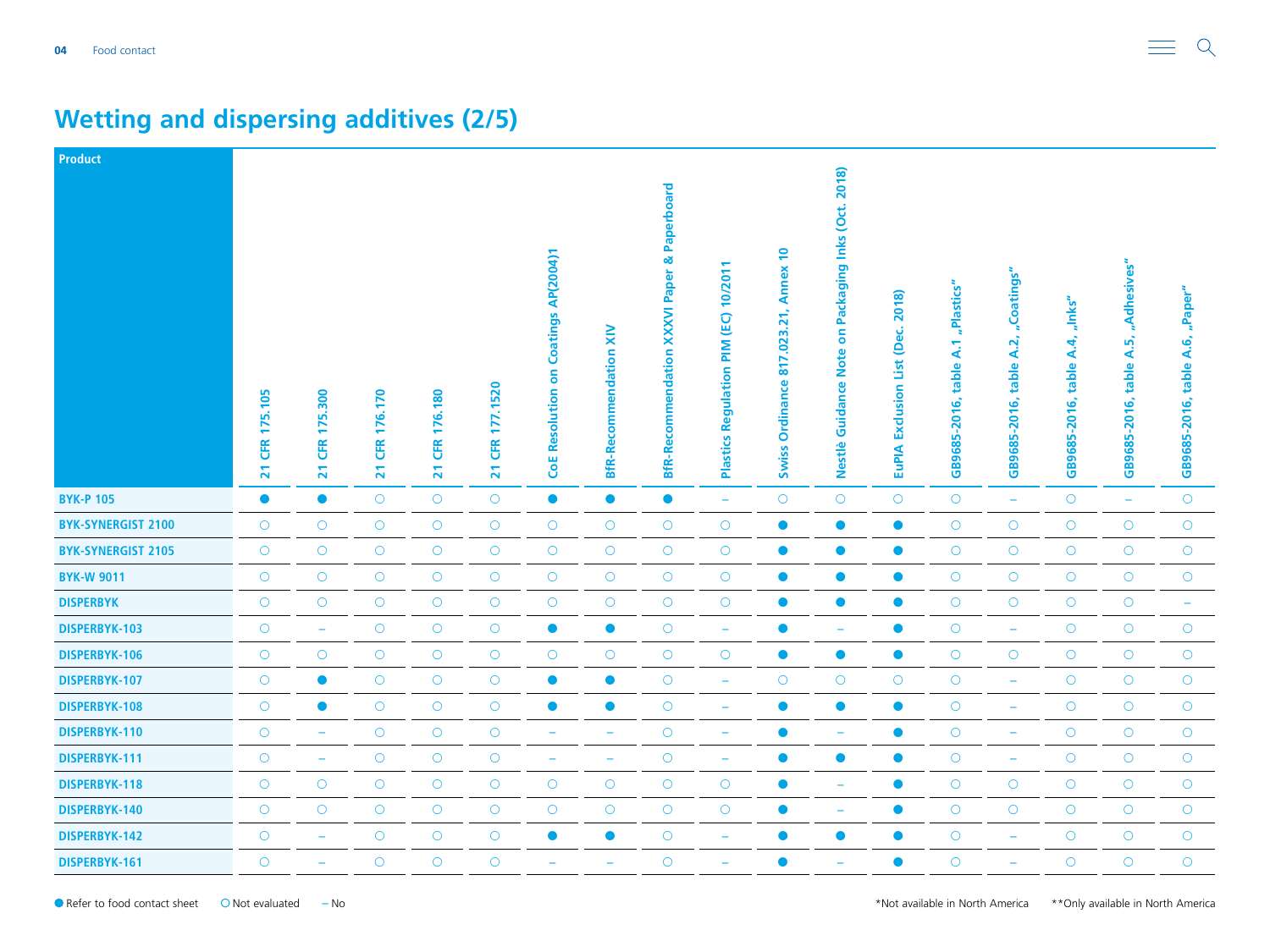| Product                 |                                         |                                           |                                                 |                                                  |                                           |                                                  |                                     |                                                          |                                                                        |                                                                                                         |                                                                      |                                                       |                                         |                                            |                                                        |                                                 |                                             |
|-------------------------|-----------------------------------------|-------------------------------------------|-------------------------------------------------|--------------------------------------------------|-------------------------------------------|--------------------------------------------------|-------------------------------------|----------------------------------------------------------|------------------------------------------------------------------------|---------------------------------------------------------------------------------------------------------|----------------------------------------------------------------------|-------------------------------------------------------|-----------------------------------------|--------------------------------------------|--------------------------------------------------------|-------------------------------------------------|---------------------------------------------|
|                         | 175.105<br><b>ER</b><br>$\overline{21}$ | <b>300</b><br>ξń<br>17<br><b>ER</b><br>21 | 176.170<br><b>ER</b><br>$\overline{\mathbf{z}}$ | 176.180<br><b>CFR</b><br>$\overline{\mathbf{z}}$ | 177.1520<br>EK<br>$\overline{\mathbf{z}}$ | Coatings AP(2004)1<br>6<br><b>CoE Resolution</b> | $\geq$<br><b>BfR-Recommendation</b> | Paperboard<br>XXXVI Paper &<br><b>BfR-Recommendation</b> | 10/201<br>$\overline{1}$<br>$\sum_{i=1}^{n}$<br>Regulation<br>Plastics | $\overline{\phantom{0}}$<br><b>Annex</b><br>$\overline{21}$<br>.023<br>817<br>Ordinance<br><b>Swiss</b> | Packaging Inks (Oct. 2018)<br>S<br><b>Note</b><br>Guidance<br>Nestlè | 2018)<br>نی<br>ě<br>List<br>Exclusion<br><b>EuPIA</b> | "Plastics"<br>table A.1<br>GB9685-2016, | "Coatings"<br>A.2<br>table<br>GB9685-2016, | "Inks"<br>$\mathbf{A}$<br>table<br>$-2016,$<br>GB9685- | "Adhesives"<br>ທັ<br>∢<br>table<br>GB9685-2016, | "Paper"<br>6,<br>∢<br>table<br>GB9685-2016, |
| DISPERBYK-162           | $\circ$                                 | $\circ$                                   | $\circ$                                         | $\circ$                                          | $\circ$                                   | $\bigcirc$                                       | $\circ$                             | $\circ$                                                  | $\circ$                                                                | $\bullet$                                                                                               | $\equiv$                                                             | $\bullet$                                             | $\circ$                                 | $\circ$                                    | $\circ$                                                | $\circ$                                         | $\circ$                                     |
| DISPERBYK-163           | $\circ$                                 | $\overline{\phantom{a}}$                  | $\bigcirc$                                      | $\bigcirc$                                       | $\circ$                                   | $\equiv$                                         |                                     | ۰                                                        | ۰                                                                      | $\bullet$                                                                                               | ۰                                                                    | $\bullet$                                             | $\bigcirc$                              | ÷                                          | $\circ$                                                | $\circ$                                         | $\circ$                                     |
| DISPERBYK-165           | $\circ$                                 | $\circ$                                   | $\bigcirc$                                      | $\bigcirc$                                       | $\bigcirc$                                | $\bigcirc$                                       | $\bigcirc$                          | $\circ$                                                  | $\bigcirc$                                                             | $\bullet$                                                                                               | ۰                                                                    | $\bullet$                                             | $\bigcirc$                              | $\bigcirc$                                 | $\circ$                                                | $\bigcirc$                                      | $\circlearrowright$                         |
| DISPERBYK-167           | $\circ$                                 | $\circ$                                   | $\circ$                                         | $\bigcirc$                                       | $\bigcirc$                                | $\bigcirc$                                       | $\circ$                             | $\circ$                                                  | $\bigcirc$                                                             | $\bullet$                                                                                               | $\overline{\phantom{a}}$                                             | $\bullet$                                             | $\bigcirc$                              | $\bigcirc$                                 | $\circ$                                                | $\bigcirc$                                      | $\circ$                                     |
| <b>DISPERBYK-168</b>    | $\circ$                                 | $\circ$                                   | $\circ$                                         | $\bigcirc$                                       | $\bigcirc$                                | $\bigcirc$                                       | $\circ$                             | $\circ$                                                  | $\circ$                                                                | $\bullet$                                                                                               | $\bullet$                                                            | $\bullet$                                             | $\bigcirc$                              | $\bigcirc$                                 | $\circ$                                                | $\circ$                                         | $\circ$                                     |
| <b>DISPERBYK-168 TF</b> | $\circ$                                 | $\bigcirc$                                | $\bigcirc$                                      | $\circ$                                          | $\bigcirc$                                | $\bigcirc$                                       | $\bigcirc$                          | $\circ$                                                  | $\bigcirc$                                                             | $\bullet$                                                                                               | $\bullet$                                                            | $\bullet$                                             | $\circ$                                 | $\bigcirc$                                 | $\bigcirc$                                             | $\bigcirc$                                      | $\bigcirc$                                  |
| DISPERBYK-180           | $\bigcirc$                              | $\overline{\phantom{m}}$                  | $\circ$                                         | $\bigcirc$                                       | $\bigcirc$                                | $\rightarrow$                                    | $\overline{\phantom{m}}$            | $\circ$                                                  | $\overline{\phantom{m}}$                                               | $\bullet$                                                                                               | $\bullet$                                                            | $\bullet$                                             | $\bigcirc$                              | $\bigcirc$                                 | $\circ$                                                | $\bigcirc$                                      | $\circ$                                     |
| <b>DISPERBYK-182</b>    | $\bigcirc$                              | ٠                                         | $\bigcirc$                                      | $\bigcirc$                                       | $\bigcirc$                                | ۰                                                | $\overline{\phantom{0}}$            | $\circ$                                                  | ۳                                                                      | $\bullet$                                                                                               | ٠                                                                    | $\bullet$                                             | $\bigcirc$                              | $\bigcirc$                                 | $\circ$                                                | $\circ$                                         | $\circ$                                     |
| DISPERBYK-185           | $\bigcirc$                              | $\overline{\phantom{a}}$                  | $\bigcirc$                                      | $\bigcirc$                                       | $\bigcirc$                                | $\overline{\phantom{0}}$                         | ÷                                   | $\bigcirc$                                               | ÷                                                                      | $\bullet$                                                                                               | $\bullet$                                                            | $\bullet$                                             | $\bigcirc$                              | $\bigcirc$                                 | $\bigcirc$                                             | $\bigcirc$                                      | $\bigcirc$                                  |
| DISPERBYK-190           | $\overline{\phantom{a}}$                | ۳                                         | $\circ$                                         | $\bigcirc$                                       | $\bigcirc$                                | $\bullet$                                        | $\bullet$                           | $\bullet$                                                | ÷                                                                      | $\bullet$                                                                                               | $\bullet$                                                            | $\bullet$                                             | $\bigcirc$                              | $\overline{\phantom{m}}$                   | $\circ$                                                | $\equiv$                                        | $\circ$                                     |
| DISPERBYK-192           | $\circ$                                 | $\bullet$                                 | $\bullet$                                       | $\bullet$                                        | $\bigcirc$                                | $\bullet$                                        | $\bullet$                           | $\bullet$                                                | $\bullet$                                                              | $\bullet$                                                                                               | $\bullet$                                                            | $\bullet$                                             | $\bigcirc$                              | ٠                                          | $\circ$                                                | $\circ$                                         | $\bullet$                                   |
| DISPERBYK-193           | $\circ$                                 | $\overline{\phantom{m}}$                  | $\circ$                                         | $\circ$                                          | $\bigcirc$                                | $\bullet$                                        | $\bullet$                           | $\circ$                                                  | $\bullet$                                                              | $\bullet$                                                                                               | $\bullet$                                                            | $\bullet$                                             | $\bigcirc$                              | $\overline{\phantom{m}}$                   | $\circ$                                                | $\circ$                                         | $\circ$                                     |
| DISPERBYK-199           | $\bigcirc$                              | $\circ$                                   | $\overline{\phantom{a}}$                        | $\overline{\phantom{m}}$                         | $\bigcirc$                                | $\bigcirc$                                       | $\circ$                             | $\bullet$                                                | $\overline{\phantom{m}}$                                               | $\circ$                                                                                                 | $\bigcirc$                                                           | $\bigcirc$                                            | $\bigcirc$                              | $\circ$                                    | $\circ$                                                | $\circ$                                         | $\overline{\phantom{a}}$                    |
| DISPERBYK-2008          | $\bigcirc$                              | $\bigcirc$                                | $\bigcirc$                                      | $\bigcirc$                                       | $\bigcirc$                                | $\bigcirc$                                       | $\bigcirc$                          | $\circ$                                                  | $\bigcirc$                                                             | $\bullet$                                                                                               | $\bullet$                                                            | $\bullet$                                             | $\bigcirc$                              | $\bigcirc$                                 | $\bigcirc$                                             | $\circ$                                         | $\bigcirc$                                  |
| DISPERBYK-2010          | $\circ$                                 | $\circ$                                   | $\circ$                                         | $\circ$                                          | $\circ$                                   | $\circ$                                          | $\circ$                             | $\circ$                                                  | $\circ$                                                                | $\bullet$                                                                                               | $\bullet$                                                            | $\bullet$                                             | $\circ$                                 | $\circ$                                    | $\circ$                                                | $\circ$                                         | $\circ$                                     |

# **Wetting and dispersing additives (3/5)**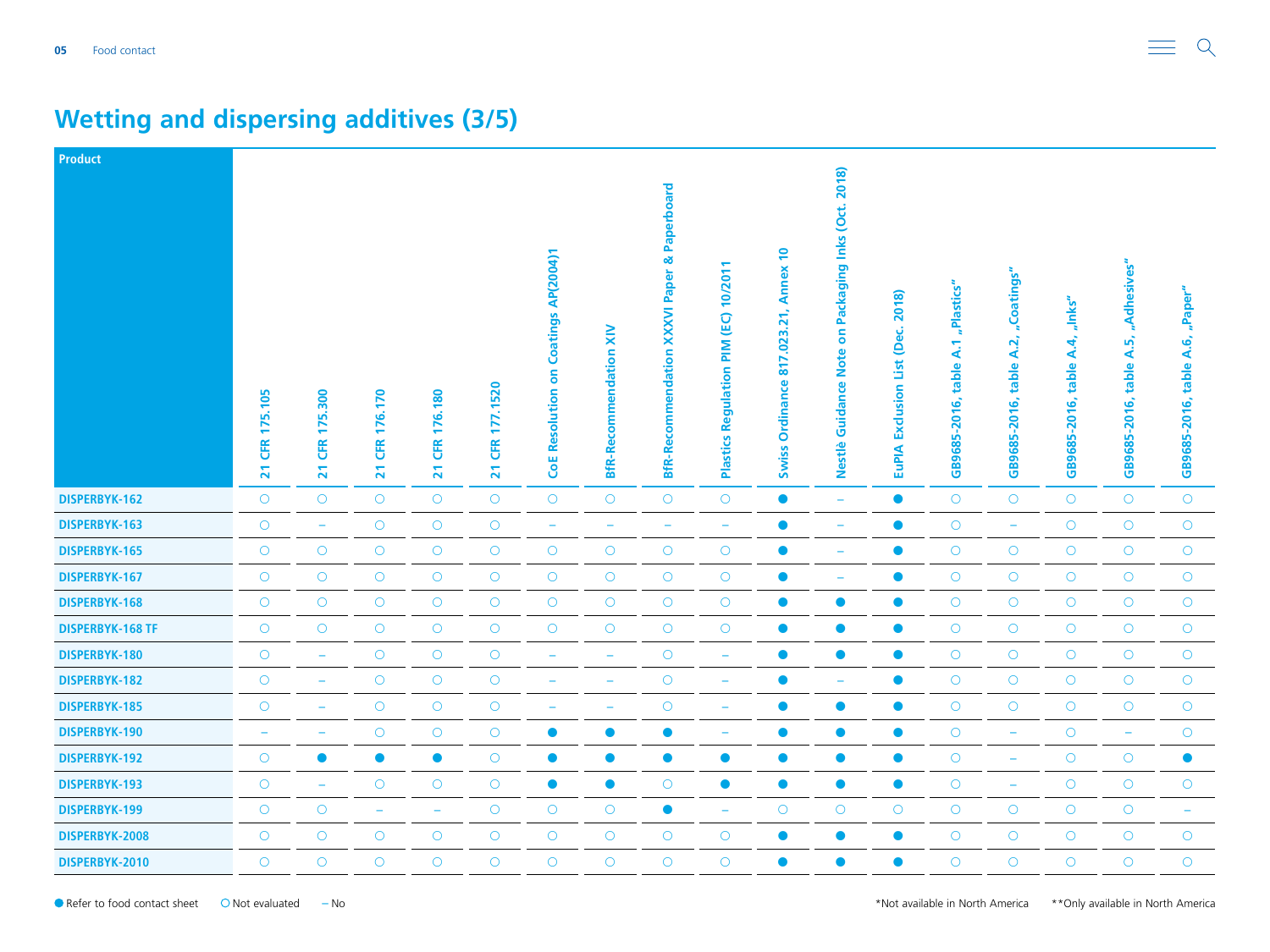| <b>Product</b> |                                  |                                                         |                                                 |                                                 |                                           |                                                  |                                     |                                                          |                                                                               |                                                                                  |                                                                                                |                                                           |                                         |                                            |                                        |                                                 |                                          |
|----------------|----------------------------------|---------------------------------------------------------|-------------------------------------------------|-------------------------------------------------|-------------------------------------------|--------------------------------------------------|-------------------------------------|----------------------------------------------------------|-------------------------------------------------------------------------------|----------------------------------------------------------------------------------|------------------------------------------------------------------------------------------------|-----------------------------------------------------------|-----------------------------------------|--------------------------------------------|----------------------------------------|-------------------------------------------------|------------------------------------------|
|                | 175.105<br>EK<br>$\overline{21}$ | <b>300</b><br>иń.<br>₽<br><b>CFR</b><br>$\overline{21}$ | 176.170<br><b>ER</b><br>$\overline{\mathbf{z}}$ | 176.180<br><b>EK</b><br>$\overline{\mathbf{z}}$ | 177.1520<br>EK<br>$\overline{\mathbf{z}}$ | Coatings AP(2004)1<br>δ<br><b>CoE Resolution</b> | $\geq$<br><b>BfR-Recommendation</b> | Paperboard<br>XXXVI Paper &<br><b>BfR-Recommendation</b> | 10/201<br>$\overline{1}$<br>$\sum_{i=1}^{n}$<br>Regulation<br><b>Plastics</b> | $\overline{P}$<br><b>Annex</b><br>21<br>.023<br>817<br>Ordinance<br><b>Swiss</b> | Inks (Oct. 2018)<br>Packaging<br>$\overline{\delta}$<br><b>Note</b><br>lance<br>Guid<br>Nestlè | 2018)<br>ن<br>ھ<br>ě<br>List<br>Exclusion<br><b>EuPIA</b> | "Plastics"<br>table A.1<br>GB9685-2016, | "Coatings"<br>A.2<br>table<br>GB9685-2016, | "Inks"<br>A.4<br>table<br>GB9685-2016, | "Adhesives"<br>ທັ<br>∢<br>table<br>GB9685-2016, | "Paper"<br>A.6,<br>table<br>GB9685-2016, |
| DISPERBYK-2012 | $\circ$                          | $\circ$                                                 | $\bigcirc$                                      | $\circ$                                         | $\bigcirc$                                | $\bigcirc$                                       | $\circ$                             | $\circ$                                                  | $\bigcirc$                                                                    | $\bullet$                                                                        | $\bullet$                                                                                      | $\bullet$                                                 | $\circ$                                 | $\circ$                                    | $\circ$                                | $\circ$                                         | $\circ$                                  |
| DISPERBYK-2013 | $\bigcirc$                       | -                                                       | $\bigcirc$                                      | $\bigcirc$                                      | $\bigcirc$                                | ÷                                                | -                                   | $\circ$                                                  | $\overline{\phantom{m}}$                                                      | $\bullet$                                                                        | $\bullet$                                                                                      | $\bullet$                                                 | $\bigcirc$                              | ÷                                          | $\circ$                                | $\circ$                                         | $\circ$                                  |
| DISPERBYK-2014 | $\circ$                          | $\circ$                                                 | $\bigcirc$                                      | $\circ$                                         | $\bigcirc$                                | $\bigcirc$                                       | $\bigcirc$                          | $\circ$                                                  | $\bigcirc$                                                                    | $\bullet$                                                                        | $\bullet$                                                                                      | $\bullet$                                                 | $\bigcirc$                              | $\bigcirc$                                 | $\bigcirc$                             | $\bigcirc$                                      | $\bigcirc$                               |
| DISPERBYK-2015 | $\circ$                          | $\circ$                                                 | $\bigcirc$                                      | $\bigcirc$                                      | $\bigcirc$                                | $\bigcirc$                                       | $\circ$                             | $\circ$                                                  | $\bigcirc$                                                                    | $\bullet$                                                                        | $\bullet$                                                                                      | $\bullet$                                                 | $\circ$                                 | $\bigcirc$                                 | $\circ$                                | $\circ$                                         | $\circ$                                  |
| DISPERBYK-2018 | $\bigcirc$                       | $\circ$                                                 | $\bigcirc$                                      | $\bigcirc$                                      | $\bigcirc$                                | $\bigcirc$                                       | $\bigcirc$                          | $\circ$                                                  | $\bigcirc$                                                                    | $\bullet$                                                                        | $\bullet$                                                                                      | $\bullet$                                                 | $\bigcirc$                              | $\bigcirc$                                 | $\bigcirc$                             | $\circ$                                         | $\circ$                                  |
| DISPERBYK-2019 | $\circ$                          | $\bigcirc$                                              | $\bigcirc$                                      | $\circ$                                         | $\bigcirc$                                | $\bigcirc$                                       | $\bigcirc$                          | $\circ$                                                  | $\bigcirc$                                                                    | $\bullet$                                                                        | $\bullet$                                                                                      | $\bullet$                                                 | $\bigcirc$                              | $\bigcirc$                                 | $\bigcirc$                             | $\bigcirc$                                      | $\bigcirc$                               |
| DISPERBYK-2022 | $\circ$                          | $\circ$                                                 | $\circ$                                         | $\bigcirc$                                      | $\bigcirc$                                | $\bigcirc$                                       | $\circ$                             | $\circ$                                                  | $\circ$                                                                       | $\bullet$                                                                        | $\overline{\phantom{a}}$                                                                       | $\bullet$                                                 | $\bigcirc$                              | $\bigcirc$                                 | $\circ$                                | $\circ$                                         | $\circ$                                  |
| DISPERBYK-2023 | $\bigcirc$                       | $\bigcirc$                                              | $\bigcirc$                                      | $\bigcirc$                                      | $\bigcirc$                                | $\bigcirc$                                       | $\circ$                             | $\circ$                                                  | $\bigcirc$                                                                    | $\bullet$                                                                        | $\bullet$                                                                                      | $\bullet$                                                 | $\bigcirc$                              | $\bigcirc$                                 | $\circ$                                | $\circ$                                         | $\circ$                                  |
| DISPERBYK-2030 | $\bigcirc$                       | $\circ$                                                 | $\bigcirc$                                      | $\bigcirc$                                      | $\bigcirc$                                | $\bigcirc$                                       | $\bigcirc$                          | $\circ$                                                  | $\bigcirc$                                                                    | $\bullet$                                                                        | $\bullet$                                                                                      | $\bullet$                                                 | $\bigcirc$                              | $\bigcirc$                                 | $\bigcirc$                             | $\bigcirc$                                      | $\bigcirc$                               |
| DISPERBYK-2096 | $\circ$                          | ÷                                                       | $\bigcirc$                                      | $\bigcirc$                                      | $\bigcirc$                                | $\bullet$                                        | $\bullet$                           | $\circ$                                                  | $\bullet$                                                                     | $\circ$                                                                          | $\circ$                                                                                        | $\circ$                                                   | $\bigcirc$                              | $\overline{\phantom{m}}$                   | $\circ$                                | $\circ$                                         | $\circ$                                  |
| DISPERBYK-2117 | $\circ$                          | $\bigcirc$                                              | $\circ$                                         | $\bigcirc$                                      | $\bigcirc$                                | $\bigcirc$                                       | $\circ$                             | $\circ$                                                  | $\bigcirc$                                                                    | $\bullet$                                                                        | ٠                                                                                              | $\bullet$                                                 | $\bigcirc$                              | $\bigcirc$                                 | $\circ$                                | $\circ$                                         | $\circ$                                  |
| DISPERBYK-2118 | $\circ$                          | $\circ$                                                 | $\circ$                                         | $\circ$                                         | $\bigcirc$                                | $\bigcirc$                                       | $\circ$                             | $\circ$                                                  | $\circ$                                                                       | $\bullet$                                                                        | $\bullet$                                                                                      | $\bullet$                                                 | $\circ$                                 | $\circ$                                    | $\circ$                                | $\circ$                                         | $\circ$                                  |
| DISPERBYK-2155 | $\bigcirc$                       | $\overline{\phantom{a}}$                                | $\bigcirc$                                      | $\bigcirc$                                      | $\bigcirc$                                | ÷                                                | $\overline{\phantom{a}}$            | $\circ$                                                  | $\overline{\phantom{m}}$                                                      | $\bullet$                                                                        | $\bullet$                                                                                      | $\bullet$                                                 | $\bigcirc$                              | $\overline{\phantom{m}}$                   | $\circ$                                | $\circ$                                         | $\circ$                                  |
| DISPERBYK-2157 | $\bigcirc$                       | $\bigcirc$                                              | $\bigcirc$                                      | $\bigcirc$                                      | $\bigcirc$                                | $\bigcirc$                                       | $\bigcirc$                          | $\circ$                                                  | $\bigcirc$                                                                    | $\bullet$                                                                        | $\bullet$                                                                                      | $\bullet$                                                 | $\bigcirc$                              | $\bigcirc$                                 | $\bigcirc$                             | $\circ$                                         | $\bigcirc$                               |
| DISPERBYK-2158 | $\circ$                          | $\circ$                                                 | $\circ$                                         | $\circ$                                         | $\circ$                                   | $\circ$                                          | $\circ$                             | $\circ$                                                  | $\circ$                                                                       | $\bullet$                                                                        |                                                                                                | $\bullet$                                                 | $\circ$                                 | $\circ$                                    | $\circ$                                | $\circ$                                         | $\circ$                                  |

# **Wetting and dispersing additives (4/5)**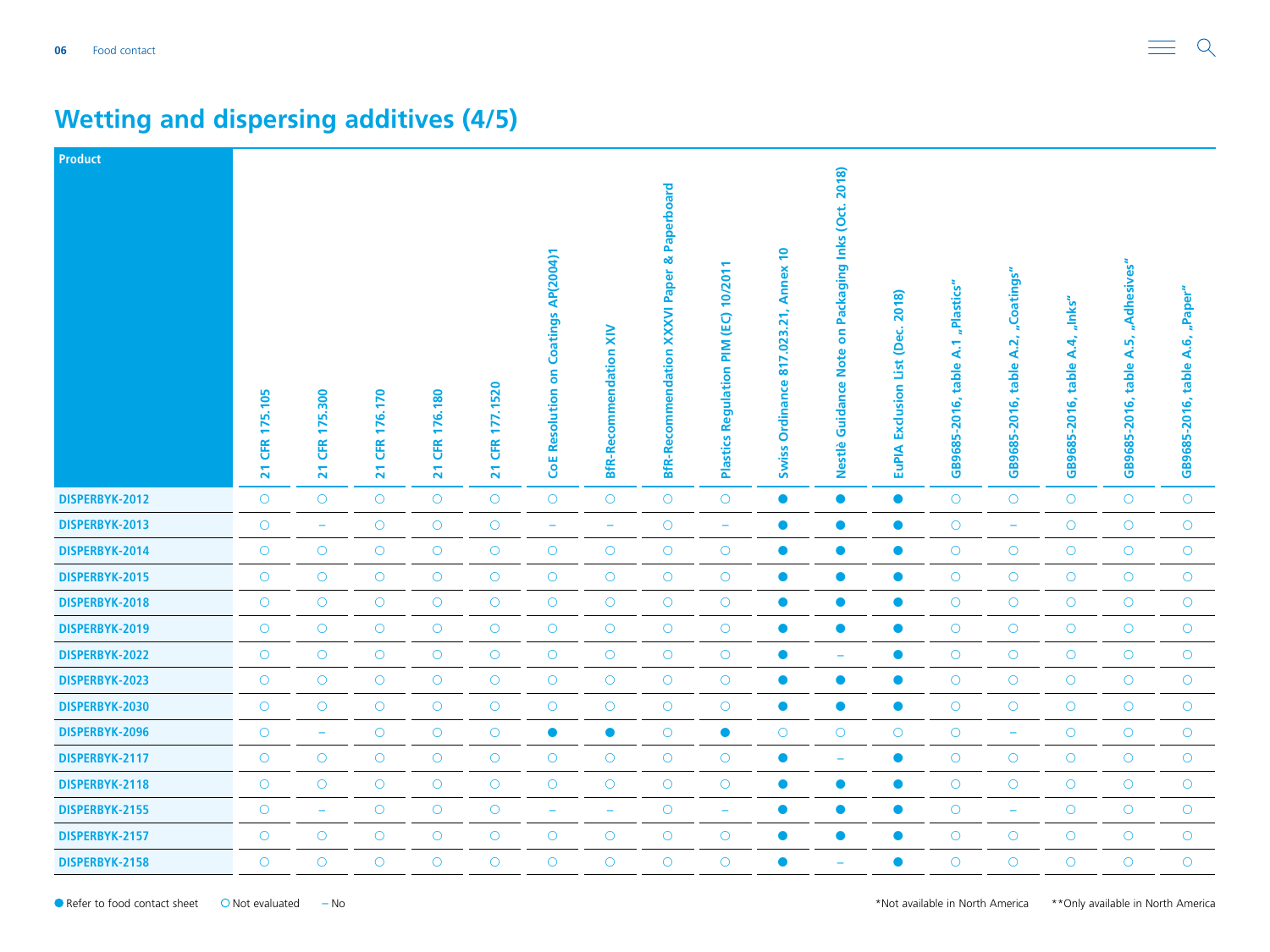| <b>Product</b> | 105<br>175.<br><b>ER</b><br>$\overline{\mathbf{z}}$ | 175.300<br><b>CFR</b><br>$\mathbf{z}$ | 170<br>76.<br>$\overline{\phantom{a}}$<br><b>ER</b><br>21 | 180<br>ئە<br>Ĕ<br><b>ER</b><br>$\overline{\mathbf{z}}$ | .1520<br>177<br>ŒR<br>$\overline{\mathbf{z}}$ | AP(2004)1<br>Coatings<br>5<br>ution<br>ᄒ<br>ū<br>ω<br>CoE R | $\tilde{\mathbf{x}}$<br>commendation<br><b>BfR-Ree</b> | ard<br>Pap<br>œ<br>Paper<br><b>XXXVI</b><br><b>BfR-Recommendation</b> | $\overline{\mathbf{S}}$<br>6<br>PIM (EC)<br>egulation<br>œ<br><b>Plastics</b> | $\overline{ }$<br>nnex<br>₫<br>.023.21<br>817<br><b>Ordinance</b><br><b>Swiss</b> | 2018)<br>Inks (Oct.<br>ckaging<br><b>P<sub>d</sub></b><br>S<br>ote<br>z<br>Guidance<br>Nestlè | 2018)<br>(Dec.<br>List<br>Exclusion<br><b>EuPIA</b> | "Plastics"<br>∢<br>table<br>GB9685-2016, | "Coatings"<br>$\vec{a}$<br>∢<br>table<br>2016,<br>GB9685 | nlnks'<br>ने<br>⋖<br>table<br>2016,<br>GB9685 | <b>in</b><br>٠ō<br>등<br><b>In</b><br>⋖<br>able<br>ق<br>$\overline{\mathbf{S}}$<br>GB9685- | $\bar{\omega}$<br>Pap <sup></sup><br>A.6,<br>table<br>2016,<br>GB9685- |
|----------------|-----------------------------------------------------|---------------------------------------|-----------------------------------------------------------|--------------------------------------------------------|-----------------------------------------------|-------------------------------------------------------------|--------------------------------------------------------|-----------------------------------------------------------------------|-------------------------------------------------------------------------------|-----------------------------------------------------------------------------------|-----------------------------------------------------------------------------------------------|-----------------------------------------------------|------------------------------------------|----------------------------------------------------------|-----------------------------------------------|-------------------------------------------------------------------------------------------|------------------------------------------------------------------------|
| DISPERBYK-2159 | $\circ$                                             | $\circ$                               | $\circ$                                                   | $\circ$                                                | $\circ$                                       | $\circ$                                                     | $\bigcirc$                                             | $\circ$                                                               | $\circ$                                                                       |                                                                                   | $\overline{\phantom{m}}$                                                                      | $\bullet$                                           | $\bigcirc$                               | $\circ$                                                  | $\circ$                                       | $\bigcirc$                                                                                | O                                                                      |
| DISPERBYK-2200 | $\circ$                                             | $\circ$                               | $\circ$                                                   | $\circ$                                                | $\circ$                                       | $\circ$                                                     | $\circ$                                                | $\circ$                                                               | $\circ$                                                                       |                                                                                   |                                                                                               |                                                     | $\circ$                                  | $\circ$                                                  | $\circ$                                       | $\circ$                                                                                   | $\circ$                                                                |
| DISPERBYK-2205 | $\circ$                                             | $\qquad \qquad \blacksquare$          | $\circ$                                                   | $\circ$                                                | $\circ$                                       | $\circ$                                                     | $\bullet$                                              | $\circ$                                                               | $\overline{\phantom{m}}$                                                      |                                                                                   | $\bullet$                                                                                     | $\bullet$                                           | $\circ$                                  | $\circ$                                                  | $\circ$                                       | $\circ$                                                                                   | $\circ$                                                                |

### **Wetting and dispersing additives (5/5)**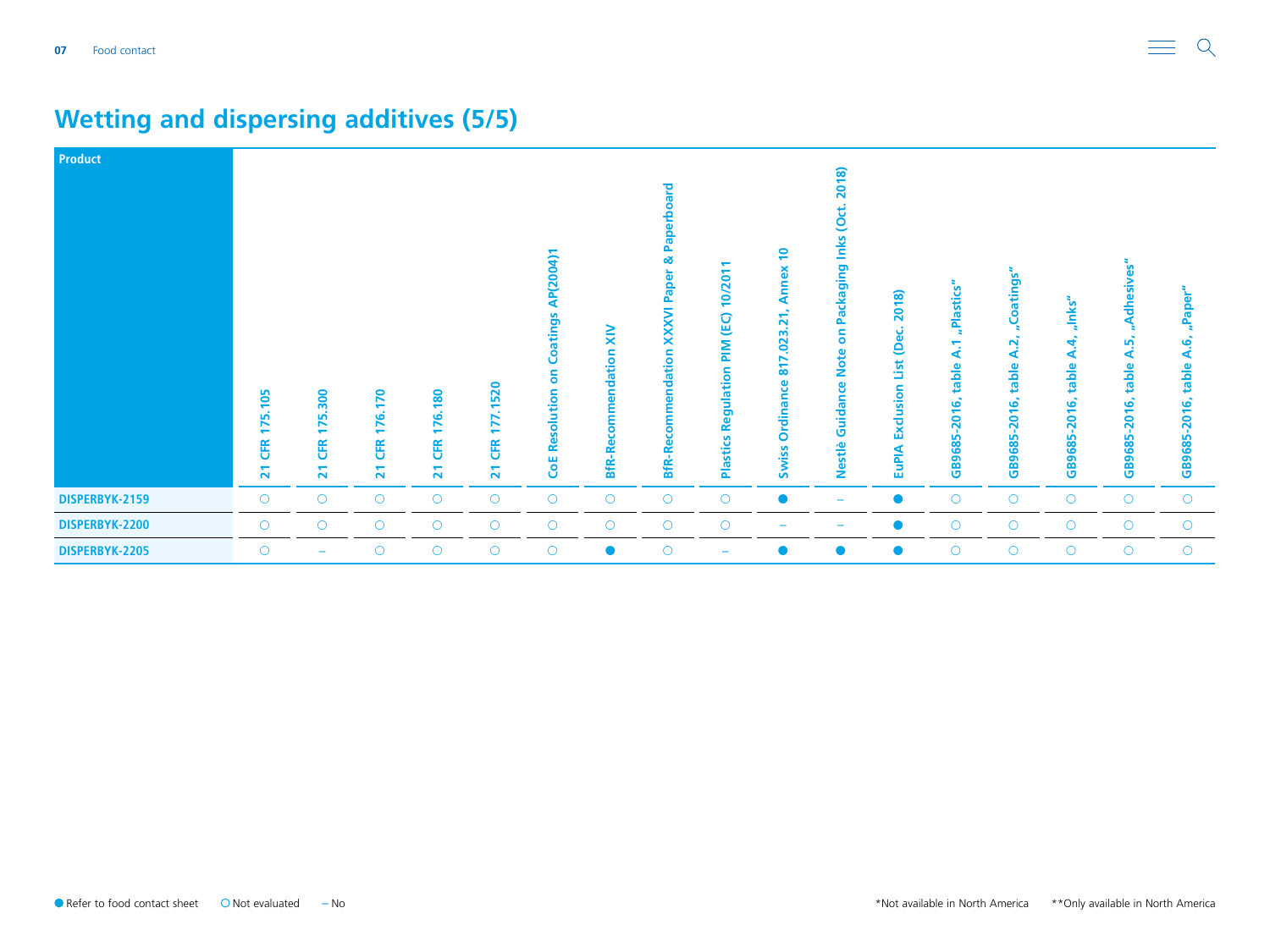#### <span id="page-7-0"></span>**Surface additives (1/5)**

| Product          |                                |                                                  |                                         |                                        |                                 |                                             |                               |                                                        |                                                         |                                                      |                                                         |                                               |                                   |                                    |                                                               |                                               |                                    |
|------------------|--------------------------------|--------------------------------------------------|-----------------------------------------|----------------------------------------|---------------------------------|---------------------------------------------|-------------------------------|--------------------------------------------------------|---------------------------------------------------------|------------------------------------------------------|---------------------------------------------------------|-----------------------------------------------|-----------------------------------|------------------------------------|---------------------------------------------------------------|-----------------------------------------------|------------------------------------|
|                  | CFR 175.105<br>$\overline{21}$ | 175.300<br><b>CFR</b><br>$\overline{\mathbf{z}}$ | 176.170<br><b>ER</b><br>$\overline{21}$ | CFR 176.180<br>$\overline{\mathbf{z}}$ | CFR 177.1520<br>$\overline{21}$ | <b>CoE Resolution on Coatings AP(2004)1</b> | <b>BfR-Recommendation XIV</b> | <b>BfR-Recommendation XXXVI Paper &amp; Paperboard</b> | 10/2011<br>(EC)<br>MId<br>Regulation<br><b>Plastics</b> | Annex 10<br>817.023.21,<br>Ordinance<br><b>Swiss</b> | Packaging Inks (Oct. 2018)<br>δ<br>Nestlè Guidance Note | 2018)<br>Exclusion List (Dec.<br><b>EuPIA</b> | GB9685-2016, table A.1 "Plastics" | GB9685-2016, table A.2, "Coatings" | $^{\prime\prime}$ .<br>$\mathbf{A}$<br>table.<br>GB9685-2016, | "Adhesives"<br>A.5,<br>table.<br>GB9685-2016, | "Paper"<br>GB9685-2016, table A.6, |
| <b>BYK-300</b>   | $\circ$                        | $\bullet$                                        | $\bigcirc$                              | $\bigcirc$                             | $\bigcirc$                      | $\bullet$                                   | $\bullet$                     | $\circ$                                                | $\bullet$                                               | $\bigcirc$                                           | $\bigcirc$                                              | $\bigcirc$                                    | $\bigcirc$                        | $\equiv$                           | $\circ$                                                       | $\bigcirc$                                    | $\bigcirc$                         |
| <b>BYK-302</b>   | $\overline{\phantom{a}}$       | $\bullet$                                        | $\bigcirc$                              | $\bigcirc$                             | $\circlearrowright$             | $\bullet$                                   | $\bullet$                     | $\bullet$                                              | $\bullet$                                               | $\bullet$                                            | $\bullet$                                               | $\bullet$                                     | $\bigcirc$                        | -                                  | $\circ$                                                       | $\overline{\phantom{a}}$                      | $\circ$                            |
| <b>BYK-306</b>   | $\bigcirc$                     | $\bullet$                                        | $\bigcirc$                              | $\bigcirc$                             | $\bigcirc$                      | $\bullet$                                   | $\bullet$                     | $\bigcirc$                                             | $\bullet$                                               | $\bullet$                                            | ۰                                                       | $\bullet$                                     | $\bigcirc$                        | $\rightarrow$                      | $\bigcirc$                                                    | $\bigcirc$                                    | $\bigcirc$                         |
| <b>BYK-307</b>   | $\bullet$                      | $\bullet$                                        | $\bigcirc$                              | $\bigcirc$                             | $\bigcirc$                      | $\bullet$                                   | $\bullet$                     | $\bullet$                                              | $\bullet$                                               | $\bullet$                                            | $\bullet$                                               | $\bullet$                                     | $\bigcirc$                        | $\equiv$                           | ÷                                                             | $\overline{\phantom{0}}$                      | $\bigcirc$                         |
| <b>BYK-310</b>   | $\circ$                        |                                                  | $\circ$                                 | $\circ$                                | $\bigcirc$                      | $\bullet$                                   | $\bullet$                     | $\circ$                                                | $\overline{\phantom{0}}$                                | $\bullet$                                            | $\overline{\phantom{m}}$                                | $\bullet$                                     | $\bigcirc$                        | $\bullet$                          | $\circ$                                                       | $\bigcirc$                                    | $\bigcirc$                         |
| <b>BYK-313</b>   | $\circ$                        | $\bullet$                                        | $\bigcirc$                              | $\bigcirc$                             | $\bigcirc$                      | $\bullet$                                   | $\bullet$                     | $\circ$                                                | ÷                                                       | $\bigcirc$                                           | $\bigcirc$                                              | $\bigcirc$                                    | $\bigcirc$                        | ÷                                  | $\bigcirc$                                                    | $\bigcirc$                                    | $\bigcirc$                         |
| <b>BYK-325 N</b> | $\bigcirc$                     | $\overline{\phantom{m}}$                         | $\bigcirc$                              | $\bigcirc$                             | $\bigcirc$                      | $\bigcirc$                                  | $\bigcirc$                    | $\bigcirc$                                             | $\overline{\phantom{m}}$                                | $\bigcirc$                                           | $\bigcirc$                                              | $\bigcirc$                                    | $\bigcirc$                        | $\equiv$                           | $\bigcirc$                                                    | $\bigcirc$                                    | $\bigcirc$                         |
| <b>BYK-326</b>   | $\circ$                        | ۰                                                | $\circ$                                 | $\bigcirc$                             | $\bigcirc$                      | $\circ$                                     | $\bullet$                     | $\circ$                                                | $\overline{\phantom{0}}$                                | $\circ$                                              | $\circ$                                                 | $\circ$                                       | $\bigcirc$                        | $\overline{\phantom{m}}$           | $\circ$                                                       | $\circ$                                       | $\bigcirc$                         |
| <b>BYK-331</b>   | $\bigcirc$                     | $\bullet$                                        | $\bigcirc$                              | $\bigcirc$                             | $\bigcirc$                      | $\bullet$                                   | $\bullet$                     | $\circ$                                                | $\bullet$                                               | $\bullet$                                            | $\bullet$                                               | $\bullet$                                     | $\circ$                           | ÷                                  | $\circ$                                                       | $\bigcirc$                                    | $\bigcirc$                         |
| <b>BYK-333</b>   | $\bullet$                      | $\bullet$                                        | $\overline{\phantom{0}}$                | $\overline{\phantom{a}}$               | $\bigcirc$                      | $\bullet$                                   | $\bullet$                     | $\bullet$                                              | $\bullet$                                               | $\bullet$                                            | $\bullet$                                               | $\bullet$                                     | $\bigcirc$                        | $\overline{\phantom{a}}$           | $\circ$                                                       | $\overline{\phantom{m}}$                      | $\equiv$                           |
| <b>BYK-337</b>   | $\circ$                        | $\bigcirc$                                       | $\circ$                                 | $\bigcirc$                             | $\bigcirc$                      | $\bigcirc$                                  | $\circ$                       | $\circ$                                                | $\circ$                                                 | $\bullet$                                            | $\bullet$                                               | $\bullet$                                     | $\bigcirc$                        | $\circ$                            | $\circ$                                                       | $\circ$                                       | $\bigcirc$                         |
| <b>BYK-342</b>   | $\bigcirc$                     | $\bullet$                                        | $\bigcirc$                              | $\bigcirc$                             | $\bigcirc$                      | $\bullet$                                   | $\bullet$                     | $\bigcirc$                                             | $\bullet$                                               | $\circ$                                              | $\bigcirc$                                              | $\bigcirc$                                    | $\circ$                           | $\overline{\phantom{a}}$           | $\bigcirc$                                                    | $\bigcirc$                                    | $\bigcirc$                         |
| <b>BYK-345</b>   | $\bigcirc$                     | $\circ$                                          | $\bigcirc$                              | $\bigcirc$                             | $\bigcirc$                      | $\bigcirc$                                  | $\bigcirc$                    | $\circ$                                                | $\bigcirc$                                              | $\bullet$                                            | $\bullet$                                               | $\bullet$                                     | $\bigcirc$                        | $\bigcirc$                         | $\bigcirc$                                                    | $\bigcirc$                                    | $\bigcirc$                         |
| <b>BYK-346</b>   | $\bigcirc$                     | ÷                                                | $\bigcirc$                              | $\bigcirc$                             | $\bigcirc$                      | $\bullet$                                   | $\bullet$                     | $\bigcirc$                                             | ÷                                                       | $\bullet$                                            | $\bullet$                                               | $\bullet$                                     | $\circ$                           | ÷                                  | $\bigcirc$                                                    | $\bigcirc$                                    | $\bigcirc$                         |
| <b>BYK-347</b>   | $\circ$                        | $\bigcirc$                                       | $\circ$                                 | $\circ$                                | $\circ$                         | $\circ$                                     | $\circ$                       | $\circ$                                                | $\bigcirc$                                              | $\bullet$                                            | $\bullet$                                               | $\bullet$                                     | $\circ$                           | $\circ$                            | $\circ$                                                       | $\bigcirc$                                    | $\circ$                            |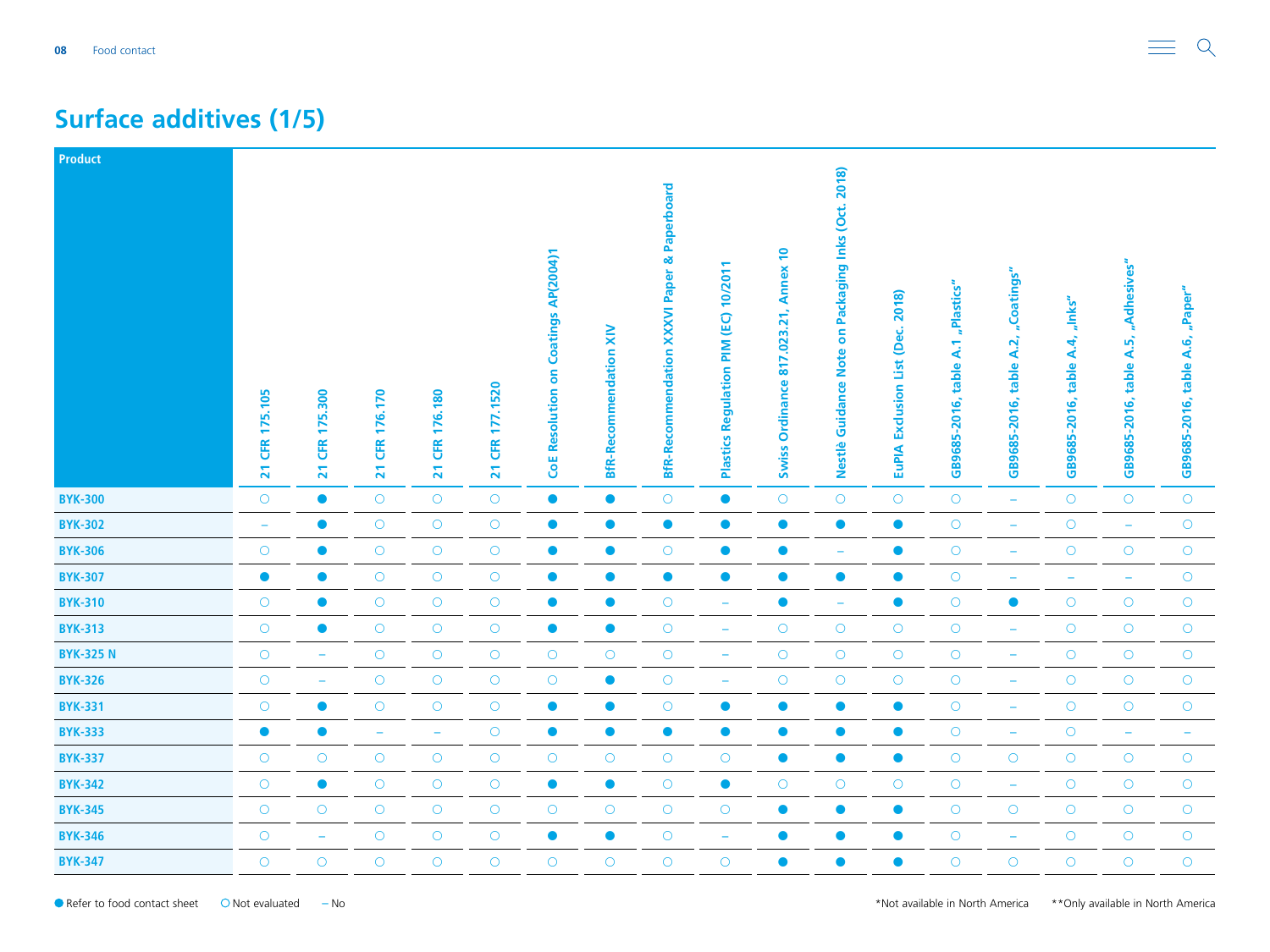#### **Surface additives (2/5)**

| Product          |                                |                                         |                                         |                                        |                                 |                                             |                               |                                                        |                                                         |                                                   |                                                         |                                               |                                   |                                       |                                                      |                                                  |                                    |
|------------------|--------------------------------|-----------------------------------------|-----------------------------------------|----------------------------------------|---------------------------------|---------------------------------------------|-------------------------------|--------------------------------------------------------|---------------------------------------------------------|---------------------------------------------------|---------------------------------------------------------|-----------------------------------------------|-----------------------------------|---------------------------------------|------------------------------------------------------|--------------------------------------------------|------------------------------------|
|                  | CFR 175.105<br>$\overline{21}$ | 175.300<br><b>EK</b><br>$\overline{21}$ | 176.170<br><b>ER</b><br>$\overline{21}$ | CFR 176.180<br>$\overline{\mathbf{z}}$ | CFR 177.1520<br>$\overline{21}$ | <b>CoE Resolution on Coatings AP(2004)1</b> | <b>BfR-Recommendation XIV</b> | <b>BfR-Recommendation XXXVI Paper &amp; Paperboard</b> | 10/2011<br>(EC)<br>MId<br>Regulation<br><b>Plastics</b> | Annex 10<br>Ordinance 817.023.21,<br><b>Swiss</b> | Packaging Inks (Oct. 2018)<br>δ<br>Nestlè Guidance Note | 2018)<br>Exclusion List (Dec.<br><b>EuPIA</b> | GB9685-2016, table A.1 "Plastics" | table A.2, "Coatings"<br>GB9685-2016, | $^{\prime\prime}$ hks"<br>table A.4,<br>GB9685-2016, | "Adhesives"<br>ωĵ<br>∢<br>table.<br>GB9685-2016, | "Paper"<br>GB9685-2016, table A.6, |
| <b>BYK-348</b>   | ۰                              | $\overline{\phantom{a}}$                | $\equiv$                                | ÷                                      | $\bigcirc$                      | $\bullet$                                   | $\bullet$                     | $\circ$                                                | $\equiv$                                                | $\bullet$                                         | $\bigcirc$                                              | $\bigcirc$                                    | $\bigcirc$                        | $\equiv$                              | $\rightarrow$                                        | $\overline{\phantom{m}}$                         | $\bigcirc$                         |
| <b>BYK-349</b>   | ۳                              | ۰                                       | $\bigcirc$                              | $\bigcirc$                             | $\bigcirc$                      | $\bullet$                                   | $\bullet$                     | $\bullet$                                              | $\bullet$                                               | $\bullet$                                         | $\bullet$                                               | $\bullet$                                     | $\bigcirc$                        | $\rightarrow$                         | $\bigcirc$                                           | ۳                                                | $\bigcirc$                         |
| <b>BYK-350</b>   | $\bigcirc$                     | $\bullet$                               | $\bigcirc$                              | $\bigcirc$                             | $\bigcirc$                      | $\bullet$                                   | $\bullet$                     | $\bigcirc$                                             | $\overline{\phantom{m}}$                                | $\bigcirc$                                        | $\bigcirc$                                              | $\bigcirc$                                    | $\bigcirc$                        | $\overline{\phantom{m}}$              | $\bigcirc$                                           | $\bigcirc$                                       | $\bigcirc$                         |
| <b>BYK-352</b>   | $\circ$                        | $\bullet$                               | $\bigcirc$                              | $\bigcirc$                             | $\bigcirc$                      | $\bullet$                                   | $\bullet$                     | $\circ$                                                | $\overline{\phantom{a}}$                                | $\bigcirc$                                        | $\bigcirc$                                              | $\bigcirc$                                    | $\bigcirc$                        | ÷                                     | $\circ$                                              | $\bigcirc$                                       | $\bigcirc$                         |
| <b>BYK-354</b>   | $\circ$                        | $\bullet$                               | $\circ$                                 | $\bigcirc$                             | $\circlearrowright$             | $\bullet$                                   | $\bullet$                     | $\circ$                                                | $\bullet$                                               | $\bullet$                                         | $\bullet$                                               | $\bullet$                                     | $\circ$                           | ۳                                     | $\circ$                                              | $\circ$                                          | $\circ$                            |
| <b>BYK-355</b>   | $\bigcirc$                     | $\bullet$                               | $\bigcirc$                              | $\bigcirc$                             | $\bigcirc$                      | $\bullet$                                   | $\bullet$                     | $\bigcirc$                                             | $\overline{\phantom{a}}$                                | $\bigcirc$                                        | $\bigcirc$                                              | $\bigcirc$                                    | $\bigcirc$                        | ÷                                     | $\bigcirc$                                           | $\circ$                                          | $\bigcirc$                         |
| <b>BYK-356</b>   | $\bullet$                      | $\bullet$                               | $\bigcirc$                              | $\bigcirc$                             | $\bigcirc$                      | $\bullet$                                   | $\bullet$                     | $\bullet$                                              | $\overline{\phantom{0}}$                                | $\bullet$                                         | $\bullet$                                               | $\bullet$                                     | $\bigcirc$                        | $\equiv$                              | $\bigcirc$                                           | $\bullet$                                        | $\bigcirc$                         |
| <b>BYK-358 N</b> | $\bigcirc$                     | $\overline{\phantom{m}}$                | $\circ$                                 | $\bigcirc$                             | $\bigcirc$                      | $\bullet$                                   | $\bullet$                     | $\circ$                                                | ۰                                                       | $\bullet$                                         | $\bullet$                                               | $\bullet$                                     | $\circ$                           | $\overline{\phantom{m}}$              | ۳                                                    | $\circ$                                          | $\bigcirc$                         |
| <b>BYK-359</b>   | $\bigcirc$                     | $\bullet$                               | $\bigcirc$                              | $\bigcirc$                             | $\bigcirc$                      | $\bullet$                                   | $\circ$                       | $\bigcirc$                                             | $\overline{\phantom{a}}$                                | $\bigcirc$                                        | $\bigcirc$                                              | $\bigcirc$                                    | $\bigcirc$                        | $\bullet$                             | $\bigcirc$                                           | $\bigcirc$                                       | $\bigcirc$                         |
| <b>BYK-361 N</b> | $\circ$                        | $\circ$                                 | $\bigcirc$                              | $\bigcirc$                             | $\bigcirc$                      | $\bigcirc$                                  | $\bigcirc$                    | $\circ$                                                | $\bigcirc$                                              | $\bullet$                                         | $\bullet$                                               | $\bullet$                                     | $\bigcirc$                        | $\bigcirc$                            | $\bigcirc$                                           | $\bigcirc$                                       | $\bigcirc$                         |
| <b>BYK-366 P</b> | $\circ$                        | $\bullet$                               | $\circ$                                 | $\circ$                                | $\bigcirc$                      | $\bullet$                                   | $\bullet$                     | $\circ$                                                | $\overline{\phantom{0}}$                                | $\circ$                                           | $\circ$                                                 | $\bigcirc$                                    | $\bigcirc$                        | $\bullet$                             | $\circ$                                              | $\circ$                                          | $\circ$                            |
| <b>BYK-370</b>   | $\bigcirc$                     | $\bullet$                               | $\bigcirc$                              | $\bigcirc$                             | $\bigcirc$                      | $\bullet$                                   | $\bullet$                     | $\circ$                                                | $\overline{\phantom{a}}$                                | $\bullet$                                         | $\equiv$                                                | $\bullet$                                     | $\bigcirc$                        | $\equiv$                              | $\circ$                                              | $\bigcirc$                                       | $\bigcirc$                         |
| <b>BYK-375</b>   | $\circ$                        | $\bullet$                               | $\bigcirc$                              | $\bigcirc$                             | $\bigcirc$                      | $\bullet$                                   | $\bullet$                     | $\circ$                                                | $\overline{\phantom{m}}$                                | $\circ$                                           | $\bigcirc$                                              | $\bigcirc$                                    | $\bigcirc$                        | $\equiv$                              | $\circ$                                              | $\bigcirc$                                       | $\bigcirc$                         |
| <b>BYK-377</b>   | $\bullet$                      | $\bigcirc$                              | $\circ$                                 | $\bigcirc$                             | $\bigcirc$                      | $\bigcirc$                                  | $\bullet$                     | $\circ$                                                | $\bullet$                                               | $\bullet$                                         | $\bullet$                                               | $\bullet$                                     | $\bigcirc$                        | $\bigcirc$                            | $\circ$                                              | $\equiv$                                         | $\bigcirc$                         |
| <b>BYK-378</b>   | $\bullet$                      | $\bullet$                               | $\circ$                                 | $\circ$                                | $\circ$                         | $\overline{\phantom{0}}$                    | $\bullet$                     | $\bullet$                                              | $\bullet$                                               | $\bullet$                                         | $\bullet$                                               | $\bullet$                                     | $\overline{O}$                    | ÷,                                    | $\circ$                                              | ÷,                                               | $\bigcirc$                         |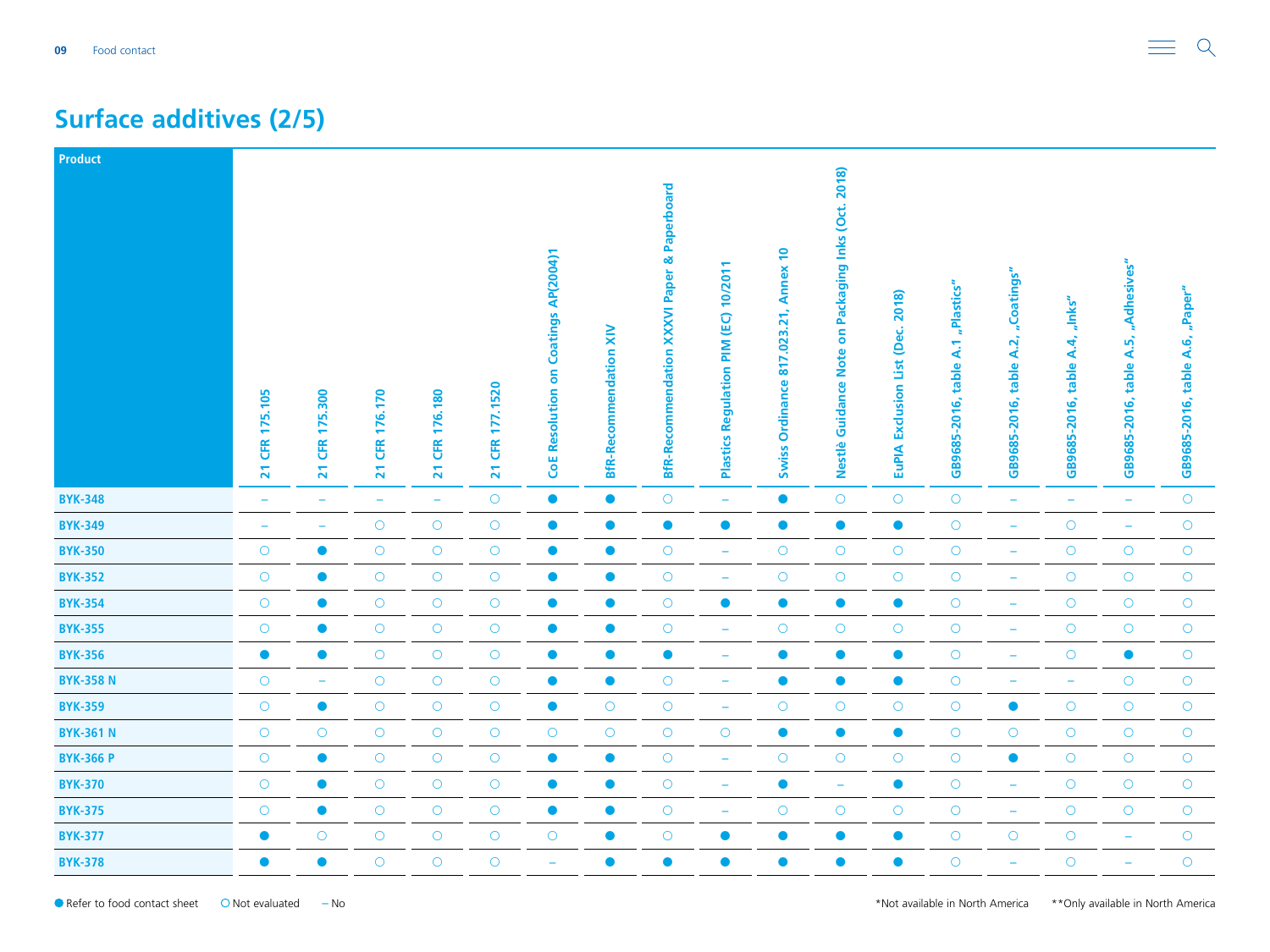#### **Surface additives (3/5)**

| Product         |                                |                                         |                                 |                                |                                          |                                             |                               |                                                        |                                                                      |                                                      |                                                                             |                                               |                                      |                                          |                                                   |                                                  |                                    |
|-----------------|--------------------------------|-----------------------------------------|---------------------------------|--------------------------------|------------------------------------------|---------------------------------------------|-------------------------------|--------------------------------------------------------|----------------------------------------------------------------------|------------------------------------------------------|-----------------------------------------------------------------------------|-----------------------------------------------|--------------------------------------|------------------------------------------|---------------------------------------------------|--------------------------------------------------|------------------------------------|
|                 | CFR 175.105<br>$\overline{21}$ | 175.300<br><b>ER</b><br>$\overline{21}$ | 176.170<br>Œ<br>$\overline{21}$ | CFR 176.180<br>$\overline{21}$ | 177.1520<br><b>ER</b><br>$\overline{21}$ | <b>CoE Resolution on Coatings AP(2004)1</b> | <b>BfR-Recommendation XIV</b> | <b>BfR-Recommendation XXXVI Paper &amp; Paperboard</b> | 10/2011<br>(EC)<br>$\sum_{i=1}^{n}$<br>Regulation<br><b>Plastics</b> | Annex 10<br>817.023.21,<br>Ordinance<br><b>Swiss</b> | Packaging Inks (Oct. 2018)<br>S<br><b>Note</b><br>Guidance<br><b>Nestlè</b> | 2018)<br>Exclusion List (Dec.<br><b>EuPIA</b> | "Plastics"<br>GB9685-2016, table A.1 | "Coatings"<br>table A.2,<br>GB9685-2016, | $^{\prime\prime}$ .<br>table A.4,<br>GB9685-2016, | "Adhesives"<br>ωĵ<br>∢<br>table.<br>GB9685-2016, | "Paper"<br>GB9685-2016, table A.6, |
| <b>BYK-392</b>  | $\circ$                        | $\bullet$                               | $\bigcirc$                      | $\bigcirc$                     | $\bigcirc$                               | $\bullet$                                   | $\bullet$                     | $\circ$                                                | $\equiv$                                                             | $\circ$                                              | $\bigcirc$                                                                  | $\bigcirc$                                    | $\bigcirc$                           | $\equiv$                                 | $\circ$                                           | $\circ$                                          | $\circ$                            |
| <b>BYK-2616</b> | $\equiv$                       | ÷                                       | $\bigcirc$                      | $\bigcirc$                     | $\bigcirc$                               | $\bullet$                                   | $\bullet$                     | $\circ$                                                | ÷                                                                    | $\circ$                                              | $\bigcirc$                                                                  | $\circ$                                       | $\bigcirc$                           | $\rightarrow$                            | $\circ$                                           | $\overline{\phantom{a}}$                         | $\bigcirc$                         |
| <b>BYK-3400</b> | $\bullet$                      | $\bigcirc$                              | ۳                               | ÷                              | $\bigcirc$                               | $\bigcirc$                                  | $\bullet$                     | $\bullet$                                              | $\bullet$                                                            | $\bullet$                                            | $\bullet$                                                                   | $\bullet$                                     | $\bigcirc$                           | $\bigcirc$                               | $\circ$                                           | ÷                                                | ۰                                  |
| <b>BYK-3410</b> | $\bullet$                      | $\bullet$                               | $\bullet$                       | $\bullet$                      | $\bigcirc$                               | $\bullet$                                   | $\bullet$                     | $\bullet$                                              | $\bullet$                                                            | $\bullet$                                            | $\bullet$                                                                   | $\bullet$                                     | $\bigcirc$                           | $\equiv$                                 | $\circ$                                           | ÷                                                | $\bullet$                          |
| <b>BYK-3420</b> | $\circ$                        | $\circ$                                 | $\circ$                         | $\circ$                        | $\bigcirc$                               | $\bigcirc$                                  | $\circ$                       | $\circ$                                                | $\circ$                                                              | $\bullet$                                            | $\bullet$                                                                   | $\bullet$                                     | $\bigcirc$                           | $\circ$                                  | $\circ$                                           | $\circ$                                          | $\bigcirc$                         |
| <b>BYK-3450</b> | ÷                              | $\bigcirc$                              | $\bigcirc$                      | $\bigcirc$                     | $\bigcirc$                               | $\bigcirc$                                  | $\bullet$                     | $\bullet$                                              | $\bullet$                                                            | $\bullet$                                            | $\bullet$                                                                   | $\bullet$                                     | $\bigcirc$                           | $\bigcirc$                               | $\circ$                                           | ÷                                                | $\bigcirc$                         |
| <b>BYK-3451</b> | ÷                              | $\bigcirc$                              | $\bigcirc$                      | $\bigcirc$                     | $\bigcirc$                               | $\bigcirc$                                  | $\bullet$                     | $\bullet$                                              | $\bullet$                                                            | $\bullet$                                            | $\bullet$                                                                   | $\bullet$                                     | $\bigcirc$                           | $\bigcirc$                               | $\circ$                                           | ÷                                                | $\bigcirc$                         |
| <b>BYK-3455</b> | $\bullet$                      | $\circ$                                 | $\circ$                         | $\circ$                        | $\bigcirc$                               | $\bigcirc$                                  | $\bullet$                     | $\bullet$                                              | $\bullet$                                                            | $\circ$                                              | $\circ$                                                                     | $\circ$                                       | $\bigcirc$                           | $\circ$                                  | $\circ$                                           | $\overline{\phantom{m}}$                         | $\bigcirc$                         |
| <b>BYK-3456</b> | $\bigcirc$                     | $\bigcirc$                              | $\bigcirc$                      | $\bigcirc$                     | $\bigcirc$                               | $\bigcirc$                                  | $\bigcirc$                    | $\bigcirc$                                             | $\bigcirc$                                                           | $\bullet$                                            | $\bullet$                                                                   | $\bullet$                                     | $\bigcirc$                           | $\bigcirc$                               | $\bigcirc$                                        | $\bigcirc$                                       | $\bigcirc$                         |
| <b>BYK-3480</b> | $\circ$                        | $\bigcirc$                              | $\bigcirc$                      | $\bigcirc$                     | $\bigcirc$                               | $\bigcirc$                                  | $\bigcirc$                    | $\circ$                                                | $\bigcirc$                                                           | $\bullet$                                            | $\bullet$                                                                   | $\bullet$                                     | $\bigcirc$                           | $\bigcirc$                               | $\circ$                                           | $\bigcirc$                                       | $\bigcirc$                         |
| <b>BYK-3481</b> | $\circ$                        | $\circ$                                 | $\circ$                         | $\bigcirc$                     | $\bigcirc$                               | $\bigcirc$                                  | $\circ$                       | $\circ$                                                | $\circ$                                                              | $\bullet$                                            | $\bullet$                                                                   | $\bullet$                                     | $\bigcirc$                           | $\circ$                                  | $\circ$                                           | $\circ$                                          | $\bigcirc$                         |
| <b>BYK-3560</b> | $\circ$                        | $\bullet$                               | $\circ$                         | $\bigcirc$                     | $\bigcirc$                               | $\rightarrow$                               | $\overline{\phantom{m}}$      | $\bigcirc$                                             | $\overline{\phantom{a}}$                                             | $\bullet$                                            | $\bullet$                                                                   | $\bullet$                                     | $\circ$                              | $\equiv$                                 | $\bigcirc$                                        | $\bigcirc$                                       | $\bigcirc$                         |
| <b>BYK-3565</b> | $\bigcirc$                     | $\bullet$                               | $\bigcirc$                      | $\bigcirc$                     | $\bigcirc$                               | $\overline{\phantom{a}}$                    | $\overline{\phantom{m}}$      | $\bigcirc$                                             | $\overline{\phantom{0}}$                                             | ۳                                                    | $\overline{\phantom{a}}$                                                    | $\bullet$                                     | $\bigcirc$                           | ÷                                        | $\bigcirc$                                        | $\bigcirc$                                       | $\bigcirc$                         |
| <b>BYK-3750</b> | $\bigcirc$                     | $\bullet$                               | $\bigcirc$                      | $\bigcirc$                     | $\bigcirc$                               | $\bullet$                                   | $\bullet$                     | $\bigcirc$                                             | $\bullet$                                                            | $\bigcirc$                                           | $\circ$                                                                     | $\bigcirc$                                    | $\bigcirc$                           | $\qquad \qquad \  \, -$                  | $\bigcirc$                                        | $\bigcirc$                                       | $\bigcirc$                         |
| <b>BYK-3751</b> | $\bullet$                      | $\bullet$                               | $\circ$                         | $\circ$                        | $\circ$                                  | $\bullet$                                   | $\bullet$                     | $\bullet$                                              | $\bullet$                                                            | $\bigcirc$                                           | $\circ$                                                                     | $\circ$                                       | $\circ$                              | ÷,                                       | $\circ$                                           | ÷,                                               | $\bigcirc$                         |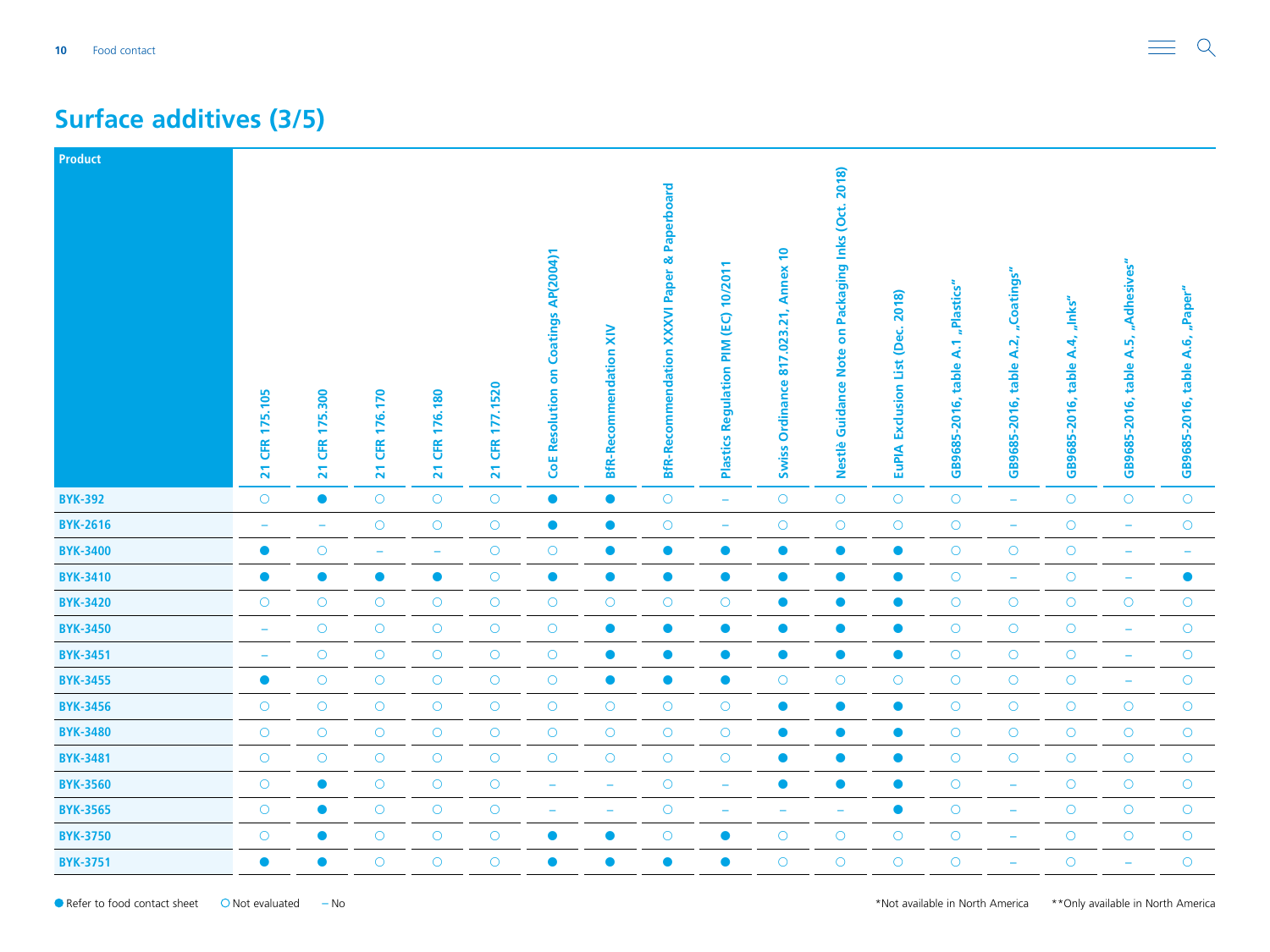#### **Surface additives (4/5)**

| Product               |                                |                                          |                                          |                                |                                           |                                             |                               |                                                        |                                                         |                                                      |                                                                                     |                                                         |                                      |                                          |                                                      |                                               |                                       |
|-----------------------|--------------------------------|------------------------------------------|------------------------------------------|--------------------------------|-------------------------------------------|---------------------------------------------|-------------------------------|--------------------------------------------------------|---------------------------------------------------------|------------------------------------------------------|-------------------------------------------------------------------------------------|---------------------------------------------------------|--------------------------------------|------------------------------------------|------------------------------------------------------|-----------------------------------------------|---------------------------------------|
|                       | CFR 175.105<br>$\overline{21}$ | 175.300<br><b>CFR</b><br>$\overline{21}$ | 176.170<br><b>CFR</b><br>$\overline{21}$ | CFR 176.180<br>$\overline{21}$ | 177.1520<br>EK<br>$\overline{\mathbf{z}}$ | <b>CoE Resolution on Coatings AP(2004)1</b> | <b>BfR-Recommendation XIV</b> | <b>BfR-Recommendation XXXVI Paper &amp; Paperboard</b> | 10/2011<br>(EC)<br>MId<br>Regulation<br><b>Plastics</b> | Annex 10<br>817.023.21,<br>Ordinance<br><b>Swiss</b> | Packaging Inks (Oct. 2018)<br>$\overline{\bf{5}}$<br><b>Guidance Note</b><br>Nestlè | 2018)<br>(Dec.<br><b>Exclusion List</b><br><b>EuPIA</b> | "Plastics"<br>GB9685-2016, table A.1 | "Coatings"<br>table A.2,<br>GB9685-2016, | $^{\prime\prime}$ .<br>A.4<br>table.<br>GB9685-2016, | "Adhesives"<br>A.5,<br>table.<br>GB9685-2016, | "Paper"<br>table A.6,<br>GB9685-2016, |
| <b>BYK-3752</b>       | $\equiv$                       | $\bullet$                                | $\bigcirc$                               | $\bigcirc$                     | $\bigcirc$                                | $\bullet$                                   | $\bullet$                     | $\bullet$                                              | $\bullet$                                               | $\bullet$                                            | $\bullet$                                                                           | $\bullet$                                               | $\bigcirc$                           | $\equiv$                                 | $\circ$                                              | $\equiv$                                      | $\bigcirc$                            |
| <b>BYK-3753</b>       | $\circ$                        | $\bullet$                                | $\circ$                                  | $\bigcirc$                     | $\bigcirc$                                | $\bullet$                                   | $\bullet$                     | $\circ$                                                | $\bullet$                                               | $\bullet$                                            | $\bullet$                                                                           | $\bullet$                                               | $\bigcirc$                           | $\equiv$                                 | $\circ$                                              | $\circ$                                       | $\bigcirc$                            |
| <b>BYK-3754</b>       | $\bigcirc$                     | $\bullet$                                | $\bigcirc$                               | $\bigcirc$                     | $\bigcirc$                                | $\bullet$                                   | $\bullet$                     | $\circ$                                                | $\bullet$                                               | $\bigcirc$                                           | $\bigcirc$                                                                          | $\bigcirc$                                              | $\bigcirc$                           | ÷                                        | $\circ$                                              | $\bigcirc$                                    | $\bigcirc$                            |
| <b>BYK-3755</b>       | $\circ$                        | $\bullet$                                | $\bigcirc$                               | $\bigcirc$                     | $\bigcirc$                                | $\bullet$                                   | $\bullet$                     | $\circ$                                                | $\bullet$                                               | $\bigcirc$                                           | $\bigcirc$                                                                          | $\bigcirc$                                              | $\bigcirc$                           | $\overline{\phantom{m}}$                 | $\circ$                                              | $\bigcirc$                                    | $\bigcirc$                            |
| <b>BYK-3756</b>       | $\circ$                        | $\bullet$                                | $\circ$                                  | $\circ$                        | $\bigcirc$                                | $\bullet$                                   | $\bullet$                     | $\circ$                                                | $\bullet$                                               | $\circ$                                              | $\bigcirc$                                                                          | $\circ$                                                 | $\bigcirc$                           | $\overline{\phantom{m}}$                 | $\circ$                                              | $\bigcirc$                                    | $\circ$                               |
| <b>BYK-3760</b>       | $\bullet$                      | $\bullet$                                | $\bigcirc$                               | $\bigcirc$                     | $\bigcirc$                                | $\bullet$                                   | $\bullet$                     | $\bullet$                                              | $\bullet$                                               | $\bullet$                                            | $\bullet$                                                                           | $\bullet$                                               | $\circ$                              | -                                        | $\circ$                                              | $\bigcirc$                                    | $\bigcirc$                            |
| <b>BYK-3762</b>       | $\bullet$                      | $\bullet$                                | $\bigcirc$                               | $\bigcirc$                     | $\bigcirc$                                | $\bullet$                                   | $\bullet$                     | $\bullet$                                              | $\bullet$                                               | $\bullet$                                            | $\bullet$                                                                           | $\bullet$                                               | $\bigcirc$                           | $\overline{\phantom{m}}$                 | $\overline{\phantom{m}}$                             | ٠                                             | $\bigcirc$                            |
| <b>BYK-3764</b>       | $\bullet$                      | $\bullet$                                | $\circ$                                  | $\bigcirc$                     | $\bigcirc$                                | ÷                                           | $\bullet$                     | $\bullet$                                              | $\bullet$                                               | $\bullet$                                            | $\bullet$                                                                           | $\bullet$                                               | $\bigcirc$                           | ÷                                        | $\circ$                                              | $\overline{\phantom{m}}$                      | $\bigcirc$                            |
| <b>BYK-3770</b>       | $\bigcirc$                     | $\bullet$                                | $\bigcirc$                               | $\bigcirc$                     | $\bigcirc$                                | $\bullet$                                   | $\bullet$                     | $\circ$                                                | $\equiv$                                                | $\bigcirc$                                           | $\bigcirc$                                                                          | $\bigcirc$                                              | $\bigcirc$                           | ÷                                        | $\circ$                                              | $\bigcirc$                                    | $\bigcirc$                            |
| <b>BYK-3771</b>       | $\bullet$                      | $\circ$                                  | $\bigcirc$                               | $\bigcirc$                     | $\bigcirc$                                | $\bigcirc$                                  | $\bullet$                     | $\bigcirc$                                             | $\bullet$                                               | $\bullet$                                            | $\bullet$                                                                           | $\bullet$                                               | $\bigcirc$                           | $\bigcirc$                               | $\circ$                                              | $\rightarrow$                                 | $\bigcirc$                            |
| <b>BYK-3900 P</b>     | $\circ$                        | $\bullet$                                | $\circ$                                  | $\circ$                        | $\circ$                                   | $\bullet$                                   | $\bullet$                     | $\circ$                                                | $\bullet$                                               | $\circ$                                              | $\bigcirc$                                                                          | $\circ$                                                 | $\bigcirc$                           | $\bullet$                                | $\circ$                                              | $\circ$                                       | $\circ$                               |
| <b>BYK-3902 P</b>     | $\bigcirc$                     | $\bullet$                                | $\bigcirc$                               | $\bigcirc$                     | $\bigcirc$                                | $\bullet$                                   | $\circ$                       | $\bigcirc$                                             | $\bullet$                                               | $\bigcirc$                                           | $\bigcirc$                                                                          | $\bigcirc$                                              | $\bigcirc$                           | $\bullet$                                | $\bigcirc$                                           | $\bigcirc$                                    | $\bigcirc$                            |
| <b>BYK-DYNWET 800</b> | $\equiv$                       |                                          | $\overline{\phantom{0}}$                 | $\overline{\phantom{m}}$       | $\bigcirc$                                | $\bigcirc$                                  | $\bullet$                     | $\bullet$                                              | $\bullet$                                               | $\bullet$                                            | $\bullet$                                                                           | $\bullet$                                               | $\bigcirc$                           | $\equiv$                                 | $\overline{\phantom{m}}$                             | $\equiv$                                      | ٠                                     |
| <b>BYKETOL-AQ</b>     | $\bullet$                      | $\bigcirc$                               | $\circ$                                  | $\bigcirc$                     | $\bigcirc$                                | $\bigcirc$                                  | $\bullet$                     | $\bullet$                                              | $\bullet$                                               | $\bigcirc$                                           | $\bigcirc$                                                                          | $\bigcirc$                                              | $\bigcirc$                           | $\bigcirc$                               | $\circ$                                              | $\bigcirc$                                    | $\bigcirc$                            |
| <b>BYK-S 760</b>      | $\circ$                        | $\circ$                                  | $\circ$                                  | $\circ$                        | $\bullet$                                 | $\circ$                                     | $\circ$                       | $\circ$                                                | $\bullet$                                               | $\circ$                                              | $\circ$                                                                             | $\circ$                                                 | $\circ$                              | $\circ$                                  | $\circ$                                              | $\circ$                                       | $\circ$                               |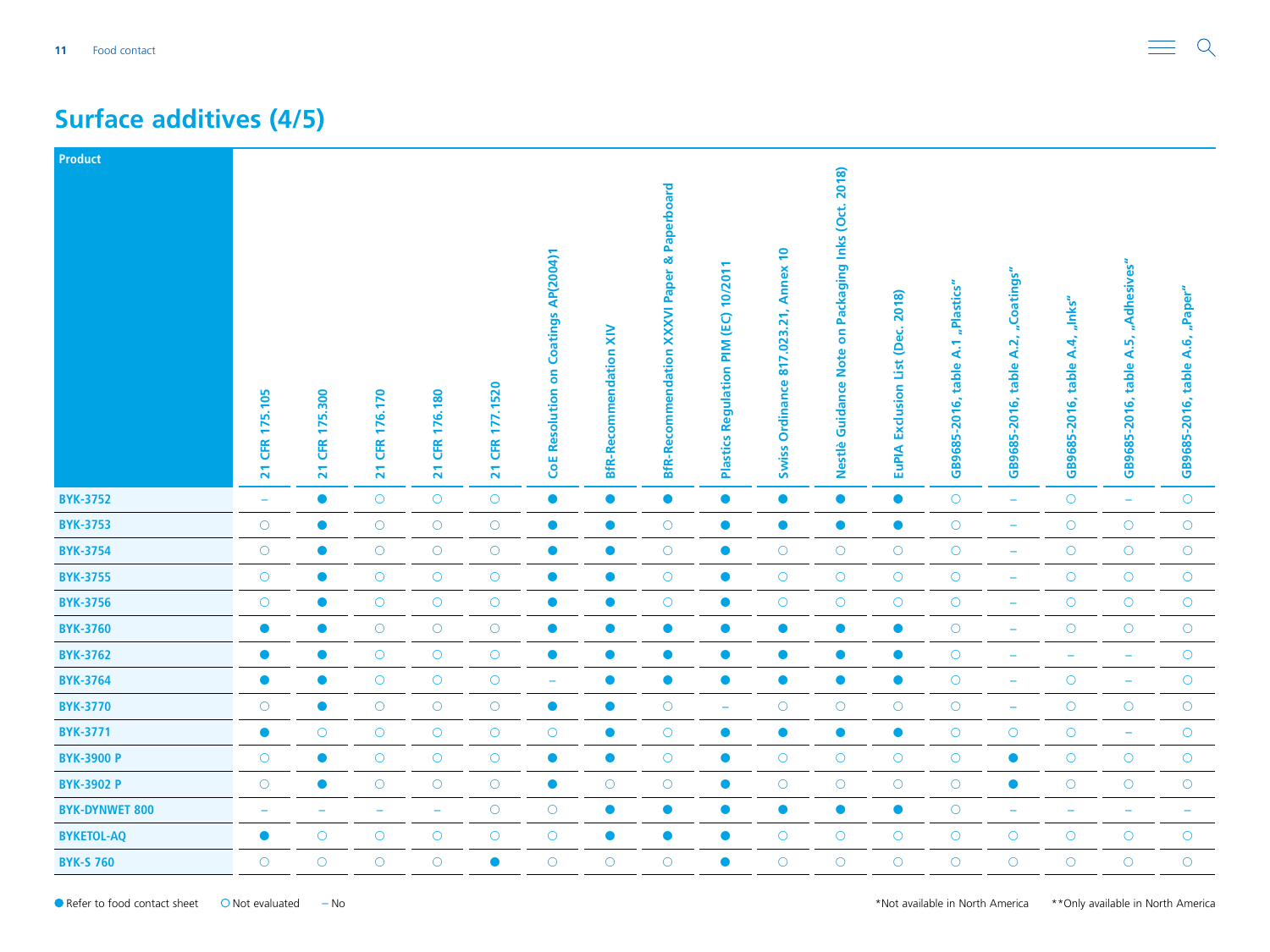#### **Surface additives (5/5)**

| Product            |                            |                                                                  |                                                           |                                                 |                                         |                                                 |                                     |                                                                                                             |                                                          |                                                                        |                                                                              |                                                  |                                                           |                                                                       |                                               |                                                         |                                          |
|--------------------|----------------------------|------------------------------------------------------------------|-----------------------------------------------------------|-------------------------------------------------|-----------------------------------------|-------------------------------------------------|-------------------------------------|-------------------------------------------------------------------------------------------------------------|----------------------------------------------------------|------------------------------------------------------------------------|------------------------------------------------------------------------------|--------------------------------------------------|-----------------------------------------------------------|-----------------------------------------------------------------------|-----------------------------------------------|---------------------------------------------------------|------------------------------------------|
|                    | 175.105<br><b>ER</b><br>21 | <b>300</b><br>75.<br>$\overline{\phantom{0}}$<br><b>ER</b><br>21 | 170<br><u>گاؤ</u><br><b>ER</b><br>$\overline{\mathbf{z}}$ | 176.180<br><b>EK</b><br>$\overline{\mathbf{z}}$ | 1520<br>↖<br><b>CFR</b><br>$\mathbf{z}$ | AP(2004)1<br>Coatings<br>ã<br>Resolution<br>CoE | $\geq$<br><b>BfR-Recommendation</b> | ard<br>Ω<br>$\overline{\mathbf{E}}$<br>య<br>Paper<br><b>XXXVI</b><br>endation<br>comm<br>ō<br><b>BfR-Re</b> | 10/2011<br>PIM (EC)<br>egulation<br>œ<br><b>Plastics</b> | $\overline{P}$<br>Annex<br>.023.21<br>817<br>Ordinance<br><b>Swiss</b> | 2018)<br>Packaging Inks (Oct.<br>ã<br><b>Note</b><br>ပ္ပ<br>Guidan<br>Nestlè | 2018)<br>List (Dec.<br>Exclusion<br><b>EuPIA</b> | "Plastics"<br>$\overline{A}$<br>table<br>2016,<br>GB9685- | Coatings"<br>$\mathbf{\tilde{z}}$<br>⋖<br>table<br>$-2016,$<br>GB9685 | "Inks"<br>₩<br>⋖<br>table<br>2016,<br>GB9685- | <b>Adhesives"</b><br>m<br>∢<br>table<br>2016,<br>GB9685 | "Paper"<br>A.6,<br>table<br>GB9685-2016, |
| <b>BYK-UV 3500</b> | $\circ$                    |                                                                  | $\circ$                                                   | $\circ$                                         | $\bigcirc$                              | $\overline{\phantom{a}}$                        |                                     | $\circ$                                                                                                     | $\overline{\phantom{0}}$                                 | $\bullet$                                                              | $\bullet$                                                                    | $\bullet$                                        | $\bigcirc$                                                | $\overline{\phantom{m}}$                                              | $\bigcirc$                                    | $\circ$                                                 | $\bigcirc$                               |
| <b>BYK-UV 3510</b> | $\circ$                    |                                                                  |                                                           | $\overline{\phantom{0}}$                        | $\bigcirc$                              | $\bullet$                                       | $\bullet$                           | $\circ$                                                                                                     | $\bullet$                                                | $\bullet$                                                              | $\bullet$                                                                    | $\bullet$                                        | $\circ$                                                   | $\overline{\phantom{m}}$                                              | $\bigcirc$                                    | $\circ$                                                 | $\bigcirc$                               |
| <b>BYK-UV 3535</b> | $\circ$                    | $\circ$                                                          | $\circ$                                                   | $\bigcirc$                                      | $\bigcirc$                              | $\circ$                                         | $\circ$                             | $\circ$                                                                                                     | $\circ$                                                  | $\bullet$                                                              | $\bullet$                                                                    | $\bullet$                                        | $\circ$                                                   | $\circ$                                                               | $\circ$                                       | $\circ$                                                 | $\bigcirc$                               |
| <b>BYK-UV 3575</b> | $\circ$                    | $\circ$                                                          | $\circ$                                                   | $\circ$                                         | $\bigcirc$                              | $\circ$                                         | $\circ$                             | $\circ$                                                                                                     | $\circ$                                                  | $\bullet$                                                              | $\bullet$                                                                    | $\bullet$                                        | $\circ$                                                   | $\circ$                                                               | $\circ$                                       | $\circ$                                                 | $\bigcirc$                               |
| <b>BYK-UV 3576</b> | $\circ$                    | $\circ$                                                          | $\circ$                                                   | $\circ$                                         | $\circ$                                 | $\circ$                                         | $\circ$                             | $\circ$                                                                                                     | O                                                        | $\bullet$                                                              |                                                                              |                                                  | $\circ$                                                   | $\circ$                                                               | $\circ$                                       | $\circ$                                                 | $\bigcirc$                               |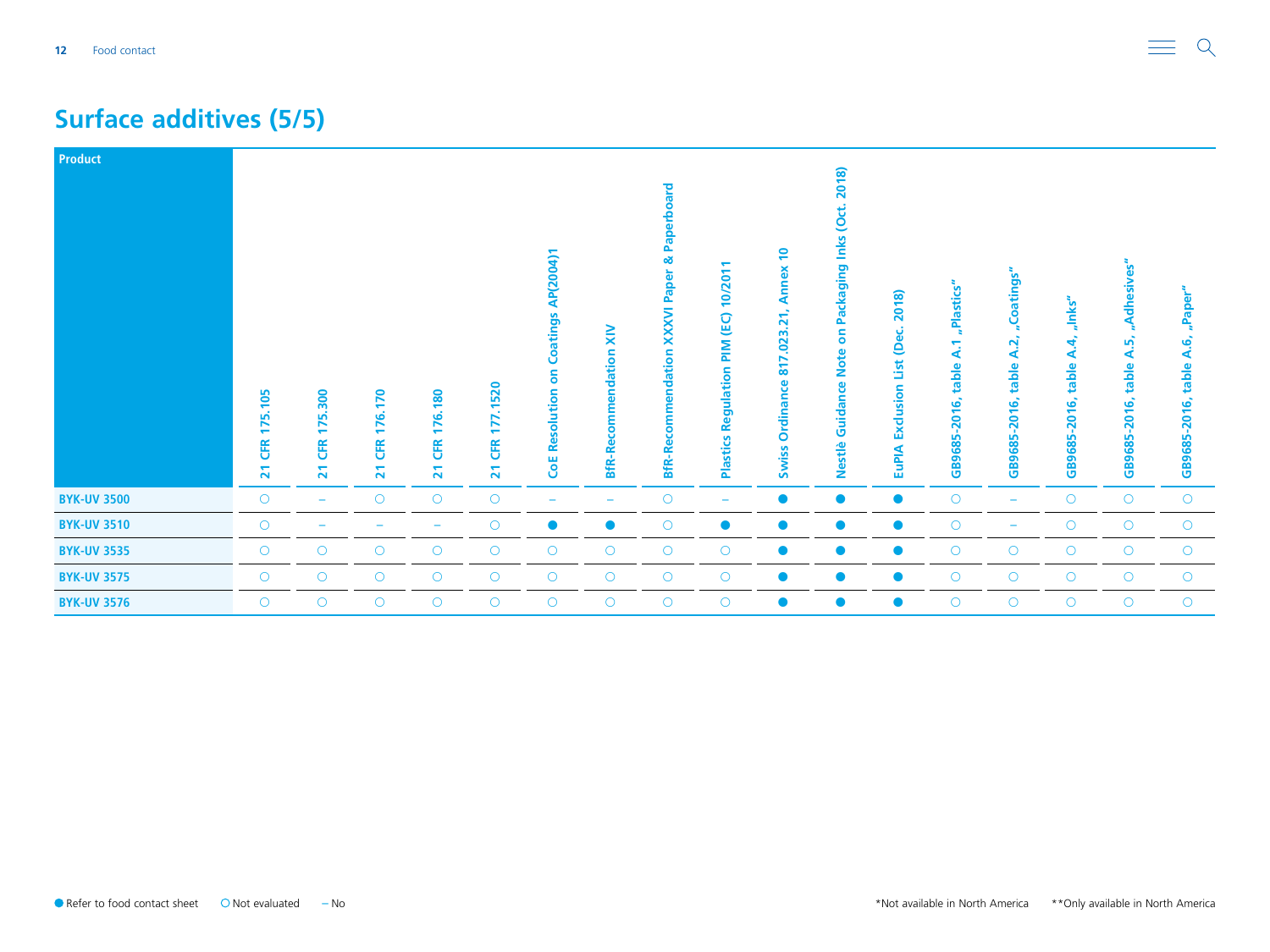### <span id="page-12-0"></span>**Rheology additives (1/2)**

| Product              |                                |                                                    |                                                 |                                               |                                          |                                             |                               |                                                       |                                                  |                                                                                      |                                                                                        |                                                         |                                         |                                          |                                                 |                                                 |                                       |
|----------------------|--------------------------------|----------------------------------------------------|-------------------------------------------------|-----------------------------------------------|------------------------------------------|---------------------------------------------|-------------------------------|-------------------------------------------------------|--------------------------------------------------|--------------------------------------------------------------------------------------|----------------------------------------------------------------------------------------|---------------------------------------------------------|-----------------------------------------|------------------------------------------|-------------------------------------------------|-------------------------------------------------|---------------------------------------|
|                      | CFR 175.105<br>$\overline{21}$ | 5.300<br>F<br><b>ER</b><br>$\overline{\mathbf{z}}$ | 176.170<br><b>ER</b><br>$\overline{\mathbf{z}}$ | 176.180<br>EK <sub>i</sub><br>$\overline{21}$ | 177.1520<br><b>ER</b><br>$\overline{21}$ | <b>CoE Resolution on Coatings AP(2004)1</b> | <b>BfR-Recommendation XIV</b> | & Paperboard<br><b>BfR-Recommendation XXXVI Paper</b> | 10/2011<br>(EC)<br>MId<br>Regulation<br>Plastics | $\overline{\phantom{0}}$<br><b>Annex</b><br>817.023.21,<br>Ordinance<br><b>Swiss</b> | Packaging Inks (Oct. 2018)<br>$\overline{\bf{5}}$<br><b>Note</b><br>Guidance<br>Nestlè | 2018)<br>(Dec.<br><b>Exclusion List</b><br><b>EuPIA</b> | "Plastics"<br>table A.1<br>GB9685-2016, | "Coatings"<br>table A.2,<br>GB9685-2016, | "Inks"<br><b>A.4,</b><br>table.<br>GB9685-2016, | "Adhesives"<br>ωĵ<br>∢<br>table<br>GB9685-2016, | "Paper"<br>table A.6,<br>GB9685-2016, |
| <b>CLAYTONE-40</b>   | $\circ$                        | $\bullet$                                          | $\circ$                                         | $\bigcirc$                                    | $\bigcirc$                               | $\bigcirc$                                  | $\bullet$                     | $\circ$                                               | $\bullet$                                        | $\bullet$                                                                            | $\bullet$                                                                              | $\bullet$                                               | $\bigcirc$                              | $\bigcirc$                               | $\circ$                                         | $\circ$                                         | $\circ$                               |
| <b>CLAYTONE-AF</b>   | $\bigcirc$                     | $\bullet$                                          | $\bigcirc$                                      | $\bigcirc$                                    | $\bigcirc$                               | $\bigcirc$                                  | $\bullet$                     | $\bigcirc$                                            | $\bullet$                                        | $\bullet$                                                                            | $\bullet$                                                                              | $\bullet$                                               | $\bigcirc$                              | $\bigcirc$                               | $\bigcirc$                                      | $\bigcirc$                                      | $\bigcirc$                            |
| <b>CLAYTONE-APA</b>  | $\bigcirc$                     | $\bullet$                                          | $\bigcirc$                                      | $\bigcirc$                                    | $\bigcirc$                               | $\bigcirc$                                  | $\bigcirc$                    | $\bigcirc$                                            | $\overline{\phantom{a}}$                         | $\bigcirc$                                                                           | $\bigcirc$                                                                             | $\bigcirc$                                              | $\bigcirc$                              | ÷                                        | $\bigcirc$                                      | $\bigcirc$                                      | $\bigcirc$                            |
| <b>CLAYTONE-HY</b>   | $\circ$                        | $\bullet$                                          | $\bigcirc$                                      | $\bigcirc$                                    | $\bigcirc$                               | $\bigcirc$                                  | $\bullet$                     | $\circ$                                               | $\bullet$                                        | $\bullet$                                                                            | $\bullet$                                                                              | $\bullet$                                               | $\bigcirc$                              | $\bigcirc$                               | $\circ$                                         | $\circ$                                         | $\bigcirc$                            |
| <b>CLOISITE-20 A</b> | $\circ$                        | $\circ$                                            | $\circ$                                         | $\circ$                                       | $\bullet$                                | $\bigcirc$                                  | $\circ$                       | $\circ$                                               | $\bullet$                                        | $\circ$                                                                              | $\circ$                                                                                | $\bigcirc$                                              | ÷                                       | $\circ$                                  | $\circ$                                         | $\circ$                                         | $\circ$                               |
| <b>CLOISITE-116</b>  | $\circ$                        | $\bigcirc$                                         | $\bigcirc$                                      | $\bigcirc$                                    | $\bullet$                                | $\bigcirc$                                  | $\bigcirc$                    | $\bigcirc$                                            | $\bullet$                                        | $\bigcirc$                                                                           | $\bigcirc$                                                                             | $\bigcirc$                                              | $\bullet$                               | $\bigcirc$                               | $\circ$                                         | $\bigcirc$                                      | $\bigcirc$                            |
| CLOISITE-Ca++        | $\bigcirc$                     | $\bigcirc$                                         | $\bigcirc$                                      | $\bigcirc$                                    | $\bullet$                                | $\bigcirc$                                  | $\bigcirc$                    | $\circ$                                               | $\bullet$                                        | $\bigcirc$                                                                           | $\bigcirc$                                                                             | $\bigcirc$                                              | $\bullet$                               | $\bigcirc$                               | $\bigcirc$                                      | $\bigcirc$                                      | $\bigcirc$                            |
| CLOISITE-Na+         | $\bullet$                      | $\circ$                                            | $\bullet$                                       | $\bullet$                                     | $\bullet$                                | $\bigcirc$                                  | $\bullet$                     | $\bullet$                                             | $\bullet$                                        | $\bigcirc$                                                                           | $\circ$                                                                                | $\bigcirc$                                              | $\bullet$                               | $\circ$                                  | $\circ$                                         | $\bullet$                                       | ÷                                     |
| <b>OPTIGEL-CK</b>    | $\bullet$                      | $\bullet$                                          | $\bigcirc$                                      | $\bigcirc$                                    | $\bullet$                                | $\bullet$                                   | $\bullet$                     | $\bigcirc$                                            | $\bullet$                                        | $\bigcirc$                                                                           | $\bigcirc$                                                                             | $\bigcirc$                                              | $\bullet$                               | $\bullet$                                | $\bigcirc$                                      | $\bullet$                                       | $\bigcirc$                            |
| <b>OPTIGEL-WM</b>    | $\bullet$                      | $\bullet$                                          | $\bigcirc$                                      | $\bigcirc$                                    | $\bigcirc$                               | $\bullet$                                   | $\bullet$                     | $\bullet$                                             | $\bullet$                                        | $\bigcirc$                                                                           | $\bigcirc$                                                                             | $\bigcirc$                                              | $\bigcirc$                              | $\bullet$                                | $\bigcirc$                                      | $\bullet$                                       | $\bigcirc$                            |
| RHEOBYK-100          | ۰                              | $\circ$                                            | $\circ$                                         | $\circ$                                       | $\circ$                                  | $\bullet$                                   | $\circ$                       | $\circ$                                               | $\overline{\phantom{m}}$                         | $\circ$                                                                              | $\circ$                                                                                | $\circ$                                                 | $\circ$                                 | $\circ$                                  | $\circ$                                         | $\overline{\phantom{m}}$                        | $\circ$                               |
| RHEOBYK-405          | $\bigcirc$                     | $\bigcirc$                                         | $\bigcirc$                                      | $\bigcirc$                                    | $\bigcirc$                               | $\bigcirc$                                  | $\bigcirc$                    | $\bigcirc$                                            | $\bigcirc$                                       | $\bullet$                                                                            | $\rightarrow$                                                                          | $\bullet$                                               | $\circ$                                 | $\bigcirc$                               | $\bigcirc$                                      | $\bigcirc$                                      | $\bigcirc$                            |
| RHEOBYK-425          | $\overline{\phantom{0}}$       | ۰                                                  | $\bigcirc$                                      | $\bigcirc$                                    | $\bigcirc$                               | $\bigcirc$                                  | $\bullet$                     | $\circ$                                               | $\overline{\phantom{a}}$                         | $\circ$                                                                              | $\circ$                                                                                | $\bigcirc$                                              | $\bigcirc$                              | ÷                                        | $\circ$                                         | $\overline{\phantom{m}}$                        | $\bigcirc$                            |
| RHEOBYK-430          | $\circ$                        | ۰                                                  | $\circ$                                         | $\bigcirc$                                    | $\circ$                                  | $\bullet$                                   | $\bullet$                     | $\circ$                                               | $\bullet$                                        | $\circ$                                                                              | $\circ$                                                                                | $\circ$                                                 | $\bigcirc$                              | ÷                                        | $\circ$                                         | $\circ$                                         | $\bigcirc$                            |
| RHEOBYK-7410 ET      |                                | ÷                                                  | $\circ$                                         | $\circ$                                       | $\circ$                                  | $\bullet$                                   | $\bullet$                     | $\bullet$                                             |                                                  | $\bullet$                                                                            | $\bullet$                                                                              | $\bullet$                                               | $\overline{O}$                          | $\equiv$                                 | $\circ$                                         | ÷,                                              | $\bigcirc$                            |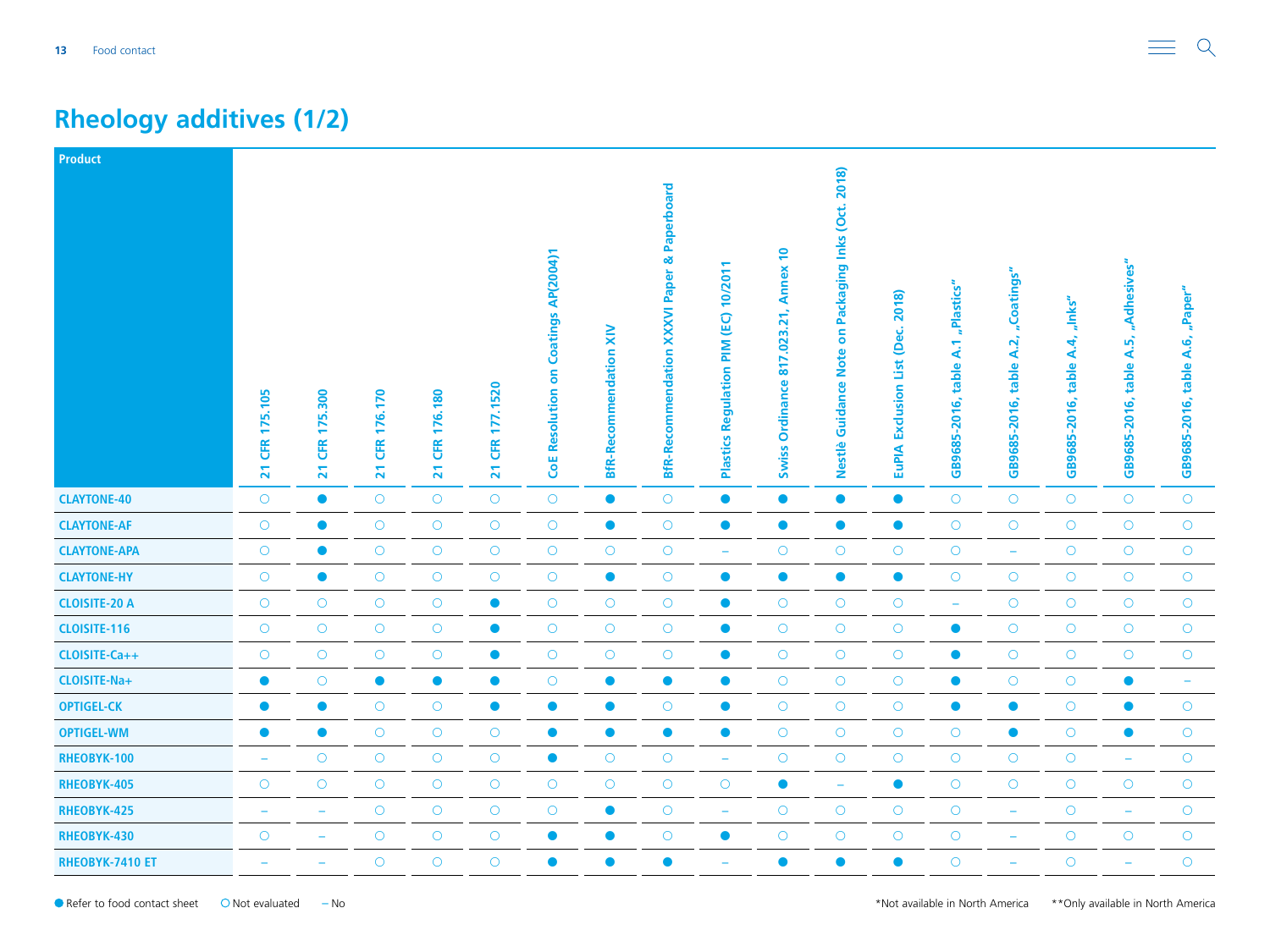### **Rheology additives (2/2)**

| Product              |                                         |                                                               |                                                       |                                         |                                             |                                                           |                                         |                                                                        |                                                          |                                                                                                                                     |                                                                         |                                                  |                                                            |                                                                           |                                                                           |                                                  |                                          |
|----------------------|-----------------------------------------|---------------------------------------------------------------|-------------------------------------------------------|-----------------------------------------|---------------------------------------------|-----------------------------------------------------------|-----------------------------------------|------------------------------------------------------------------------|----------------------------------------------------------|-------------------------------------------------------------------------------------------------------------------------------------|-------------------------------------------------------------------------|--------------------------------------------------|------------------------------------------------------------|---------------------------------------------------------------------------|---------------------------------------------------------------------------|--------------------------------------------------|------------------------------------------|
|                      | 175.105<br><b>EK</b><br>$\overline{21}$ | 300<br>75.<br>$\blacksquare$<br>ER<br>$\overline{\mathbf{z}}$ | 76.170<br>$\overline{\phantom{0}}$<br><b>ER</b><br>21 | 176.180<br><b>EK</b><br>$\overline{21}$ | .1520<br>77<br><b>EK</b><br>$\overline{21}$ | AP(2004)1<br>Coatings<br>5<br>solution<br>قع<br><b>GE</b> | $\geq$<br>endation<br><b>BfR-Recomm</b> | bard<br>Pap<br>ಹ<br>Paper<br><b>XXXVI</b><br><b>BfR-Recommendation</b> | 10/2011<br>PIM (EC)<br>egulation<br>œ<br><b>Plastics</b> | $\overline{P}$<br><b>Annex</b><br>↽<br>$\mathbf{N}$<br>$-023$<br>↖<br>$\overline{\phantom{0}}$<br>œ<br>dinance<br>ō<br><b>Swiss</b> | 2018)<br>Packaging Inks (Oct.<br>δ<br><b>Note</b><br>Guidance<br>Nestlè | 2018)<br>List (Dec.<br>Exclusion<br><b>EuPIA</b> | "Plastics"<br>$\mathbf{A}$ :1<br>table<br>2016,<br>GB9685- | Coatings"<br>- 5<br>$\mathbf{\tilde{N}}$<br>∢<br>table<br>2016,<br>GB9685 | "Inks"<br>4<br>⋖<br>$\omega$<br>table<br>هَ-<br>$\overline{a}$<br>GB9685- | Adhesives<br>m<br>⋖<br>table<br>2016,<br>GB9685- | "Paper"<br>A.6,<br>table<br>GB9685-2016, |
| RHEOBYK-7590         | $\bullet$                               | $\bigcirc$                                                    | $\circ$                                               | $\circ$                                 | $\bigcirc$                                  | $\bigcirc$                                                | $\bullet$                               | $\bullet$                                                              | $\bullet$                                                | $\bigcirc$                                                                                                                          | $\bigcirc$                                                              | $\bigcirc$                                       | $\circlearrowright$                                        | $\bigcirc$                                                                | $\circ$                                                                   | $\circ$                                          | $\bigcirc$                               |
| <b>RHEOBYK-D 410</b> | $\circ$                                 | ٠                                                             | $\circ$                                               | $\bigcirc$                              | $\bigcirc$                                  | $\bullet$                                                 | $\bullet$                               | $\circ$                                                                | $\overline{\phantom{0}}$                                 | $\bigcirc$                                                                                                                          | $\bigcirc$                                                              | $\bigcirc$                                       | $\bigcirc$                                                 | $\overline{\phantom{a}}$                                                  | $\circ$                                                                   | $\circ$                                          | $\bigcirc$                               |
| <b>RHEOBYK-D 420</b> | $\circ$                                 |                                                               | $\circ$                                               | $\circ$                                 | $\circ$                                     | $\bullet$                                                 | $\bullet$                               | $\circ$                                                                |                                                          | $\bullet$                                                                                                                           | $\bullet$                                                               | $\bullet$                                        | $\circ$                                                    | $\overline{\phantom{m}}$                                                  | $\circ$                                                                   | $\circ$                                          | $\circ$                                  |
| RHEOBYK-H 3300 VF    | $\bullet$                               |                                                               |                                                       | $\overline{\phantom{0}}$                | $\circ$                                     | $\bullet$                                                 | $\bullet$                               |                                                                        |                                                          | $\bullet$                                                                                                                           | $\bullet$                                                               | $\bullet$                                        | $\circ$                                                    | ۰                                                                         | $\circ$                                                                   | ۳                                                | $\circ$                                  |
| <b>RHEOBYK-R 605</b> | $\circ$                                 | $\circ$                                                       | $\circ$                                               | $\circ$                                 | $\circ$                                     | $\bigcirc$                                                | $\circ$                                 | $\circ$                                                                | O                                                        | $\bullet$                                                                                                                           | -                                                                       | $\bullet$                                        | $\circ$                                                    | $\circ$                                                                   | $\circ$                                                                   | $\circ$                                          | $\bigcirc$                               |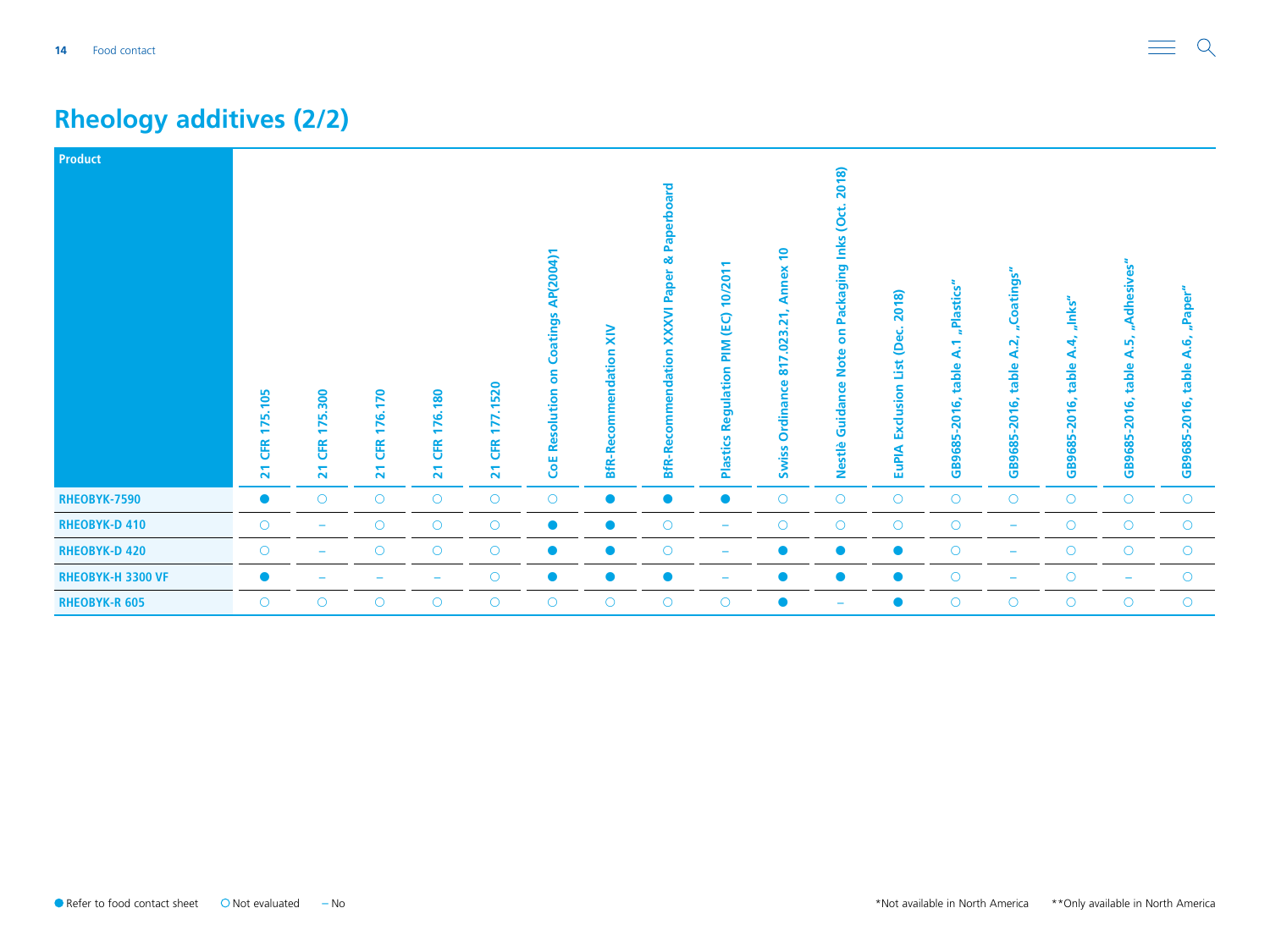| Product        |                                                 |                                         |                            |                             |                                   |                                      |                               |                                                        |                                                             |                                                                            |                                                                              |                                               |                                      |                                          |                                                 |                                               |                                       |
|----------------|-------------------------------------------------|-----------------------------------------|----------------------------|-----------------------------|-----------------------------------|--------------------------------------|-------------------------------|--------------------------------------------------------|-------------------------------------------------------------|----------------------------------------------------------------------------|------------------------------------------------------------------------------|-----------------------------------------------|--------------------------------------|------------------------------------------|-------------------------------------------------|-----------------------------------------------|---------------------------------------|
|                | 175.105<br><b>ER</b><br>$\overline{\mathbf{z}}$ | 175.300<br><b>ER</b><br>$\overline{21}$ | 176.170<br><b>ER</b><br>21 | 176.180<br><b>CFR</b><br>21 | 177.1520<br>ER<br>$\overline{21}$ | CoE Resolution on Coatings AP(2004)1 | <b>BfR-Recommendation XIV</b> | <b>BfR-Recommendation XXXVI Paper &amp; Paperboard</b> | ਵ<br>10/201<br>(EC)<br>MId<br>Regulation<br><b>Plastics</b> | $\overline{P}$<br><b>Annex</b><br>817.023.21,<br>Ordinance<br><b>Swiss</b> | Packaging Inks (Oct. 2018)<br>$\mathbf{s}$<br><b>Note</b><br>Nestlè Guidance | 2018)<br>(Dec.<br><b>EuPIA Exclusion List</b> | "Plastics"<br>GB9685-2016, table A.1 | "Coatings"<br>table A.2,<br>GB9685-2016, | "Inks"<br><b>A.4,</b><br>table.<br>GB9685-2016, | "Adhesives"<br>A.5,<br>table.<br>GB9685-2016, | "Paper"<br>table A.6,<br>GB9685-2016, |
| <b>BYK-011</b> | $\bigcirc$                                      | $\bullet$                               | $\bigcirc$                 | $\bigcirc$                  | $\bigcirc$                        | $\bullet$                            | $\bullet$                     | $\bigcirc$                                             | ÷                                                           | $\bigcirc$                                                                 | $\bigcirc$                                                                   | $\bigcirc$                                    | $\bigcirc$                           | $\equiv$                                 | $\circ$                                         | $\circ$                                       | $\bigcirc$                            |
| <b>BYK-012</b> | $\overline{\phantom{m}}$                        | $\bigcirc$                              | $\rightarrow$              | $\equiv$                    | $\bigcirc$                        | $\bigcirc$                           | $\bullet$                     | $\bullet$                                              | $\equiv$                                                    | $\bigcirc$                                                                 | $\bigcirc$                                                                   | $\bigcirc$                                    | $\bigcirc$                           | $\bigcirc$                               | $\bigcirc$                                      | $\overline{\phantom{m}}$                      | $\overline{\phantom{a}}$              |
| <b>BYK-014</b> | $\bullet$                                       | $\bullet$                               | $\bigcirc$                 | $\bigcirc$                  | $\circ$                           | $\bullet$                            | $\bullet$                     | $\bullet$                                              | $\bullet$                                                   | $\bigcirc$                                                                 | $\bigcirc$                                                                   | $\bigcirc$                                    | $\bigcirc$                           | $\equiv$                                 | $\bigcirc$                                      |                                               | $\bigcirc$                            |
| <b>BYK-016</b> | $\bullet$                                       | $\bullet$                               | $\bullet$                  | $\bullet$                   | $\bigcirc$                        | $\bullet$                            | $\bullet$                     | $\bullet$                                              | $\bullet$                                                   | $\bullet$                                                                  | $\bullet$                                                                    | $\bullet$                                     | $\bigcirc$                           | $\overline{\phantom{m}}$                 | ۰                                               |                                               | $\bullet$                             |
| <b>BYK-017</b> | $\bullet$                                       | $\bigcirc$                              | $\bigcirc$                 | $\bigcirc$                  | $\bigcirc$                        | $\bigcirc$                           | $\bullet$                     | $\bullet$                                              | $\bullet$                                                   | $\bullet$                                                                  | $\bullet$                                                                    | $\bullet$                                     | $\bigcirc$                           | $\bigcirc$                               | $\bigcirc$                                      | $\equiv$                                      | $\bigcirc$                            |
| <b>BYK-018</b> | $\bigcirc$                                      | $\circ$                                 | $\bigcirc$                 | $\bigcirc$                  | $\bigcirc$                        | $\bigcirc$                           | $\bigcirc$                    | $\bigcirc$                                             | $\bigcirc$                                                  | $\bullet$                                                                  | $\bullet$                                                                    | $\bullet$                                     | $\circ$                              | $\bigcirc$                               | $\circ$                                         | $\bigcirc$                                    | $\bigcirc$                            |
| <b>BYK-019</b> | $\bigcirc$                                      | $\rightarrow$                           | $\circ$                    | $\bigcirc$                  | $\bigcirc$                        | $\bullet$                            | $\bullet$                     | $\bigcirc$                                             | $\overline{\phantom{a}}$                                    | $\bullet$                                                                  | $\bullet$                                                                    | $\bullet$                                     | $\bigcirc$                           | $\bullet$                                | ۰                                               | $\circ$                                       | $\bigcirc$                            |
| <b>BYK-021</b> | $\bigcirc$                                      | $\bigcirc$                              | $\bigcirc$                 | $\bigcirc$                  | $\bigcirc$                        | $\bigcirc$                           | $\bigcirc$                    | $\circ$                                                | $\overline{\phantom{m}}$                                    | $\bullet$                                                                  | $\bullet$                                                                    | $\bullet$                                     | $\bigcirc$                           | $\bigcirc$                               | $\bigcirc$                                      | $\bigcirc$                                    | $\bigcirc$                            |
| <b>BYK-022</b> | $\bullet$                                       | $\bullet$                               | $\bigcirc$                 | $\bigcirc$                  | $\bigcirc$                        | $\bullet$                            | $\bullet$                     | $\bullet$                                              | $\bullet$                                                   | $\bullet$                                                                  | $\bullet$                                                                    | $\bullet$                                     | $\bigcirc$                           | ۰                                        | $\bigcirc$                                      |                                               | $\bigcirc$                            |
| <b>BYK-023</b> | $\bullet$                                       | $\bullet$                               | $\circ$                    | $\circ$                     | $\bigcirc$                        | $\bullet$                            | $\bullet$                     | $\bullet$                                              | $\bullet$                                                   | $\circ$                                                                    | $\circ$                                                                      | $\circ$                                       | $\bigcirc$                           | ۳                                        | $\circ$                                         | ۰                                             | $\bigcirc$                            |
| <b>BYK-024</b> | $\bigcirc$                                      | $\bullet$                               | $\bigcirc$                 | $\bigcirc$                  | $\bigcirc$                        | $\bullet$                            | $\bullet$                     | $\circ$                                                | $\bullet$                                                   | $\bullet$                                                                  | $\bullet$                                                                    | $\bullet$                                     | $\bigcirc$                           | ÷                                        | $\bigcirc$                                      | $\bigcirc$                                    | $\bigcirc$                            |
| <b>BYK-025</b> | $\bullet$                                       | ۳                                       | $\bigcirc$                 | $\bigcirc$                  | $\bigcirc$                        | $\bullet$                            | $\bullet$                     | $\circ$                                                | $\bullet$                                                   | $\bullet$                                                                  | $\bullet$                                                                    | $\bullet$                                     | $\bigcirc$                           | $\overline{\phantom{a}}$                 | $\circ$                                         |                                               | $\bigcirc$                            |
| <b>BYK-028</b> | $\bullet$                                       | $\bullet$                               | $\circ$                    | $\circ$                     | $\bigcirc$                        | $\bullet$                            | $\bullet$                     | $\bullet$                                              | $\bullet$                                                   | $\bullet$                                                                  | $\bullet$                                                                    | $\bullet$                                     | $\bigcirc$                           | ۳                                        | $\circ$                                         |                                               | $\bigcirc$                            |
| <b>BYK-037</b> | $\bullet$                                       | $\bullet$                               | $\bigcirc$                 | $\bigcirc$                  | $\bigcirc$                        | $\rightarrow$                        | ÷                             | ÷                                                      | $\bullet$                                                   | $\bigcirc$                                                                 | $\bigcirc$                                                                   | $\bigcirc$                                    | $\bigcirc$                           | ۳                                        | $\bigcirc$                                      |                                               | $\bigcirc$                            |
| <b>BYK-044</b> | $\equiv$                                        | $\circ$                                 |                            | $\overline{\phantom{0}}$    | $\circ$                           | $\bigcirc$                           | $\bullet$                     | $\bullet$                                              | $\bullet$                                                   | $\bullet$                                                                  | $\bullet$                                                                    | $\bullet$                                     | $\circ$                              | $\circ$                                  | $\circ$                                         |                                               |                                       |

#### <span id="page-14-0"></span>**Defoamers and air release additives (1/4)**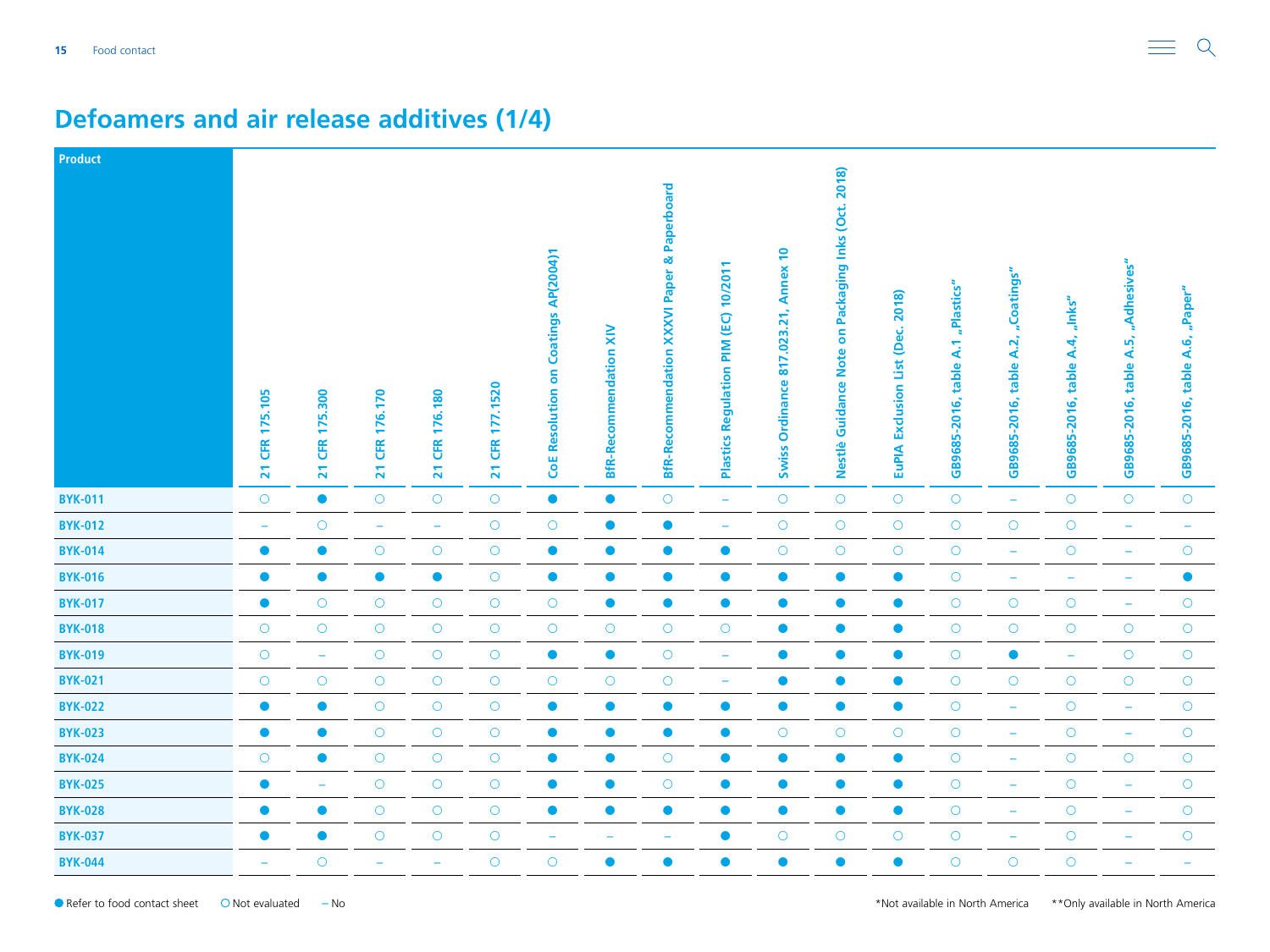| Product          |                                         |                                         |                            |                             |                                          |                                      |                               |                                                        |                                                      |                                                                            |                                                                              |                                               |                                   |                                          |                                                 |                                               |                                                         |
|------------------|-----------------------------------------|-----------------------------------------|----------------------------|-----------------------------|------------------------------------------|--------------------------------------|-------------------------------|--------------------------------------------------------|------------------------------------------------------|----------------------------------------------------------------------------|------------------------------------------------------------------------------|-----------------------------------------------|-----------------------------------|------------------------------------------|-------------------------------------------------|-----------------------------------------------|---------------------------------------------------------|
|                  | 175.105<br><b>ER</b><br>$\overline{21}$ | 175.300<br><b>ER</b><br>$\overline{21}$ | 176.170<br><b>ER</b><br>21 | 176.180<br><b>CFR</b><br>21 | 177.1520<br>Œ<br>$\overline{\mathbf{z}}$ | CoE Resolution on Coatings AP(2004)1 | <b>BfR-Recommendation XIV</b> | <b>BfR-Recommendation XXXVI Paper &amp; Paperboard</b> | ਵ<br>10/201<br>(EC)<br>MId<br>Regulation<br>Plastics | $\overline{P}$<br><b>Annex</b><br>817.023.21,<br>Ordinance<br><b>Swiss</b> | Packaging Inks (Oct. 2018)<br>$\mathbf{s}$<br><b>Note</b><br>Nestlè Guidance | 2018)<br>(Dec.<br><b>EuPIA Exclusion List</b> | GB9685-2016, table A.1 "Plastics" | "Coatings"<br>table A.2,<br>GB9685-2016, | "Inks"<br><b>A.4,</b><br>table.<br>GB9685-2016, | "Adhesives"<br>A.5,<br>table.<br>GB9685-2016, | "Paper"<br>$\overline{A}$ .6,<br>table.<br>GB9685-2016, |
| <b>BYK-051 N</b> | $\bigcirc$                              | $\rightarrow$                           | $\circ$                    | $\bigcirc$                  | $\bigcirc$                               | $\bullet$                            | $\bullet$                     | $\bigcirc$                                             | $\equiv$                                             | $\bullet$                                                                  | $\bullet$                                                                    | $\rightarrow$                                 | $\bigcirc$                        | $\bigcirc$                               | $\circ$                                         | $\circ$                                       | $\bigcirc$                                              |
| <b>BYK-052 N</b> | $\bigcirc$                              | $\bullet$                               | $\bigcirc$                 | $\bigcirc$                  | $\bigcirc$                               | $\bullet$                            | $\bullet$                     | $\bigcirc$                                             | $\bullet$                                            | $\bullet$                                                                  | $\bullet$                                                                    | $\overline{\phantom{m}}$                      | $\bigcirc$                        | $\overline{\phantom{m}}$                 | $\bigcirc$                                      | $\bigcirc$                                    | $\bigcirc$                                              |
| <b>BYK-053 N</b> | $\bigcirc$                              | $\circ$                                 | $\bigcirc$                 | $\bigcirc$                  | $\bigcirc$                               | $\bigcirc$                           | $\bigcirc$                    | $\bigcirc$                                             | $\bigcirc$                                           | $\bullet$                                                                  | $\bullet$                                                                    | ۳                                             | $\bigcirc$                        | $\bigcirc$                               | $\circ$                                         | $\bigcirc$                                    | $\bigcirc$                                              |
| <b>BYK-055</b>   | $\bigcirc$                              | $\bullet$                               | $\circ$                    | $\bigcirc$                  | $\bigcirc$                               | $\bullet$                            | $\bullet$                     | $\bigcirc$                                             | $\overline{\phantom{a}}$                             | $\circ$                                                                    | $\bigcirc$                                                                   | $\circ$                                       | $\bigcirc$                        | ۳                                        | $\circ$                                         | $\circ$                                       | $\bigcirc$                                              |
| <b>BYK-057</b>   | $\bigcirc$                              | $\bullet$                               | $\bigcirc$                 | $\bigcirc$                  | $\bigcirc$                               | $\bullet$                            | $\bullet$                     | $\circ$                                                | ÷                                                    | $\bullet$                                                                  | $\overline{\phantom{a}}$                                                     | $\bullet$                                     | $\bigcirc$                        | ÷,                                       | $\bigcirc$                                      | $\bigcirc$                                    | $\bigcirc$                                              |
| <b>BYK-072</b>   | $\bigcirc$                              | $\bullet$                               | $\bigcirc$                 | $\bigcirc$                  | $\bigcirc$                               | $\bullet$                            | $\bullet$                     | $\circ$                                                | $\bullet$                                            | $\circ$                                                                    | $\bigcirc$                                                                   | $\bigcirc$                                    | $\bigcirc$                        | $\bullet$                                | $\circ$                                         | $\bigcirc$                                    | $\bigcirc$                                              |
| <b>BYK-077</b>   | $\bigcirc$                              | $\bullet$                               | $\bigcirc$                 | $\bigcirc$                  | $\bigcirc$                               | $\bullet$                            | $\bullet$                     | $\circ$                                                | $\bullet$                                            | $\circ$                                                                    | $\bigcirc$                                                                   | $\bigcirc$                                    | $\bigcirc$                        | ۰                                        | $\circ$                                         | $\circ$                                       | $\bigcirc$                                              |
| <b>BYK-081</b>   | $\bigcirc$                              | $\equiv$                                | $\bigcirc$                 | $\bigcirc$                  | $\bigcirc$                               | $\bullet$                            | $\bullet$                     | $\bigcirc$                                             | $\bullet$                                            | $\bigcirc$                                                                 | $\bigcirc$                                                                   | $\bigcirc$                                    | $\bigcirc$                        | $\equiv$                                 | $\bigcirc$                                      | $\bigcirc$                                    | $\bigcirc$                                              |
| <b>BYK-088</b>   | $\bullet$                               | $\bullet$                               | $\overline{\phantom{0}}$   | $\bullet$                   | $\bigcirc$                               | $\bullet$                            | $\bullet$                     | $\circ$                                                | $\bullet$                                            | $\bullet$                                                                  | $\circ$                                                                      | $\bigcirc$                                    | $\bigcirc$                        | $\bullet$                                | $\circ$                                         | $\bigcirc$                                    | $\bigcirc$                                              |
| <b>BYK-092</b>   | $\circ$                                 | $\bullet$                               | $\circ$                    | $\circ$                     | $\bigcirc$                               | $\bullet$                            | $\bullet$                     | $\circ$                                                | $\bullet$                                            | $\circ$                                                                    | $\circ$                                                                      | $\bigcirc$                                    | $\bigcirc$                        | $\bigcirc$                               | $\circ$                                         | $\circ$                                       | $\bigcirc$                                              |
| <b>BYK-093</b>   | $\bullet$                               | $\circ$                                 | $\bigcirc$                 | $\bigcirc$                  | $\bigcirc$                               | $\bigcirc$                           | $\equiv$                      | $\circ$                                                | $\overline{\phantom{m}}$                             | $\bigcirc$                                                                 | $\bigcirc$                                                                   | $\bigcirc$                                    | $\bigcirc$                        | $\bigcirc$                               | $\bigcirc$                                      | $\overline{\phantom{a}}$                      | $\bigcirc$                                              |
| <b>BYK-094</b>   | $\bullet$                               | $\bullet$                               | $\circ$                    | $\bigcirc$                  | $\bigcirc$                               | $\overline{\phantom{0}}$             |                               | $\overline{\phantom{0}}$                               | $\bullet$                                            | $\bullet$                                                                  | $\bullet$                                                                    | $\bullet$                                     | $\bigcirc$                        | $\overline{\phantom{m}}$                 | $\circ$                                         | ÷                                             | $\bigcirc$                                              |
| <b>BYK-141</b>   | $\circ$                                 | $\bullet$                               | $\bigcirc$                 | $\circ$                     | $\circ$                                  | $\bullet$                            | $\bullet$                     | $\circ$                                                | $\overline{\phantom{m}}$                             | $\bullet$                                                                  | $\overline{\phantom{a}}$                                                     | $\bullet$                                     | $\bigcirc$                        | $\overline{\phantom{a}}$                 | $\equiv$                                        | $\bigcirc$                                    | $\bigcirc$                                              |
| <b>BYK-1616</b>  | $\bigcirc$                              | $\circ$                                 | $\bigcirc$                 | $\bigcirc$                  | $\bigcirc$                               | $\bigcirc$                           | $\bigcirc$                    | $\circ$                                                | $\circ$                                              | $\bullet$                                                                  | $\bullet$                                                                    | $\bullet$                                     | $\bigcirc$                        | $\bigcirc$                               | $\bigcirc$                                      | $\bigcirc$                                    | $\bigcirc$                                              |
| <b>BYK-1642</b>  | $\bullet$                               | $\bullet$                               |                            | $\overline{\phantom{0}}$    | $\circ$                                  | $\bullet$                            | $\bullet$                     | $\bullet$                                              | $\overline{\phantom{0}}$                             | $\bullet$                                                                  | $\bullet$                                                                    | $\bullet$                                     | $\circ$                           | L.                                       | $\circ$                                         |                                               |                                                         |

#### **Defoamers and air release additives (2/4)**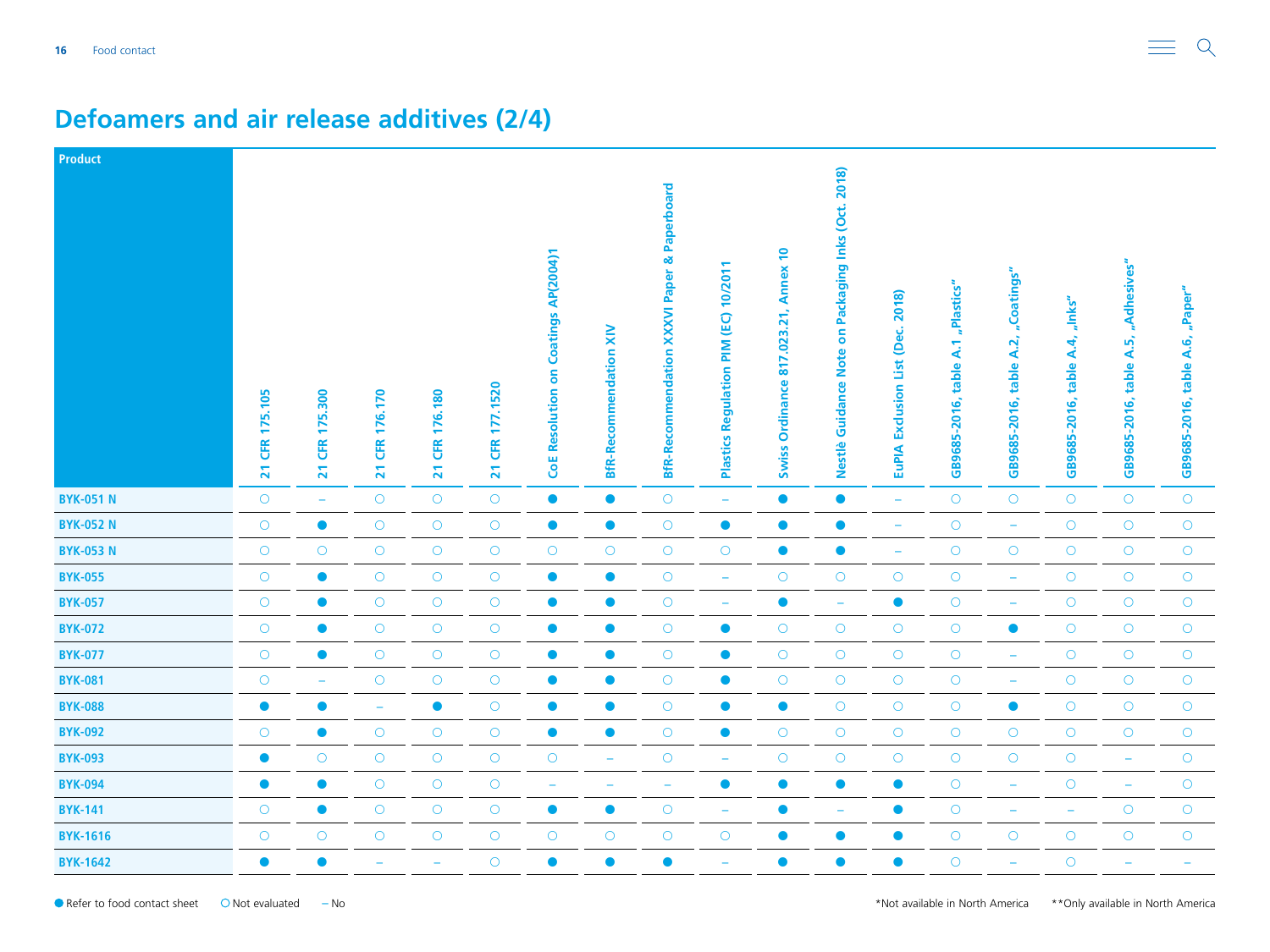| Product            |                                                 |                                                  |                            |                                                  |                                          |                                      |                               |                                                                  |                                                      |                                                                                      |                                                                                        |                                                     |                                         |                                          |                                             |                                              |                                              |
|--------------------|-------------------------------------------------|--------------------------------------------------|----------------------------|--------------------------------------------------|------------------------------------------|--------------------------------------|-------------------------------|------------------------------------------------------------------|------------------------------------------------------|--------------------------------------------------------------------------------------|----------------------------------------------------------------------------------------|-----------------------------------------------------|-----------------------------------------|------------------------------------------|---------------------------------------------|----------------------------------------------|----------------------------------------------|
|                    | 175.105<br><b>ER</b><br>$\overline{\mathbf{z}}$ | 175.300<br><b>CFR</b><br>$\overline{\mathbf{z}}$ | 176.170<br><b>ER</b><br>21 | 176.180<br><b>CFR</b><br>$\overline{\mathbf{z}}$ | 177.1520<br>Œ<br>$\overline{\mathbf{z}}$ | CoE Resolution on Coatings AP(2004)1 | <b>BfR-Recommendation XIV</b> | <b>XXXVI Paper &amp; Paperboard</b><br><b>BfR-Recommendation</b> | ↽<br>10/201<br>(EC)<br>MIk<br>Regulation<br>Plastics | $\overline{\phantom{0}}$<br><b>Annex</b><br>817.023.21,<br>Ordinance<br><b>Swiss</b> | Packaging Inks (Oct. 2018)<br>$\overline{\bf{5}}$<br><b>Note</b><br>Guidance<br>Nestlè | 2018)<br>(Dec.<br>List<br>Exclusion<br><b>EuPIA</b> | "Plastics"<br>table A.1<br>GB9685-2016, | "Coatings"<br>table A.2,<br>GB9685-2016, | $n$ Inks"<br>A.4,<br>table.<br>GB9685-2016, | "Adhesives"<br>A.5,<br>table<br>GB9685-2016, | "Paper"<br>$A.6$ ,<br>table.<br>GB9685-2016, |
| <b>BYK-1650</b>    | $\bullet$                                       | $\rightarrow$                                    | $\circ$                    | $\circ$                                          | $\bigcirc$                               | $\bigcirc$                           | $\bullet$                     | $\bullet$                                                        | $\equiv$                                             | $\circ$                                                                              | $\bigcirc$                                                                             | $\bigcirc$                                          | $\bigcirc$                              | $\circ$                                  | $\circ$                                     | $\overline{\phantom{m}}$                     | $\bigcirc$                                   |
| <b>BYK-1691 SD</b> | $\bullet$                                       | $\bigcirc$                                       | $\bigcirc$                 | $\bigcirc$                                       | $\bigcirc$                               | $\bigcirc$                           | $\bullet$                     | $\bullet$                                                        | $\bullet$                                            | $\bigcirc$                                                                           | $\bigcirc$                                                                             | $\bigcirc$                                          | $\bigcirc$                              | $\bigcirc$                               | $\bigcirc$                                  | $\bigcirc$                                   | $\bigcirc$                                   |
| <b>BYK-1707</b>    | $\bullet$                                       | $\circ$                                          | $\bigcirc$                 | $\bigcirc$                                       | $\circ$                                  | $\bigcirc$                           | $\bullet$                     | $\bullet$                                                        | $\bullet$                                            | $\bullet$                                                                            | $\bullet$                                                                              | $\bullet$                                           | $\bigcirc$                              | $\bigcirc$                               | $\bigcirc$                                  | $\overline{\phantom{m}}$                     | $\bigcirc$                                   |
| <b>BYK-1709</b>    | $\bigcirc$                                      | $\overline{\phantom{a}}$                         | $\circ$                    | $\bigcirc$                                       | $\bigcirc$                               | $\bullet$                            | $\bullet$                     | $\bigcirc$                                                       | ÷                                                    | $\bullet$                                                                            | $\bullet$                                                                              | $\bullet$                                           | $\bigcirc$                              | $\bullet$                                | $\rightarrow$                               | $\circ$                                      | $\bigcirc$                                   |
| <b>BYK-1719</b>    | $\bullet$                                       | $\bigcirc$                                       | $\bigcirc$                 | $\bigcirc$                                       | $\bigcirc$                               | $\bigcirc$                           | $\bullet$                     | $\bullet$                                                        | ÷                                                    | $\bullet$                                                                            | $\bullet$                                                                              | $\bullet$                                           | $\bigcirc$                              | $\bigcirc$                               | $\bigcirc$                                  |                                              | $\bigcirc$                                   |
| <b>BYK-1724</b>    | $\bullet$                                       | $\circ$                                          | $\circ$                    | $\bigcirc$                                       | $\circ$                                  | $\bigcirc$                           | $\bullet$                     | $\bullet$                                                        | $\bullet$                                            | $\bullet$                                                                            | $\bullet$                                                                              | $\bullet$                                           | $\bigcirc$                              | $\bigcirc$                               | $\bigcirc$                                  | ۳                                            | $\bigcirc$                                   |
| <b>BYK-1740</b>    | $\bullet$                                       | $\bullet$                                        | $\bullet$                  | $\bullet$                                        | $\bigcirc$                               | $\bullet$                            | $\bullet$                     | $\bullet$                                                        | $\bullet$                                            | $\bullet$                                                                            | $\bullet$                                                                              | $\bullet$                                           | $\bigcirc$                              | ÷                                        | $\bigcirc$                                  | ۰                                            | ۰                                            |
| <b>BYK-1751</b>    | $\bigcirc$                                      | $\bigcirc$                                       | $\bigcirc$                 | $\bigcirc$                                       | $\bigcirc$                               | $\bigcirc$                           | $\bigcirc$                    | $\bigcirc$                                                       | $\bigcirc$                                           | $\bullet$                                                                            | $\bullet$                                                                              | $\bullet$                                           | $\bigcirc$                              | $\bigcirc$                               | $\bigcirc$                                  | $\bigcirc$                                   | $\bigcirc$                                   |
| <b>BYK-1752</b>    | $\bigcirc$                                      | $\circ$                                          | $\bigcirc$                 | $\bigcirc$                                       | $\circ$                                  | $\bigcirc$                           | $\bigcirc$                    | $\bigcirc$                                                       | $\bigcirc$                                           | $\bullet$                                                                            | $\bullet$                                                                              | $\bullet$                                           | $\bigcirc$                              | $\bigcirc$                               | $\circ$                                     | $\bigcirc$                                   | $\bigcirc$                                   |
| <b>BYK-1759</b>    | $\bigcirc$                                      | $\circ$                                          | $\circ$                    | $\bigcirc$                                       | $\bigcirc$                               | $\bigcirc$                           | $\bigcirc$                    | $\circ$                                                          | $\circ$                                              | $\bullet$                                                                            | $\bullet$                                                                              | $\bullet$                                           | $\bigcirc$                              | $\bigcirc$                               | $\circ$                                     | $\circ$                                      | $\bigcirc$                                   |
| <b>BYK-1770</b>    | $\bullet$                                       | $\equiv$                                         | $\bigcirc$                 | $\bigcirc$                                       | $\bigcirc$                               | $\bullet$                            | $\bullet$                     | $\bullet$                                                        | $\bullet$                                            | $\bigcirc$                                                                           | $\bigcirc$                                                                             | $\bigcirc$                                          | $\bigcirc$                              | $\rightarrow$                            | $\bigcirc$                                  | $\overline{\phantom{m}}$                     | $\bigcirc$                                   |
| <b>BYK-1786</b>    | ÷                                               | $\circ$                                          | $\circ$                    | $\bigcirc$                                       | $\bigcirc$                               | $\bigcirc$                           | $\bullet$                     | $\bullet$                                                        | $\bullet$                                            | $\bigcirc$                                                                           | $\bigcirc$                                                                             | $\bigcirc$                                          | $\bigcirc$                              | $\bigcirc$                               | $\circ$                                     | $\overline{\phantom{a}}$                     | $\bigcirc$                                   |
| <b>BYK-1788</b>    | $\circ$                                         | $\overline{\phantom{a}}$                         | $\bigcirc$                 | $\circ$                                          | $\circ$                                  | $\bullet$                            | $\bullet$                     | $\bigcirc$                                                       | $\bullet$                                            | $\circ$                                                                              | $\bigcirc$                                                                             | $\circ$                                             | $\bigcirc$                              | ÷                                        | $\circ$                                     | $\bigcirc$                                   | $\circ$                                      |
| <b>BYK-1790</b>    | $\bigcirc$                                      | $\bullet$                                        | $\bigcirc$                 | $\bigcirc$                                       | $\bigcirc$                               | $\bullet$                            | $\bullet$                     | $\bigcirc$                                                       | $\bullet$                                            | $\bullet$                                                                            | $\bullet$                                                                              | $\bullet$                                           | $\bigcirc$                              | ÷                                        | $\bigcirc$                                  | $\bigcirc$                                   | $\bigcirc$                                   |
| <b>BYK-1791</b>    | $\circ$                                         | $\circ$                                          | $\circ$                    | $\circ$                                          | $\circ$                                  | $\circ$                              | $\circ$                       | $\circ$                                                          | $\circ$                                              | $\bullet$                                                                            | $\bullet$                                                                              | $\bullet$                                           | $\circ$                                 | $\circ$                                  | $\circ$                                     | $\circ$                                      | $\bigcirc$                                   |

#### **Defoamers and air release additives (3/4)**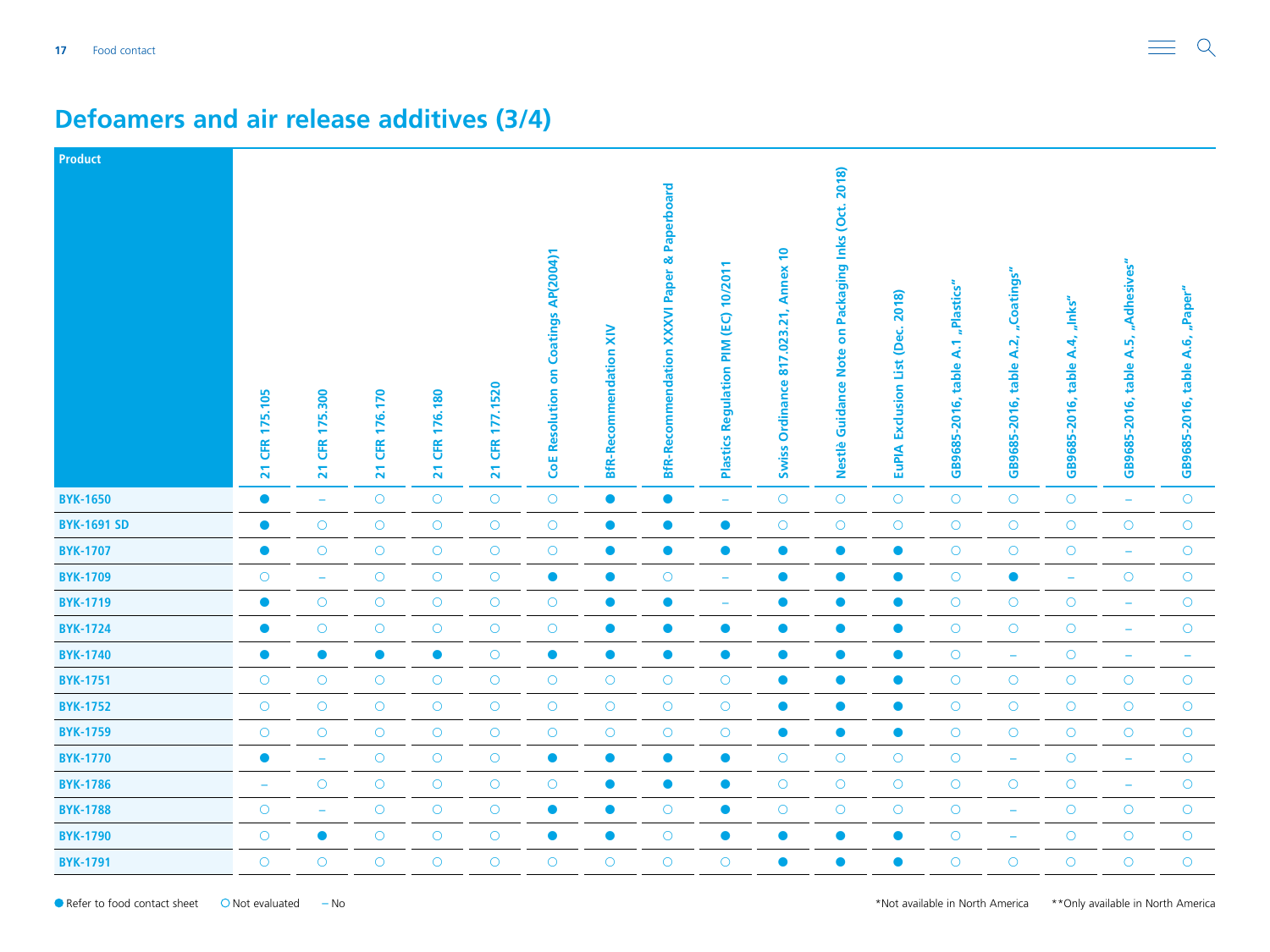| Product          |                                          |                                 |                                                 |                                                  |                           |                                             |                               |                                                                  |                                              |                                                                            |                                                                 |                                                      |                                      |                                          |                                        |                                                  |                                           |
|------------------|------------------------------------------|---------------------------------|-------------------------------------------------|--------------------------------------------------|---------------------------|---------------------------------------------|-------------------------------|------------------------------------------------------------------|----------------------------------------------|----------------------------------------------------------------------------|-----------------------------------------------------------------|------------------------------------------------------|--------------------------------------|------------------------------------------|----------------------------------------|--------------------------------------------------|-------------------------------------------|
|                  | 175.105<br>EK<br>$\overline{\mathbf{z}}$ | 175.300<br>Œ<br>$\overline{21}$ | 176.170<br><b>ER</b><br>$\overline{\mathbf{z}}$ | 176.180<br><b>CFR</b><br>$\overline{\mathbf{z}}$ | 177.1520<br><b>21 CFR</b> | <b>CoE Resolution on Coatings AP(2004)1</b> | <b>BfR-Recommendation XIV</b> | <b>XXXVI Paper &amp; Paperboard</b><br><b>BfR-Recommendation</b> | 10/201<br>PIM (EC)<br>Regulation<br>Plastics | $\overline{1}$<br><b>Annex</b><br>817.023.21,<br>Ordinance<br><b>Swiss</b> | Packaging Inks (Oct. 2018)<br><b>Guidance Note on</b><br>Nestlè | 2018)<br><b>Exclusion List (Dec.</b><br><b>EuPIA</b> | "Plastics"<br>GB9685-2016, table A.1 | "Coatings"<br>table A.2,<br>GB9685-2016, | "Inks"<br>A.4<br>table<br>GB9685-2016, | "Adhesives"<br>ທັ<br>∢<br>table.<br>GB9685-2016, | "Paper"<br>A.6,<br>table.<br>GB9685-2016, |
| <b>BYK-1794</b>  | $\bullet$                                | $\circ$                         | $\circ$                                         | $\bigcirc$                                       | $\bigcirc$                | $\bigcirc$                                  | $\bullet$                     | $\circ$                                                          | $\equiv$                                     | $\bullet$                                                                  | $\bullet$                                                       | $\bullet$                                            | $\bigcirc$                           | $\bigcirc$                               | $\circ$                                | $\equiv$                                         | $\bigcirc$                                |
| <b>BYK-1795</b>  | $\circ$                                  | $\bullet$                       | $\bigcirc$                                      | $\circ$                                          | $\bigcirc$                | $\bullet$                                   | $\bullet$                     | $\circ$                                                          | $\overline{\phantom{m}}$                     | $\circ$                                                                    | $\circ$                                                         | $\bigcirc$                                           | $\bigcirc$                           | $\overline{\phantom{m}}$                 | $\circ$                                | $\circ$                                          | $\bigcirc$                                |
| <b>BYK-1797</b>  | $\bigcirc$                               | $\circ$                         | $\bigcirc$                                      | $\bigcirc$                                       | $\bigcirc$                | $\bigcirc$                                  | $\bigcirc$                    | $\circ$                                                          | $\circ$                                      | $\bullet$                                                                  | $\bullet$                                                       | $\bullet$                                            | $\bigcirc$                           | $\circ$                                  | $\circ$                                | $\circ$                                          | $\bigcirc$                                |
| <b>BYK-1799</b>  | $\bigcirc$                               | $\circ$                         | $\bigcirc$                                      | $\bigcirc$                                       | $\bigcirc$                | $\bigcirc$                                  | $\bigcirc$                    | $\bigcirc$                                                       | $\bigcirc$                                   | $\bullet$                                                                  | $\bullet$                                                       | $\bullet$                                            | $\bigcirc$                           | $\bigcirc$                               | $\circ$                                | $\bigcirc$                                       | $\bigcirc$                                |
| <b>BYK-3155</b>  | $\bigcirc$                               | $\circ$                         | $\bigcirc$                                      | $\bigcirc$                                       | $\bullet$                 | $\bigcirc$                                  | $\bigcirc$                    | $\circ$                                                          | $\bullet$                                    | $\bigcirc$                                                                 | $\bigcirc$                                                      | $\circ$                                              | $\rightarrow$                        | $\bigcirc$                               | $\circ$                                | $\circ$                                          | $\bigcirc$                                |
| <b>BYK-A 500</b> | $\bigcirc$                               | $\bullet$                       | $\bigcirc$                                      | $\bigcirc$                                       | $\bigcirc$                | $\bullet$                                   | $\bullet$                     | $\circ$                                                          |                                              | $\circ$                                                                    | $\bigcirc$                                                      | $\bigcirc$                                           | $\bigcirc$                           | ۰                                        | $\circ$                                | $\circ$                                          | $\bigcirc$                                |
| <b>BYK-A 501</b> | $\circ$                                  | $\bullet$                       | $\bigcirc$                                      | $\circ$                                          | $\bigcirc$                | $\bullet$                                   | $\bullet$                     | $\circ$                                                          |                                              | $\bullet$                                                                  | $\overline{\phantom{0}}$                                        | $\bullet$                                            | $\bigcirc$                           | $\overline{\phantom{a}}$                 | $\circ$                                | $\circ$                                          | $\bigcirc$                                |
| <b>BYK-A 505</b> | $\bullet$                                | $\circ$                         | $\circ$                                         | $\circ$                                          | $\bigcirc$                | $\bigcirc$                                  | $\overline{\phantom{a}}$      | ۳                                                                |                                              | $\circ$                                                                    | $\circ$                                                         | $\bigcirc$                                           | $\bigcirc$                           | $\circ$                                  | $\circ$                                | $\overline{\phantom{m}}$                         | $\bigcirc$                                |
| <b>BYK-A 530</b> | $\bigcirc$                               | $\bullet$                       | $\bigcirc$                                      | $\bigcirc$                                       | $\bigcirc$                | $\bigcirc$                                  | $\bigcirc$                    | $\circ$                                                          |                                              | $\bullet$                                                                  | $\bullet$                                                       | $\bullet$                                            | $\bigcirc$                           | $\overline{\phantom{0}}$                 | $\overline{\phantom{m}}$               | $\circ$                                          | $\bigcirc$                                |
| <b>BYK-A 535</b> | $\bullet$                                | $\circ$                         | $\bigcirc$                                      | $\bigcirc$                                       | $\bigcirc$                | $\bigcirc$                                  | $\bigcirc$                    | $\circ$                                                          | $\bullet$                                    | $\circ$                                                                    | $\circ$                                                         | $\bigcirc$                                           | $\bigcirc$                           | $\circ$                                  | $\circ$                                | $\overline{\phantom{m}}$                         | $\circlearrowright$                       |
| <b>BYK-A 555</b> | $\bigcirc$                               | $\bullet$                       | $\circ$                                         | $\circ$                                          | $\bigcirc$                | $\bullet$                                   | $\bullet$                     | $\circ$                                                          |                                              | $\circ$                                                                    | $\circ$                                                         | $\circ$                                              | $\bigcirc$                           |                                          | $\circ$                                | $\circ$                                          | $\bigcirc$                                |

#### **Defoamers and air release additives (4/4)**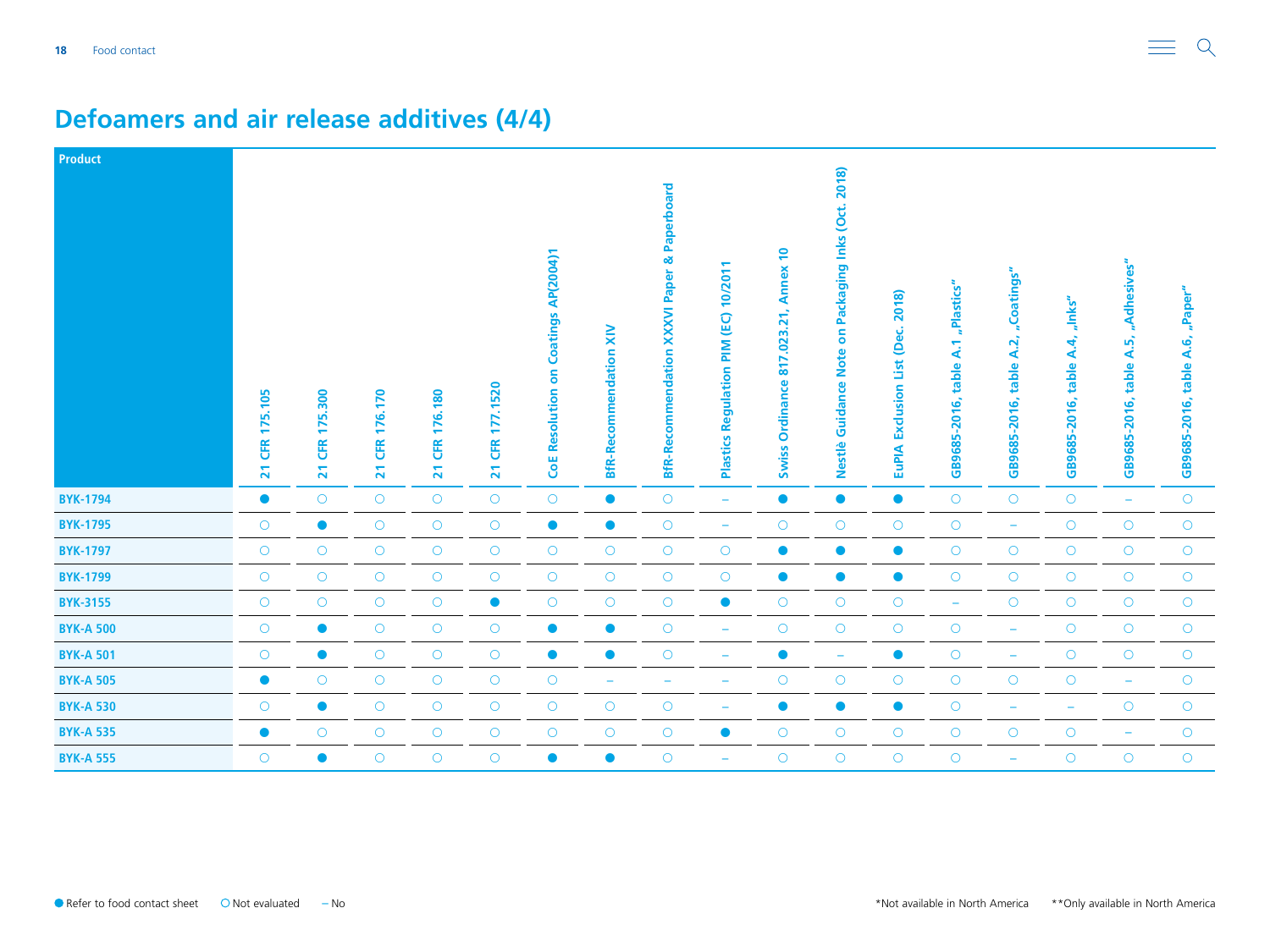| <b>Product</b>              | 175.105<br><b>EK</b><br>$\overline{\mathbf{z}}$ | 75.300<br><b>ER</b><br>$\overline{\mathbf{z}}$ | 170<br><u>گاؤ</u><br>$\overline{\phantom{0}}$<br><b>ER</b><br>21 | <b>80</b><br>76.<br>$\overline{\phantom{0}}$<br><b>CFR</b><br>$\overline{\mathbf{z}}$ | .1520<br>177.<br><b>ER</b><br>$\overline{21}$ | Coatings AP(2004)1<br>ត<br>ត<br><b>CoE Resolution</b> | <b>BfR-Recommendation XIV</b> | pue<br>Pap<br><b>BfR-Recommendation XXXVI Paper &amp;</b> | $\overline{\mathbf{S}}$<br>6<br>÷<br>(EC)<br>MILE<br>å<br>ā<br>ᆳ<br>ō<br>∝<br>astics<br>ᄒ | $\overline{a}$<br>δX<br>Q<br>Ann<br>817.023.21<br>Ordinance<br><b>Swiss</b> | 2018)<br>Packaging Inks (Oct.<br>6<br><b>Guidance Note</b><br>Nestlè | 2018)<br>List (Dec.<br>Exclusion<br><b>EuPIA</b> | "Plastics"<br>$\overline{A}$ :1<br>table<br>$-2016,$<br>GB9685- | Coatings"<br>$\mathbf{N}$<br>⋖<br>table<br>GB9685-2016, | "Inks"<br>ď<br>⋖<br>table<br>هَ<br>-<br>8<br>GB9685- | န္စ<br>dhesive<br><u><sub>m</sub></u><br>⋖<br>table<br>2016,<br>GB9685 | "Paper"<br>؋<br>⋖<br>table<br>2016,<br>GB9685- |
|-----------------------------|-------------------------------------------------|------------------------------------------------|------------------------------------------------------------------|---------------------------------------------------------------------------------------|-----------------------------------------------|-------------------------------------------------------|-------------------------------|-----------------------------------------------------------|-------------------------------------------------------------------------------------------|-----------------------------------------------------------------------------|----------------------------------------------------------------------|--------------------------------------------------|-----------------------------------------------------------------|---------------------------------------------------------|------------------------------------------------------|------------------------------------------------------------------------|------------------------------------------------|
| <b>BYK-4509</b>             | $\circ$                                         | $\bullet$                                      | $\circ$                                                          | $\circ$                                                                               | $\circ$                                       | $\bullet$                                             | $\bullet$                     | $\circ$                                                   | ۰                                                                                         | $\circ$                                                                     | $\circ$                                                              | $\circ$                                          | $\circ$                                                         | $\overline{\phantom{m}}$                                | $\circ$                                              | $\circ$                                                                | $\circ$                                        |
| <b>BYK-4510</b>             | $\circ$                                         | $\bullet$                                      | $\circ$                                                          | $\circ$                                                                               | $\circ$                                       | $\bullet$                                             | $\bullet$                     | $\circ$                                                   |                                                                                           |                                                                             | $\bullet$                                                            | $\bullet$                                        | $\circ$                                                         |                                                         | $\circ$                                              | $\circ$                                                                | $\circ$                                        |
| <b>SCONA TPPE 1212 PAHD</b> | $\circ$                                         | $\circ$                                        | $\circ$                                                          | $\circ$                                                                               | $\bullet$                                     | $\bigcirc$                                            | $\circ$                       | $\circ$                                                   | $\bullet$                                                                                 | $\circ$                                                                     | $\circ$                                                              | $\circ$                                          | $\circ$                                                         | $\circ$                                                 | $\circ$                                              | $\circ$                                                                | $\circ$                                        |

### <span id="page-18-0"></span>**Adhesion promoters and coupling agents**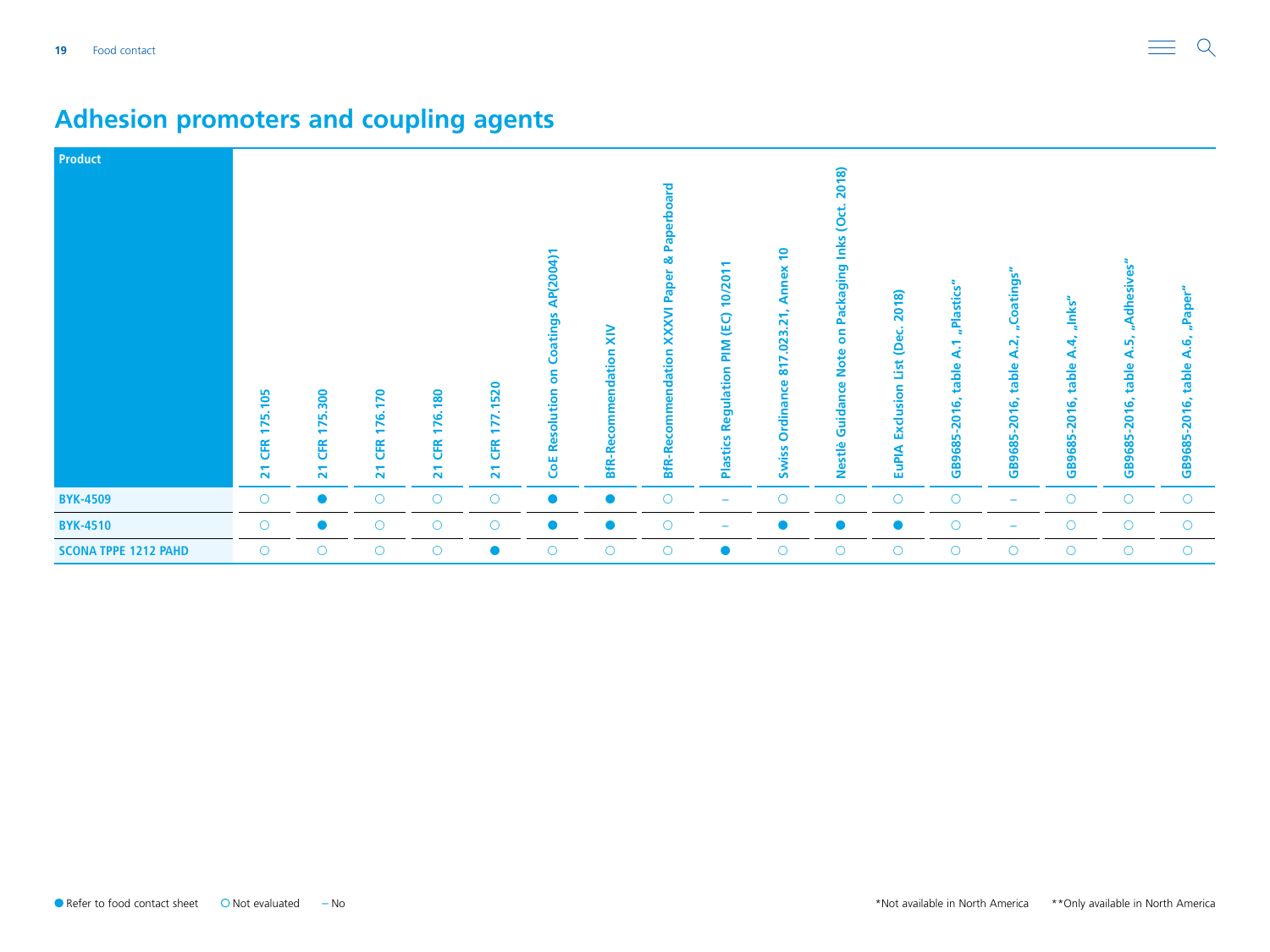### <span id="page-19-0"></span>**Processing additives (1/2)**

| Product                     |                                         |                                                         |                                                 |                                                 |                                           |                                             |                                     |                                                                    |                                                                   |                                                                                                                        |                                                                      |                                                         |                                         |                                             |                                                     |                                                 |                                          |
|-----------------------------|-----------------------------------------|---------------------------------------------------------|-------------------------------------------------|-------------------------------------------------|-------------------------------------------|---------------------------------------------|-------------------------------------|--------------------------------------------------------------------|-------------------------------------------------------------------|------------------------------------------------------------------------------------------------------------------------|----------------------------------------------------------------------|---------------------------------------------------------|-----------------------------------------|---------------------------------------------|-----------------------------------------------------|-------------------------------------------------|------------------------------------------|
|                             | 175.105<br><b>ER</b><br>$\overline{21}$ | 300<br>ъń.<br>N<br><b>EK</b><br>$\overline{\mathbf{z}}$ | 176.170<br><b>ER</b><br>$\overline{\mathbf{z}}$ | 176.180<br><b>ER</b><br>$\overline{\mathbf{z}}$ | 177.1520<br><b>CFR</b><br>$\overline{21}$ | <b>CoE Resolution on Coatings AP(2004)1</b> | $\geq$<br><b>BfR-Recommendation</b> | Paperboard<br>ಹ<br><b>XXXVI Paper</b><br><b>BfR-Recommendation</b> | 10/2011<br>$\overline{6}$<br>MId<br>Regulation<br><b>Plastics</b> | $\overline{P}$<br><b>Annex</b><br>$\overline{2}$<br>.023<br>$\overline{\phantom{a}}$<br>등<br>Ordinance<br><b>Swiss</b> | Packaging Inks (Oct. 2018)<br>δ<br><b>Note</b><br>Guidance<br>Nestlè | 2018)<br>(Dec.<br><b>Exclusion List</b><br><b>EuPIA</b> | "Plastics"<br>table A.1<br>GB9685-2016, | "Coatings"<br>A.2,<br>table<br>GB9685-2016, | $n$ lnks"<br>4<br>∢<br>table<br>ق<br>201<br>GB9685- | "Adhesives"<br>ທັ<br>∢<br>table<br>GB9685-2016, | "Paper"<br>A.6,<br>table<br>GB9685-2016, |
| <b>BYK-3950 P</b>           | $\circ$                                 | $\bullet$                                               | $\circ$                                         | $\circ$                                         | $\bigcirc$                                | $\bullet$                                   | $\bullet$                           | $\circ$                                                            | $\bullet$                                                         | $\circ$                                                                                                                | $\circ$                                                              | $\bigcirc$                                              | $\bigcirc$                              | $\equiv$                                    | $\circ$                                             | $\circ$                                         | $\bigcirc$                               |
| <b>BYK-ES 80</b>            | $\circ$                                 | $\circ$                                                 | $\circ$                                         | $\bigcirc$                                      | $\circ$                                   | $\circ$                                     | $\circ$                             | $\circ$                                                            | $\circ$                                                           | $\bullet$                                                                                                              | $\bullet$                                                            | $\bullet$                                               | $\circ$                                 | $\circ$                                     | $\circ$                                             | $\circ$                                         | $\circ$                                  |
| <b>SCONA TPPE 1102 PALL</b> | $\circ$                                 | $\circ$                                                 | $\circ$                                         | $\circ$                                         | $\bullet$                                 | $\bigcirc$                                  | $\bigcirc$                          | $\circ$                                                            | $\bullet$                                                         | $\circ$                                                                                                                | $\circ$                                                              | $\bigcirc$                                              | $\bullet$                               | $\circ$                                     | $\circ$                                             | $\circ$                                         | $\bigcirc$                               |
| <b>SCONA TPPP 2003 FB</b>   | $\circ$                                 | $\bigcirc$                                              | $\bigcirc$                                      | $\circ$                                         | $\bullet$                                 | $\bigcirc$                                  | $\bigcirc$                          | $\circ$                                                            | $\bullet$                                                         | $\bigcirc$                                                                                                             | $\bigcirc$                                                           | $\bigcirc$                                              | $\bigcirc$                              | $\circ$                                     | $\circ$                                             | $\circ$                                         | $\bigcirc$                               |
| <b>SCONA TPPP 2003 GB</b>   | $\circ$                                 | $\bigcirc$                                              | $\bigcirc$                                      | $\bigcirc$                                      | $\bullet$                                 | $\bigcirc$                                  | $\bigcirc$                          | $\bigcirc$                                                         | $\bullet$                                                         | $\bigcirc$                                                                                                             | $\bigcirc$                                                           | $\bigcirc$                                              | $\bigcirc$                              | $\circ$                                     | $\circ$                                             | $\circ$                                         | $\bigcirc$                               |
| <b>SCONA TPPP 2112 FA</b>   | $\circ$                                 | $\bigcirc$                                              | $\bigcirc$                                      | $\bigcirc$                                      | $\bullet$                                 | $\bigcirc$                                  | $\bigcirc$                          | $\bigcirc$                                                         | $\bullet$                                                         | $\bigcirc$                                                                                                             | $\bigcirc$                                                           | $\bigcirc$                                              | $\bigcirc$                              | $\bigcirc$                                  | $\bigcirc$                                          | $\circ$                                         | $\bigcirc$                               |
| <b>SCONA TPPP 2112 GA</b>   | $\bigcirc$                              | $\bigcirc$                                              | $\circ$                                         | $\bigcirc$                                      | $\bullet$                                 | $\bigcirc$                                  | $\bigcirc$                          | $\bigcirc$                                                         | $\bullet$                                                         | $\circ$                                                                                                                | $\bigcirc$                                                           | $\bigcirc$                                              | $\bigcirc$                              | $\bigcirc$                                  | $\circ$                                             | $\bigcirc$                                      | $\bigcirc$                               |
| <b>SCONA TPPP 8112 FA</b>   | $\circ$                                 | $\circ$                                                 | $\circ$                                         | $\circ$                                         | $\bullet$                                 | $\circ$                                     | $\bigcirc$                          | $\bigcirc$                                                         | $\bullet$                                                         | $\circ$                                                                                                                | $\circ$                                                              | $\bigcirc$                                              | $\bullet$                               | $\circ$                                     | $\circ$                                             | $\circ$                                         | $\circ$                                  |
| <b>SCONA TPPP 8112 GA</b>   | $\circ$                                 | $\bigcirc$                                              | $\circ$                                         | $\bigcirc$                                      | $\bullet$                                 | $\bigcirc$                                  | $\bigcirc$                          | $\circ$                                                            | $\bullet$                                                         | $\bigcirc$                                                                                                             | $\bigcirc$                                                           | $\bigcirc$                                              | $\bullet$                               | $\bigcirc$                                  | $\circ$                                             | $\circ$                                         | $\bigcirc$                               |
| <b>SCONA TPPP 9012 FA</b>   | $\circ$                                 | $\circ$                                                 | $\circ$                                         | $\circ$                                         | $\bullet$                                 | $\circ$                                     | $\circ$                             | $\circ$                                                            | $\bullet$                                                         | $\circ$                                                                                                                | $\circ$                                                              | $\bigcirc$                                              | $\bullet$                               | $\circ$                                     | $\circ$                                             | $\circ$                                         | $\circ$                                  |
| <b>SCONA TPPP 9012 GA</b>   | $\circ$                                 | $\circ$                                                 | ٠                                               | $\overline{\phantom{0}}$                        | $\bullet$                                 | $\circ$                                     | $\circ$                             | $\circ$                                                            | $\bullet$                                                         | $\circ$                                                                                                                | $\circ$                                                              | $\bigcirc$                                              | $\bullet$                               | $\circ$                                     | $\circ$                                             | $\circ$                                         | $\circ$                                  |
| <b>SCONA TPPP 9112 FA</b>   | $\circ$                                 | $\circ$                                                 | $\overline{\phantom{a}}$                        | $\overline{\phantom{m}}$                        | $\bullet$                                 | $\circ$                                     | $\circ$                             | $\circ$                                                            | $\bullet$                                                         | $\circ$                                                                                                                | $\circ$                                                              | $\bigcirc$                                              | $\bullet$                               | $\circ$                                     | $\circ$                                             | $\circ$                                         | $\circ$                                  |
| <b>SCONA TPPP 9112 GA</b>   | $\circ$                                 | $\bigcirc$                                              |                                                 | ۰                                               | $\bullet$                                 | $\bigcirc$                                  | $\bigcirc$                          | $\bigcirc$                                                         | $\bullet$                                                         | $\bigcirc$                                                                                                             | $\bigcirc$                                                           | $\bigcirc$                                              | $\bullet$                               | $\bigcirc$                                  | $\circ$                                             | $\circ$                                         | $\bigcirc$                               |
| <b>SCONA TSKD 9103</b>      | $\circ$                                 | $\circ$                                                 | $\circ$                                         | $\circ$                                         | $\circ$                                   | $\circ$                                     | $\circ$                             | $\circ$                                                            | $\bullet$                                                         | $\circ$                                                                                                                | $\circ$                                                              | $\bigcirc$                                              | $\bullet$                               | $\circ$                                     | $\circ$                                             | $\circ$                                         | $\bigcirc$                               |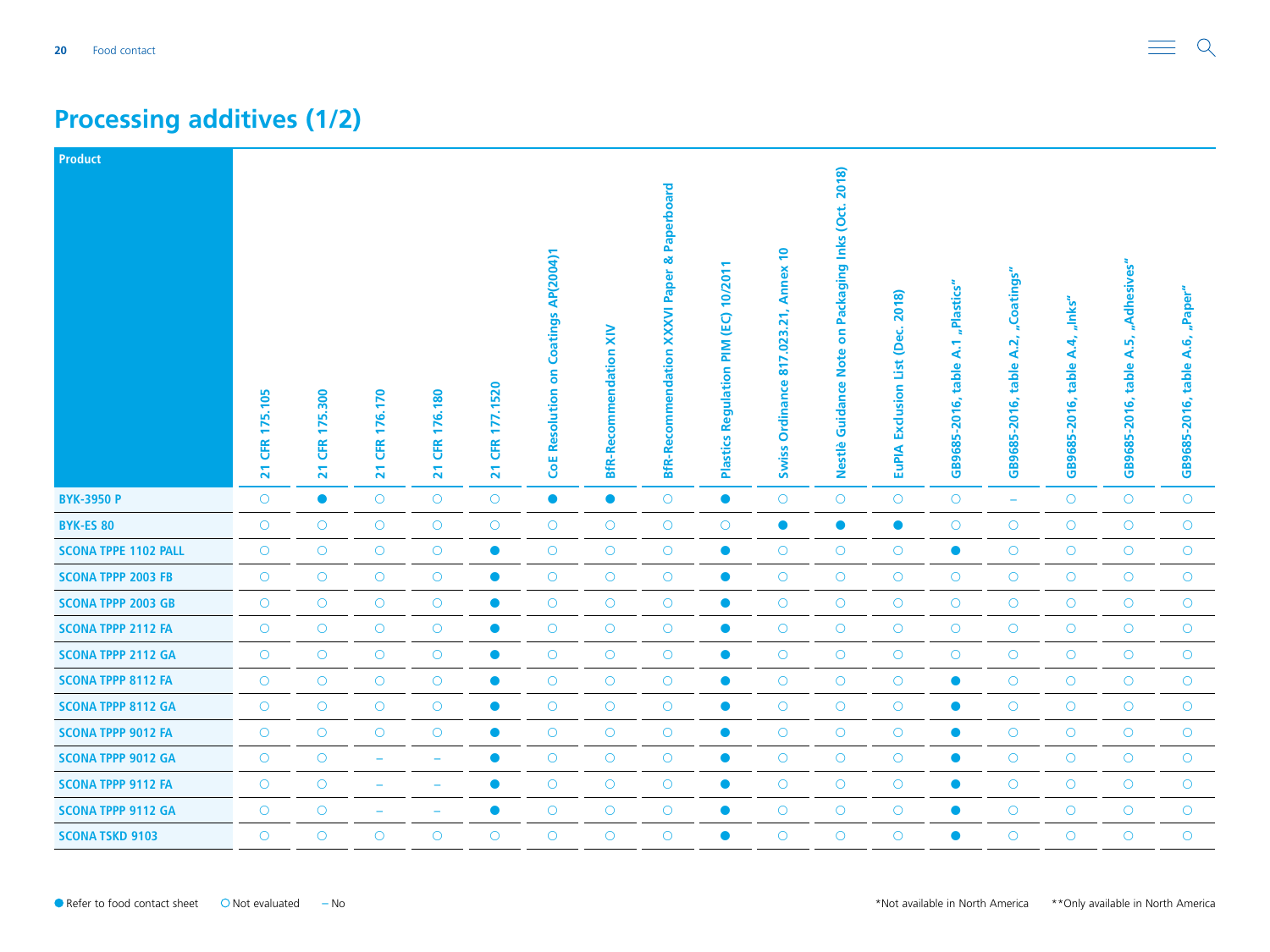### **Processing additives (2/2)**

| <b>Product</b>               | 175.105                      | 300<br>ທ່<br>$\overline{\phantom{a}}$ | 170                                   | 180                                           | .1520<br>N<br>↖                      | P(2004)<br>◀<br>Coatings<br>ă | $\tilde{\mathbf{x}}$<br><b>BfR-Recommendation</b> | ᅙ<br>n.<br>ఱ<br>ត<br>Pap<br><b>XXXVI</b><br>ndation<br>ω | 10/20<br>PIM (EC)<br>S<br>Φ<br><b>io</b><br>з<br>ත | $\overline{P}$<br>ă<br><b>Ann</b><br>.023.21<br>N<br>듦<br>ဖွ<br>Ordinan | 2018)<br><u>g</u><br>Inks<br>Packaging<br>δ<br><b>Note</b><br>Guidance | 2018)<br>(Dec.<br>List<br>Exclusion | "Plastics"<br>⋖<br>table<br>2016, | oatings"<br>$\mathbf{\tilde{N}}$<br>⋖<br>table<br>$\frac{6}{5}$<br>$\overline{\mathbf{S}}$ | "Inks"<br>4<br>⋖<br>table<br>ݠ<br>ನಿ | 8<br>esiv<br>등<br><u><sub>m</sub></u><br>⋖<br>table<br>$\frac{6}{5}$<br>$\bullet$<br>$\bar{\mathbf{N}}$ | "Paper<br>؋<br>⋖<br>table<br>2016, |
|------------------------------|------------------------------|---------------------------------------|---------------------------------------|-----------------------------------------------|--------------------------------------|-------------------------------|---------------------------------------------------|----------------------------------------------------------|----------------------------------------------------|-------------------------------------------------------------------------|------------------------------------------------------------------------|-------------------------------------|-----------------------------------|--------------------------------------------------------------------------------------------|--------------------------------------|---------------------------------------------------------------------------------------------------------|------------------------------------|
|                              | E<br>$\overline{\mathbf{z}}$ | <b>ER</b><br>$\overline{\mathbf{z}}$  | 176.<br>ER<br>$\overline{\mathbf{z}}$ | 176.<br><b>CFR</b><br>$\overline{\mathbf{z}}$ | <b>ER</b><br>$\overline{\mathbf{z}}$ | Resolution<br>Ğ               |                                                   | <b>BfR-R</b>                                             | <b>Plastics</b>                                    | <b>Swiss</b>                                                            | Nestlè                                                                 | <b>EuPIA</b>                        | GB9685                            | GB9685                                                                                     | GB9685                               | GB9685                                                                                                  | GB9685                             |
| <b>SCONA TSPE 2102 GAHD</b>  | $\circ$                      | $\circ$                               | $\circ$                               | $\circ$                                       | $\bullet$                            | $\circ$                       | $\circ$                                           | $\circ$                                                  |                                                    | $\circ$                                                                 | $\circ$                                                                | $\circ$                             | Ο                                 | $\circ$                                                                                    | $\circ$                              | $\circ$                                                                                                 | $\circ$                            |
| <b>SCONA TSPOE 1002 GBLL</b> | $\circ$                      | $\circ$                               | $\circ$                               | $\bigcirc$                                    | $\circ$                              | $\circ$                       | $\circ$                                           | $\circ$                                                  | $\bullet$                                          | $\circ$                                                                 | $\circ$                                                                | $\circ$                             | $\circ$                           | $\circ$                                                                                    | $\circ$                              | $\circ$                                                                                                 | $\circ$                            |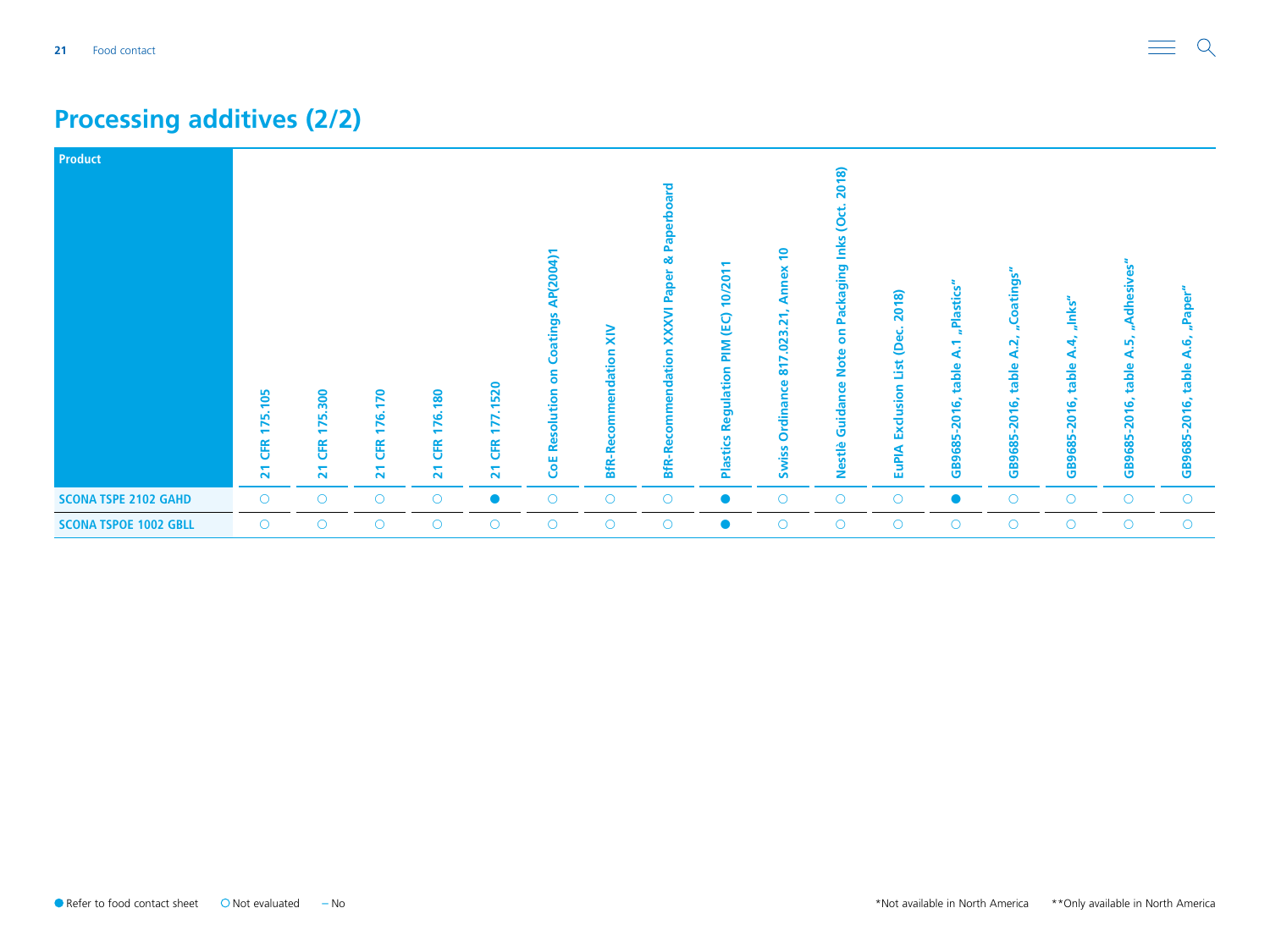#### <span id="page-21-0"></span>**Wax additives (1/5)**

| Product             |                                        |                                                    |                                                  |                                                  |                                           |                                             |                               |                                                                 |                                               |                                                                           |                                                                                 |                                                    |                                      |                                             |                                        |                                                 |                                          |
|---------------------|----------------------------------------|----------------------------------------------------|--------------------------------------------------|--------------------------------------------------|-------------------------------------------|---------------------------------------------|-------------------------------|-----------------------------------------------------------------|-----------------------------------------------|---------------------------------------------------------------------------|---------------------------------------------------------------------------------|----------------------------------------------------|--------------------------------------|---------------------------------------------|----------------------------------------|-------------------------------------------------|------------------------------------------|
|                     | CFR 175.105<br>$\overline{\mathbf{z}}$ | 5.300<br>F<br><b>ER</b><br>$\overline{\mathbf{z}}$ | 176.170<br><b>CFR</b><br>$\overline{\mathbf{z}}$ | 176.180<br><b>CFR</b><br>$\overline{\mathbf{z}}$ | 177.1520<br><b>CFR</b><br>$\overline{21}$ | <b>CoE Resolution on Coatings AP(2004)1</b> | <b>BfR-Recommendation XIV</b> | & Paperboard<br><b>XXXVI Paper</b><br><b>BfR-Recommendation</b> | 10/2011<br>PIM (EC)<br>Regulation<br>Plastics | <u>e</u><br><b>Annex</b><br>.023.21,<br>817.<br>Ordinance<br><b>Swiss</b> | Packaging Inks (Oct. 2018)<br>$\mathbf{s}$<br><b>Note</b><br>Guidance<br>Nestlè | 2018)<br>Dec.<br>List<br>Exclusion<br><b>EuPIA</b> | "Plastics"<br>GB9685-2016, table A.1 | "Coatings"<br>A.2,<br>table<br>GB9685-2016, | "Inks"<br>A.4<br>table<br>GB9685-2016, | "Adhesives"<br>ηñ<br>∢<br>table<br>GB9685-2016, | "Paper"<br>A.6<br>table.<br>GB9685-2016, |
| <b>AQUACER 497</b>  | $\bullet$                              | $\overline{\phantom{m}}$                           | $\bullet$                                        | $\bullet$                                        | $\bigcirc$                                | $\bigcirc$                                  | $\bullet$                     | $\bullet$                                                       | $\bullet$                                     | $\bullet$                                                                 | $\bullet$                                                                       | $\bullet$                                          | $\bigcirc$                           | $\equiv$                                    | $\bigcirc$                             | $\bullet$                                       | $\bullet$                                |
| <b>AQUACER 507</b>  | $\bullet$                              | $\overline{\phantom{a}}$                           | $\overline{\phantom{a}}$                         | $\overline{\phantom{a}}$                         | $\bigcirc$                                | $\bigcirc$                                  | $\bigcirc$                    | $\circ$                                                         | $\bigcirc$                                    | $\circ$                                                                   | $\circ$                                                                         | $\bigcirc$                                         | $\bigcirc$                           | $\bigcirc$                                  | $\bigcirc$                             | $\circ$                                         | $\bigcirc$                               |
| <b>AQUACER 513</b>  | $\bigcirc$                             | $\overline{\phantom{0}}$                           | $\bigcirc$                                       | $\bigcirc$                                       | $\bigcirc$                                | $\bullet$                                   | $\bullet$                     | $\bigcirc$                                                      | $\bullet$                                     | $\bullet$                                                                 | $\bullet$                                                                       | $\bullet$                                          | $\bigcirc$                           | $\bigcirc$                                  | $\bigcirc$                             | $\bigcirc$                                      | $\bigcirc$                               |
| <b>AQUACER 530</b>  | $\bigcirc$                             | $\circ$                                            | $\bigcirc$                                       | $\bigcirc$                                       | $\bigcirc$                                | $\bigcirc$                                  | $\bigcirc$                    | $\bigcirc$                                                      | $\bigcirc$                                    | $\bullet$                                                                 | $\bullet$                                                                       | $\bullet$                                          | $\bigcirc$                           | $\bigcirc$                                  | $\bigcirc$                             | $\bigcirc$                                      | $\bigcirc$                               |
| <b>AQUACER 531</b>  | $\bullet$                              | $\circ$                                            | $\circ$                                          | $\bigcirc$                                       | $\bigcirc$                                | $\bigcirc$                                  | $\bullet$                     | $\bullet$                                                       | $\bullet$                                     | $\bullet$                                                                 | $\bullet$                                                                       | $\bullet$                                          | $\bigcirc$                           | $\bigcirc$                                  | $\bigcirc$                             | $\bullet$                                       | $\bigcirc$                               |
| <b>AQUACER 532</b>  | $\circ$                                | $\bigcirc$                                         | $\bigcirc$                                       | $\bigcirc$                                       | $\bigcirc$                                | $\bigcirc$                                  | $\bigcirc$                    | $\bigcirc$                                                      | $\bigcirc$                                    | $\bullet$                                                                 | $\bullet$                                                                       | $\bullet$                                          | $\bigcirc$                           | $\bigcirc$                                  | $\bigcirc$                             | $\bigcirc$                                      | $\bigcirc$                               |
| <b>AQUACER 539</b>  | $\circ$                                | $\circ$                                            | $\bullet$                                        | $\bullet$                                        | $\bigcirc$                                | $\bigcirc$                                  | $\bigcirc$                    | $\bullet$                                                       | $\bullet$                                     | $\circ$                                                                   | $\bigcirc$                                                                      | $\bigcirc$                                         | $\bigcirc$                           | $\bigcirc$                                  | $\circ$                                | $\circ$                                         | ÷                                        |
| <b>AQUACER 552</b>  | $\bullet$                              | $\overline{\phantom{m}}$                           | L.                                               | $\overline{\phantom{m}}$                         | $\bigcirc$                                | $\bigcirc$                                  | $\bigcirc$                    | $\circ$                                                         | $\circ$                                       | $\bullet$                                                                 | $\bullet$                                                                       | $\bullet$                                          | $\bigcirc$                           | $\bigcirc$                                  | $\bigcirc$                             | $\circ$                                         | $\bigcirc$                               |
| <b>AQUACER 561</b>  | $\bigcirc$                             | $\circ$                                            | $\bullet$                                        | $\bullet$                                        | $\bigcirc$                                | $\bigcirc$                                  | $\bigcirc$                    | $\bullet$                                                       | $\bullet$                                     | $\bigcirc$                                                                | $\bigcirc$                                                                      | $\bigcirc$                                         | $\bigcirc$                           | $\bigcirc$                                  | $\bigcirc$                             | $\bigcirc$                                      | ÷                                        |
| <b>AQUACER 593</b>  | $\bigcirc$                             | $\rightarrow$                                      | $\bigcirc$                                       | $\bigcirc$                                       | $\bigcirc$                                | $\bullet$                                   | $\bullet$                     | $\bigcirc$                                                      | $\bullet$                                     | $\bigcirc$                                                                | $\bigcirc$                                                                      | $\bigcirc$                                         | $\bigcirc$                           | $\rightarrow$                               | $\bigcirc$                             | $\bigcirc$                                      | $\bigcirc$                               |
| <b>AQUACER 1031</b> | $\circ$                                | $\circ$                                            | $\circ$                                          | $\bigcirc$                                       | $\rightarrow$                             | $\bigcirc$                                  | $\bigcirc$                    | $\circ$                                                         | $\bullet$                                     | $\circ$                                                                   | $\bigcirc$                                                                      | $\bigcirc$                                         | $\bullet$                            | $\circ$                                     | $\circ$                                | $\circ$                                         | $\circ$                                  |
| <b>AQUACER 1061</b> | $\bigcirc$                             | $\bullet$                                          | $\bullet$                                        | $\bullet$                                        | $\bigcirc$                                | $\bullet$                                   | $\bullet$                     | $\bullet$                                                       | $\bullet$                                     | $\bigcirc$                                                                | $\bigcirc$                                                                      | $\bigcirc$                                         | $\bigcirc$                           | $\overline{\phantom{a}}$                    | $\bigcirc$                             | $\bigcirc$                                      |                                          |
| <b>AQUACER 1063</b> | $\circ$                                | $\circ$                                            | $\bullet$                                        | $\bullet$                                        | $\bigcirc$                                | $\bigcirc$                                  | $\bigcirc$                    | $\bullet$                                                       | $\bullet$                                     | $\bigcirc$                                                                | $\bigcirc$                                                                      | $\bigcirc$                                         | $\bigcirc$                           | $\bigcirc$                                  | $\bigcirc$                             | $\circ$                                         |                                          |
| <b>AQUACER 1510</b> | $\circ$                                | $\bigcirc$                                         | ۳                                                | $\overline{\phantom{a}}$                         | $\bigcirc$                                | $\bigcirc$                                  | $\bigcirc$                    | $\bullet$                                                       | $\bullet$                                     | $\circ$                                                                   | $\bigcirc$                                                                      | $\circ$                                            | $\bigcirc$                           | $\circ$                                     | $\bigcirc$                             | $\circ$                                         |                                          |
| <b>AQUACER 1547</b> | $\bullet$                              | $\bullet$                                          | $\bullet$                                        | $\bullet$                                        | $\circ$                                   | $\bullet$                                   | $\bullet$                     | $\bullet$                                                       | $\bullet$                                     | $\bullet$                                                                 | $\bullet$                                                                       | $\bullet$                                          | $\circ$                              | $\bullet$                                   | $\circ$                                |                                                 |                                          |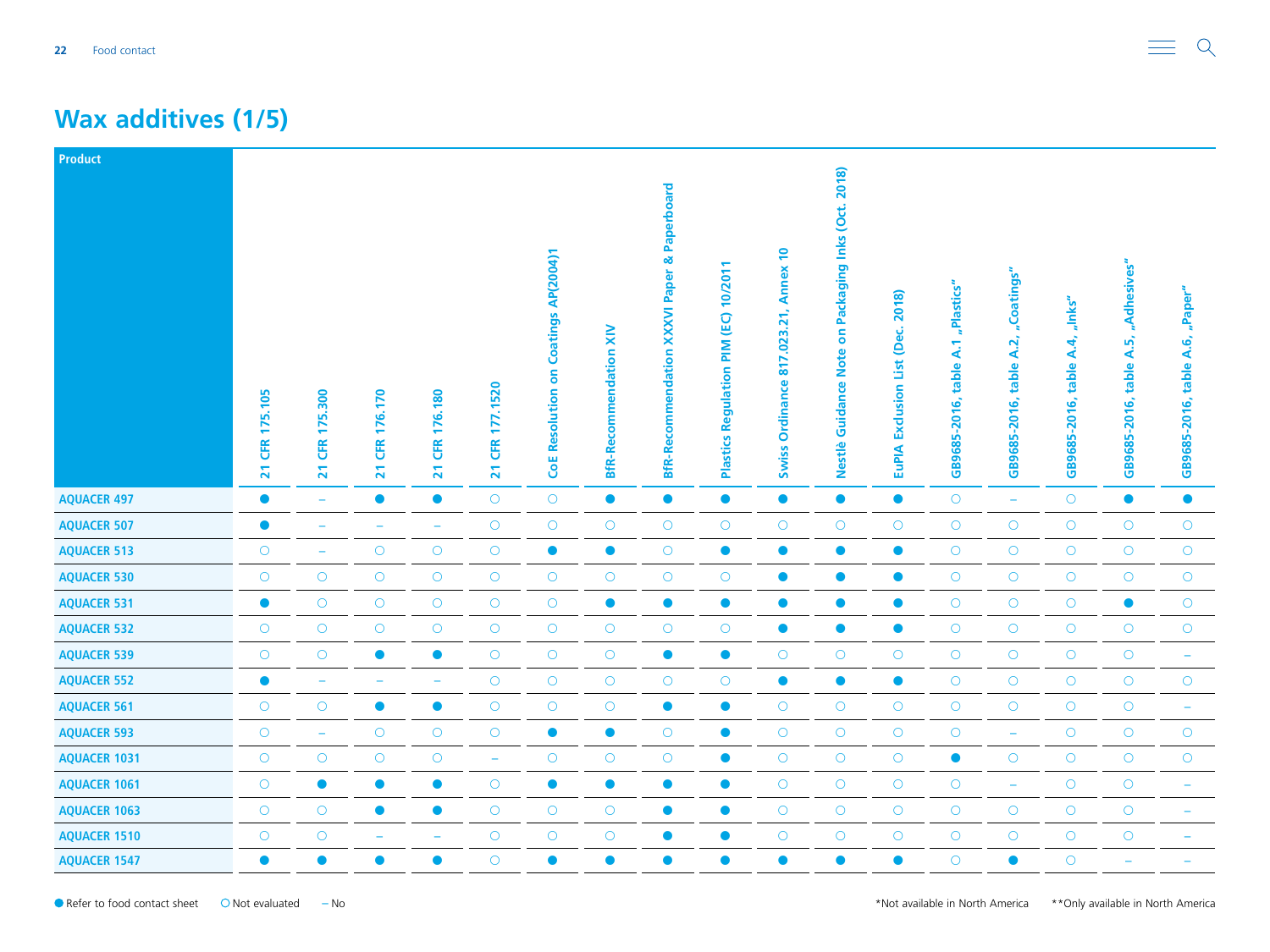#### **Wax additives (2/5)**

| <b>Product</b>        | 175.105<br><b>ER</b><br>$\overline{\mathbf{z}}$ | 300<br><u>in</u><br>Ê<br>$\overline{\phantom{0}}$<br><b>EK</b><br>21 | 176.170<br><b>ER</b><br>$\overline{21}$ | 176.180<br><b>CFR</b><br>$\overline{21}$ | 177.1520<br>Œ<br>$\overline{\mathbf{z}}$ | <b>CoE Resolution on Coatings AP(2004)1</b> | <b>BfR-Recommendation XIV</b> | Paperboard<br>œ<br>Paper<br><b>XXXVI</b><br><b>BfR-Recommendation</b> | 10/2011<br>$\overline{6}$<br>MIN<br><u>S</u><br>Regulati<br>Plastics | $\overline{\phantom{0}}$<br><b>Annex</b><br>.023.21,<br>817.<br>Ordinance<br><b>Swiss</b> | Packaging Inks (Oct. 2018)<br>S<br><b>Note</b><br>Guidance<br>Nestlè | 2018)<br>(Dec.<br>List<br>Exclusion<br><b>EuPIA</b> | "Plastics"<br>table A.1<br>GB9685-2016, | "Coatings"<br>table A.2,<br>GB9685-2016, | $^{\prime\prime}$ nks"<br>4,<br>∢<br>table<br>$-2016,$<br>GB9685- | "Adhesives"<br>ທັ<br>⋖<br>table<br>َی<br>$-201$<br>GB9685- | "Paper"<br>A.6,<br>table<br>GB9685-2016, |
|-----------------------|-------------------------------------------------|----------------------------------------------------------------------|-----------------------------------------|------------------------------------------|------------------------------------------|---------------------------------------------|-------------------------------|-----------------------------------------------------------------------|----------------------------------------------------------------------|-------------------------------------------------------------------------------------------|----------------------------------------------------------------------|-----------------------------------------------------|-----------------------------------------|------------------------------------------|-------------------------------------------------------------------|------------------------------------------------------------|------------------------------------------|
| <b>AQUACER 2500</b>   | $\bullet$                                       | $\overline{\phantom{a}}$                                             | $\bullet$                               | $\bullet$                                | $\bigcirc$                               | $\bullet$                                   | $\bullet$                     | $\bullet$                                                             | $\bullet$                                                            | $\bullet$                                                                                 | $\bullet$                                                            | $\bullet$                                           | $\bigcirc$                              | $\bullet$                                | $\circ$                                                           | $\equiv$                                                   |                                          |
| <b>AQUACER 2650</b>   | $\bullet$                                       | $\overline{\phantom{0}}$                                             | $\bullet$                               | $\bullet$                                | $\bigcirc$                               | $\bullet$                                   | $\bullet$                     | $\bullet$                                                             | $\bullet$                                                            | $\bullet$                                                                                 | $\bullet$                                                            | $\bullet$                                           | $\bigcirc$                              | $\bullet$                                | $\rightarrow$                                                     | $\bullet$                                                  | $\bullet$                                |
| <b>AQUACER 8035**</b> |                                                 |                                                                      |                                         | $\overline{\phantom{a}}$                 | $\bigcirc$                               | $\bigcirc$                                  | $\bigcirc$                    | $\circ$                                                               | $\bigcirc$                                                           | $\bullet$                                                                                 | $\bullet$                                                            | $\bullet$                                           | $\bigcirc$                              | $\bigcirc$                               | $\circ$                                                           | $\bigcirc$                                                 | $\bigcirc$                               |
| <b>AQUACER 8059**</b> |                                                 |                                                                      | $\bullet$                               | $\bullet$                                | $\bigcirc$                               | $\bigcirc$                                  | $\bigcirc$                    | $\circ$                                                               | $\bigcirc$                                                           | $\bullet$                                                                                 | $\bullet$                                                            | $\bullet$                                           | $\bigcirc$                              | $\bigcirc$                               | $\bigcirc$                                                        | $\bigcirc$                                                 | $\circ$                                  |
| AQUACER 8075**        |                                                 |                                                                      | $\bullet$                               | $\bullet$                                | $\bigcirc$                               | $\bigcirc$                                  | $\bigcirc$                    | $\circ$                                                               | $\bigcirc$                                                           | $\bullet$                                                                                 | $\bullet$                                                            | $\bullet$                                           | $\bigcirc$                              | $\bigcirc$                               | $\bigcirc$                                                        | $\circ$                                                    | $\bigcirc$                               |
| AQUACER 8330**        | $\bullet$                                       | $\bullet$                                                            | $\bullet$                               | $\bullet$                                | $\bigcirc$                               | $\bigcirc$                                  | $\bigcirc$                    | $\circ$                                                               | $\bigcirc$                                                           | $\bullet$                                                                                 | $\bullet$                                                            | $\bullet$                                           | $\bigcirc$                              | $\bigcirc$                               | $\circ$                                                           | $\circ$                                                    | $\circ$                                  |
| AQUACER 8335**        | $\bullet$                                       | $\bullet$                                                            | $\bullet$                               | $\bullet$                                | $\bigcirc$                               | $\bigcirc$                                  | $\bigcirc$                    | $\circ$                                                               | $\circ$                                                              | $\bullet$                                                                                 | $\bullet$                                                            | $\bullet$                                           | $\bigcirc$                              | $\bigcirc$                               | $\circ$                                                           | $\circ$                                                    | $\bigcirc$                               |
| AQUACER 8880**        | $\circ$                                         | $\circ$                                                              | $\bullet$                               | $\bullet$                                | $\bigcirc$                               | $\bigcirc$                                  | $\bigcirc$                    | $\circ$                                                               | $\bigcirc$                                                           | $\circ$                                                                                   | $\bigcirc$                                                           | $\bigcirc$                                          | $\bigcirc$                              | $\bigcirc$                               | $\bigcirc$                                                        | $\circ$                                                    | $\circ$                                  |
| <b>AQUAMAT 208</b>    | $\circ$                                         | $\overline{\phantom{a}}$                                             | $\bigcirc$                              | $\bigcirc$                               | $\bigcirc$                               | $\bullet$                                   | $\bullet$                     | $\circ$                                                               | $\bullet$                                                            | $\circ$                                                                                   | $\bigcirc$                                                           | $\bigcirc$                                          | $\bigcirc$                              | $\overline{\phantom{a}}$                 | $\circ$                                                           | $\bigcirc$                                                 | $\bigcirc$                               |
| <b>AQUAMAT 272 N</b>  | $\circ$                                         | $\circ$                                                              | $\bullet$                               | $\bullet$                                | $\bigcirc$                               | $\bigcirc$                                  | $\bigcirc$                    | $\bullet$                                                             | $\bullet$                                                            | $\circ$                                                                                   | $\bigcirc$                                                           | $\bigcirc$                                          | $\bigcirc$                              | $\bigcirc$                               | $\circ$                                                           | $\bigcirc$                                                 | $\overline{\phantom{0}}$                 |
| <b>CERACOL 79</b>     | $\circ$                                         | $\bullet$                                                            | $\circ$                                 | $\bigcirc$                               | $\bigcirc$                               | $\bullet$                                   | $\bullet$                     | $\circ$                                                               | $\bullet$                                                            | $\circ$                                                                                   | $\bigcirc$                                                           | $\bigcirc$                                          | $\bigcirc$                              | $\bullet$                                | $\bigcirc$                                                        | $\circ$                                                    | $\bigcirc$                               |
| <b>CERACOL 80</b>     | $\circ$                                         | $\bullet$                                                            | $\bigcirc$                              | $\bigcirc$                               | $\bigcirc$                               | $\bullet$                                   | $\bullet$                     | $\circ$                                                               | $\bullet$                                                            | $\circ$                                                                                   | $\bigcirc$                                                           | $\bigcirc$                                          | $\bigcirc$                              | $\bullet$                                | $\circ$                                                           | $\circ$                                                    | $\bigcirc$                               |
| <b>CERACOL 83</b>     | $\circ$                                         | $\bullet$                                                            | $\bigcirc$                              | $\bigcirc$                               | $\bigcirc$                               | $\bullet$                                   | $\bullet$                     | $\circ$                                                               | $\bullet$                                                            | $\circ$                                                                                   | $\bigcirc$                                                           | $\bigcirc$                                          | $\bigcirc$                              | $\bullet$                                | $\circ$                                                           | $\bigcirc$                                                 | $\bigcirc$                               |
| <b>CERACOL 601</b>    | $\bigcirc$                                      | $\bullet$                                                            | $\bigcirc$                              | $\bigcirc$                               | $\bigcirc$                               | $\bullet$                                   | $\bullet$                     | $\circ$                                                               | $\bullet$                                                            | $\circ$                                                                                   | $\bigcirc$                                                           | $\bigcirc$                                          | $\bigcirc$                              | $\bullet$                                | $\bigcirc$                                                        | $\bigcirc$                                                 | $\bigcirc$                               |
| <b>CERACOL 604</b>    | $\circ$                                         | $\bullet$                                                            | $\circ$                                 | $\circ$                                  | $\circ$                                  | $\bullet$                                   | $\bullet$                     | $\circ$                                                               | $\bullet$                                                            | $\circ$                                                                                   | $\circ$                                                              | $\circ$                                             | $\circ$                                 | $\bullet$                                | $\circ$                                                           | $\circ$                                                    | $\circ$                                  |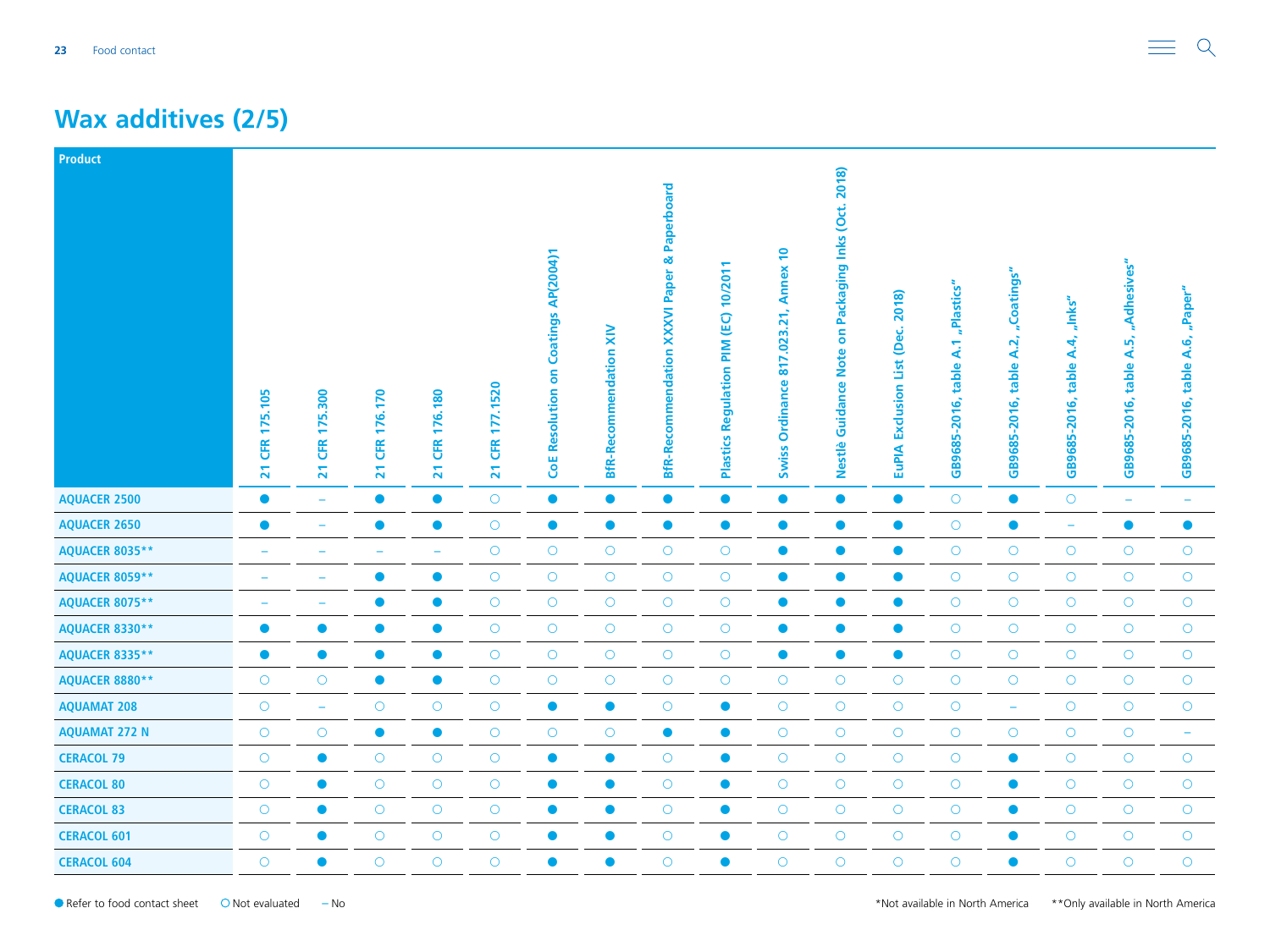#### **Wax additives (3/5)**

| <b>Product</b>         | 175.105<br>EK<br>$\overline{21}$ | 5.300<br>F<br><b>ER</b><br>$\overline{\mathbf{z}}$ | 176.170<br><b>ER</b><br>$\overline{21}$ | 176.180<br><b>ER</b><br>$\overline{21}$ | 177.1520<br><b>CFR</b><br>$\overline{21}$ | <b>CoE Resolution on Coatings AP(2004)1</b> | <b>BfR-Recommendation XIV</b> | & Paperboard<br>Paper<br><b>XXXVI</b><br><b>BfR-Recommendation</b> | 10/2011<br>(EC)<br>$\sum_{i=1}^{n}$<br>Regulation<br>Plastics | $\overline{a}$<br><b>Annex</b><br>817.023.21<br>Ordinance<br><b>Swiss</b> | Packaging Inks (Oct. 2018)<br>δ<br><b>Note</b><br>Guidance<br>Nestlè | 2018)<br>(Dec.<br>List<br>Exclusion<br><b>EuPIA</b> | "Plastics"<br>table A.1<br>GB9685-2016, | "Coatings"<br>A.2,<br>table<br>GB9685-2016, | "Inks"<br>A.4,<br>table<br>$-2016,$<br>GB9685- | "Adhesives"<br>$\vec{q}$<br>∢<br>table<br>GB9685-2016, | "Paper"<br>A.6,<br>table<br>GB9685-2016, |
|------------------------|----------------------------------|----------------------------------------------------|-----------------------------------------|-----------------------------------------|-------------------------------------------|---------------------------------------------|-------------------------------|--------------------------------------------------------------------|---------------------------------------------------------------|---------------------------------------------------------------------------|----------------------------------------------------------------------|-----------------------------------------------------|-----------------------------------------|---------------------------------------------|------------------------------------------------|--------------------------------------------------------|------------------------------------------|
| <b>CERACOL 605</b>     | $\circ$                          | $\bullet$                                          | $\circ$                                 | $\bigcirc$                              | $\bigcirc$                                | $\bullet$                                   | $\bullet$                     | $\circ$                                                            | $\bullet$                                                     | $\circ$                                                                   | $\circ$                                                              | $\bigcirc$                                          | $\bigcirc$                              | $\bullet$                                   | $\circ$                                        | $\circ$                                                | $\circ$                                  |
| <b>CERACOL 607 R</b>   | $\circ$                          | $\bullet$                                          | $\bigcirc$                              | $\bigcirc$                              | $\circlearrowright$                       | $\bullet$                                   | $\bullet$                     | $\bigcirc$                                                         | $\bullet$                                                     | $\bigcirc$                                                                | $\bigcirc$                                                           | $\bigcirc$                                          | $\bigcirc$                              | $\bullet$                                   | $\circ$                                        | $\bigcirc$                                             | $\bigcirc$                               |
| <b>CERACOL 609 N</b>   | $\circ$                          | $\bullet$                                          | $\bigcirc$                              | $\bigcirc$                              | $\bigcirc$                                | $\bigcirc$                                  | ÷                             | $\bigcirc$                                                         | $\overline{\phantom{0}}$                                      | $\bigcirc$                                                                | $\bigcirc$                                                           | $\bigcirc$                                          | $\bigcirc$                              | $\bullet$                                   | $\circ$                                        | $\bigcirc$                                             | $\circ$                                  |
| <b>CERACOL 610</b>     | $\circ$                          | $\bullet$                                          | $\circ$                                 | $\bigcirc$                              | $\bigcirc$                                | $\bullet$                                   | $\bullet$                     | $\circ$                                                            | $\bullet$                                                     | $\bigcirc$                                                                | $\circ$                                                              | $\bigcirc$                                          | $\bigcirc$                              | $\bullet$                                   | $\circ$                                        | $\circ$                                                | $\circ$                                  |
| <b>CERACOL 615</b>     | $\circ$                          | $\bullet$                                          | $\circ$                                 | $\circ$                                 | $\bigcirc$                                | $\bullet$                                   | $\bullet$                     | $\circ$                                                            | $\bullet$                                                     | $\bigcirc$                                                                | $\circ$                                                              | $\bigcirc$                                          | $\bigcirc$                              | $\bullet$                                   | $\circ$                                        | $\circ$                                                | $\circ$                                  |
| <b>CERAFAK 106</b>     | $\circ$                          | $\bullet$                                          | $\bigcirc$                              | $\bigcirc$                              | $\bigcirc$                                | $\bullet$                                   | $\bullet$                     | $\circ$                                                            | $\bullet$                                                     | $\bigcirc$                                                                | $\bigcirc$                                                           | $\bigcirc$                                          | $\bigcirc$                              | $\bullet$                                   | $\circ$                                        | $\circ$                                                | $\circ$                                  |
| <b>CERAFAK 110</b>     | $\bigcirc$                       | $\bullet$                                          | $\bigcirc$                              | $\bigcirc$                              | $\bigcirc$                                | $\bullet$                                   | $\bullet$                     | $\bigcirc$                                                         | $\bullet$                                                     | $\bigcirc$                                                                | $\bigcirc$                                                           | $\bigcirc$                                          | $\bigcirc$                              | $\bullet$                                   | $\bigcirc$                                     | $\bigcirc$                                             | $\bigcirc$                               |
| <b>CERAFAK 127 N</b>   | $\circ$                          | $\bullet$                                          | $\bigcirc$                              | $\bigcirc$                              | $\bigcirc$                                | $\bullet$                                   | $\bullet$                     | $\circ$                                                            | $\bullet$                                                     | $\bigcirc$                                                                | $\bigcirc$                                                           | $\bigcirc$                                          | $\bigcirc$                              | $\bullet$                                   | $\circ$                                        | $\circ$                                                | $\bigcirc$                               |
| <b>CERAFAK 140 N</b>   | $\circ$                          | $\bullet$                                          | $\bigcirc$                              | $\bigcirc$                              | $\bigcirc$                                | $\bullet$                                   | $\bullet$                     | $\circ$                                                            | $\bullet$                                                     | $\bigcirc$                                                                | $\bigcirc$                                                           | $\bigcirc$                                          | $\bigcirc$                              | $\bullet$                                   | $\circ$                                        | $\circ$                                                | $\circ$                                  |
| <b>CERAFAK 180 N</b>   | $\circ$                          | $\bullet$                                          | $\bigcirc$                              | $\bigcirc$                              | $\bigcirc$                                | $\bullet$                                   | $\bullet$                     | $\circ$                                                            | $\bullet$                                                     | $\bigcirc$                                                                | $\circ$                                                              | $\bigcirc$                                          | $\bigcirc$                              | $\bullet$                                   | $\circ$                                        | $\circ$                                                | $\bigcirc$                               |
| <b>CERAFLOUR 913</b>   | $\circ$                          | $\bullet$                                          | $\circ$                                 | $\bigcirc$                              | $\circ$                                   | $\bullet$                                   | $\bullet$                     | $\circ$                                                            | $\bullet$                                                     | $\circ$                                                                   | $\bigcirc$                                                           | $\circ$                                             | $\bigcirc$                              | $\bullet$                                   | $\circ$                                        | $\circ$                                                | $\circ$                                  |
| <b>CERAFLOUR 914</b>   | $\bigcirc$                       | $\bullet$                                          | $\bigcirc$                              | $\bigcirc$                              | $\bigcirc$                                | $\bullet$                                   | $\bullet$                     | $\circ$                                                            | $\bullet$                                                     | $\bigcirc$                                                                | $\bigcirc$                                                           | $\bigcirc$                                          | $\bigcirc$                              | $\bullet$                                   | $\circ$                                        | $\bigcirc$                                             | $\bigcirc$                               |
| <b>CERAFLOUR 915</b>   | $\circ$                          | $\bullet$                                          | $\circ$                                 | $\circ$                                 | $\bigcirc$                                | $\bullet$                                   | $\bullet$                     | $\circ$                                                            | $\bullet$                                                     | $\circ$                                                                   | $\circ$                                                              | $\bigcirc$                                          | $\bigcirc$                              | $\bullet$                                   | $\circ$                                        | $\circ$                                                | $\circ$                                  |
| <b>CERAFLOUR 917</b>   | $\circ$                          | $\bullet$                                          | $\circ$                                 | $\bigcirc$                              | $\bigcirc$                                | $\bullet$                                   | $\bullet$                     | $\circ$                                                            | $\bullet$                                                     | $\circ$                                                                   | $\bigcirc$                                                           | $\bigcirc$                                          | $\bigcirc$                              | $\bullet$                                   | $\circ$                                        | $\circ$                                                | $\bigcirc$                               |
| <b>CERAFLOUR 925 N</b> | $\circ$                          | $\bullet$                                          | $\circ$                                 | $\circ$                                 | $\circ$                                   | $\bullet$                                   | $\bullet$                     | $\circ$                                                            | $\bullet$                                                     | $\circ$                                                                   | $\circ$                                                              | $\circ$                                             | $\circ$                                 | $\bullet$                                   | $\circ$                                        | $\circ$                                                | $\circ$                                  |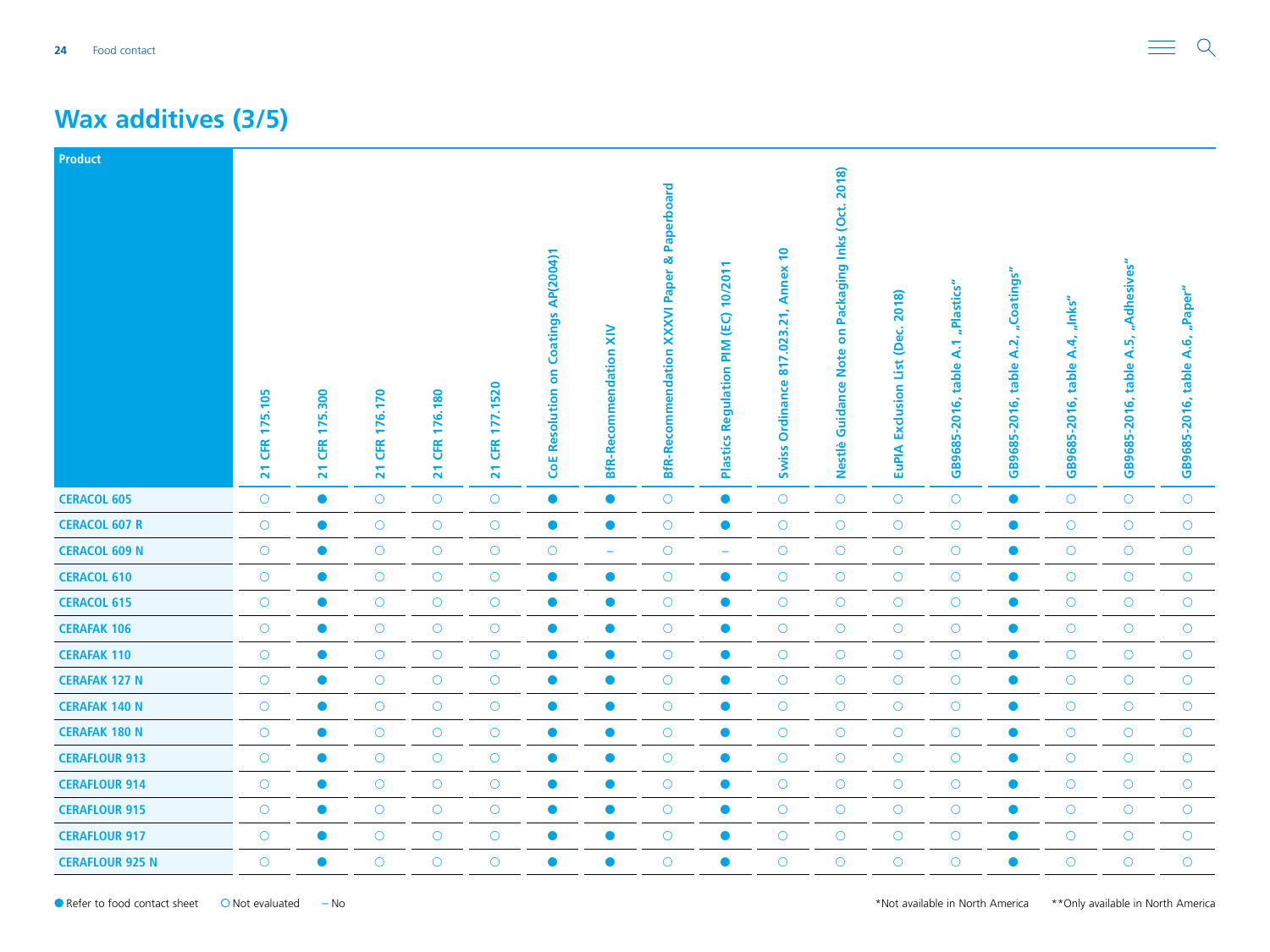#### **Wax additives (4/5)**

| <b>Product</b>         |                                         |                                                                              |                                                  |                                  |                                  |                                             |                                     |                                                                        |                                                 |                                                                                           |                                                                   |                                                           |                                                         |                                             |                                                   |                                                 |                                         |
|------------------------|-----------------------------------------|------------------------------------------------------------------------------|--------------------------------------------------|----------------------------------|----------------------------------|---------------------------------------------|-------------------------------------|------------------------------------------------------------------------|-------------------------------------------------|-------------------------------------------------------------------------------------------|-------------------------------------------------------------------|-----------------------------------------------------------|---------------------------------------------------------|---------------------------------------------|---------------------------------------------------|-------------------------------------------------|-----------------------------------------|
|                        | 175.105<br><b>ER</b><br>$\overline{21}$ | 300<br><u>uni</u><br>$\blacksquare$<br><b>CFR</b><br>$\overline{\mathbf{z}}$ | 176.170<br><b>CFR</b><br>$\overline{\mathbf{z}}$ | 176.180<br>ER<br>$\overline{21}$ | 177.1520<br>Œ<br>$\overline{21}$ | <b>CoE Resolution on Coatings AP(2004)1</b> | $\geq$<br><b>BfR-Recommendation</b> | Paperboard<br>ಹ<br><b>XXXVI Paper</b><br>endation<br><b>BfR-Recomm</b> | 10/201<br>(EC)<br>MId<br>Regulation<br>Plastics | $\overline{\phantom{0}}$<br><b>Annex</b><br>21<br>023<br>817<br>Ordinance<br><b>Swiss</b> | Packaging Inks (Oct. 2018)<br>S<br>ote<br>Ż<br>Guidance<br>Nestlè | 2018)<br>ن<br>ھ<br>ē<br>List<br>Exclusion<br><b>EuPIA</b> | "Plastics"<br>$\mathbf{A}$ .1<br>table.<br>GB9685-2016, | "Coatings"<br>A.2,<br>table<br>GB9685-2016, | $n$ lnks"<br>4.4,<br>table<br>$-2016,$<br>GB9685- | "Adhesives"<br>ທັ<br>∢<br>table<br>GB9685-2016, | "Paper"<br>A.6<br>table<br>GB9685-2016, |
| <b>CERAFLOUR 929 N</b> | $\bigcirc$                              | $\bullet$                                                                    | $\bigcirc$                                       | $\bigcirc$                       | $\bigcirc$                       | $\bullet$                                   | $\bullet$                           | $\circ$                                                                | $\bullet$                                       | $\bigcirc$                                                                                | $\bigcirc$                                                        | $\bigcirc$                                                | $\bigcirc$                                              | $\bullet$                                   | $\circ$                                           | $\circ$                                         | $\bigcirc$                              |
| <b>CERAFLOUR 950</b>   | $\circ$                                 | $\overline{\phantom{m}}$                                                     | $\bigcirc$                                       | $\bigcirc$                       | $\bigcirc$                       | $\bullet$                                   | $\bullet$                           | $\circ$                                                                | $\bullet$                                       | $\bullet$                                                                                 | $\bullet$                                                         | $\bullet$                                                 | $\bigcirc$                                              | $\bullet$                                   | $\circ$                                           | $\circ$                                         | $\circ$                                 |
| <b>CERAFLOUR 961</b>   | $\circ$                                 | $\bullet$                                                                    | $\bigcirc$                                       | $\bigcirc$                       | $\bigcirc$                       | $\bullet$                                   | $\bullet$                           | $\circ$                                                                | $\bullet$                                       | $\circ$                                                                                   | $\circ$                                                           | $\bigcirc$                                                | $\bigcirc$                                              | $\bullet$                                   | $\circ$                                           | $\bigcirc$                                      | $\circ$                                 |
| <b>CERAFLOUR 981 R</b> | $\circ$                                 | $\bullet$                                                                    | $\circ$                                          | $\circ$                          | $\bigcirc$                       | $\bullet$                                   | $\bullet$                           | $\circ$                                                                | $\bullet$                                       | $\circ$                                                                                   | $\circ$                                                           | $\bigcirc$                                                | $\circ$                                                 | $\bullet$                                   | $\circ$                                           | $\circ$                                         | $\circ$                                 |
| <b>CERAFLOUR 991</b>   | $\circ$                                 | $\bullet$                                                                    | $\bigcirc$                                       | $\bigcirc$                       | $\bigcirc$                       | $\bullet$                                   | $\bullet$                           | $\bigcirc$                                                             | $\bullet$                                       | $\bullet$                                                                                 | $\bullet$                                                         | $\bullet$                                                 | $\bigcirc$                                              | $\bullet$                                   | ÷                                                 | $\bigcirc$                                      | $\bigcirc$                              |
| <b>CERAFLOUR 994</b>   | $\circ$                                 | $\bullet$                                                                    | $\bigcirc$                                       | $\bigcirc$                       | $\bigcirc$                       | $\bullet$                                   | $\bullet$                           | $\circ$                                                                | $\bullet$                                       | $\bigcirc$                                                                                | $\bigcirc$                                                        | $\bigcirc$                                                | $\bigcirc$                                              | $\bullet$                                   | $\circ$                                           | $\circ$                                         | $\bigcirc$                              |
| <b>CERAFLOUR 999</b>   | $\circ$                                 | $\bullet$                                                                    | $\bigcirc$                                       | $\bigcirc$                       | $\bigcirc$                       | $\bullet$                                   | $\bullet$                           | $\circ$                                                                | $\bullet$                                       | $\bullet$                                                                                 | $\bullet$                                                         | $\bullet$                                                 | $\bigcirc$                                              | $\bullet$                                   | $\circ$                                           | $\bigcirc$                                      | $\circ$                                 |
| <b>CERAFLOUR 1000</b>  | $\circ$                                 |                                                                              | -                                                | $\overline{\phantom{a}}$         | $\circ$                          | $\circ$                                     | $\circ$                             | $\circ$                                                                | $\circ$                                         | $\bullet$                                                                                 | $\bullet$                                                         | $\bullet$                                                 | $\bigcirc$                                              | $\circ$                                     | ÷                                                 | $\circ$                                         | $\circ$                                 |
| <b>CERAFLOUR 1050</b>  | $\bigcirc$                              | $\bullet$                                                                    | $\bigcirc$                                       | $\bigcirc$                       | $\bigcirc$                       | $\bullet$                                   | $\bullet$                           | $\bigcirc$                                                             | $\bullet$                                       | $\bigcirc$                                                                                | $\bigcirc$                                                        | $\bigcirc$                                                | $\bigcirc$                                              | $\bullet$                                   | $\bigcirc$                                        | $\bigcirc$                                      | $\bigcirc$                              |
| <b>CERAFLOUR 1051</b>  | $\circ$                                 | $\bullet$                                                                    | $\bigcirc$                                       | $\circ$                          | $\bigcirc$                       | $\bullet$                                   | $\bullet$                           | $\circ$                                                                | $\bullet$                                       | $\bigcirc$                                                                                | $\circ$                                                           | $\bigcirc$                                                | $\bigcirc$                                              | $\bullet$                                   | $\circ$                                           | $\circ$                                         | $\bigcirc$                              |
| <b>CERAFLOUR 1052</b>  | $\circ$                                 | $\bullet$                                                                    | $\bigcirc$                                       | $\bigcirc$                       | $\bigcirc$                       | $\bullet$                                   | $\bullet$                           | $\circ$                                                                | $\bullet$                                       | $\bigcirc$                                                                                | $\bigcirc$                                                        | $\bigcirc$                                                | $\bigcirc$                                              | $\bullet$                                   | $\circ$                                           | $\bigcirc$                                      | $\circ$                                 |
| <b>CERAMAT 250</b>     | $\circ$                                 | $\bullet$                                                                    | $\circ$                                          | $\circ$                          | $\circ$                          | $\bullet$                                   | $\bullet$                           | $\circ$                                                                | $\bullet$                                       | $\circ$                                                                                   | $\circ$                                                           | $\circ$                                                   | $\circ$                                                 | $\bullet$                                   | $\circ$                                           | $\circ$                                         | $\circ$                                 |
| <b>CERAMAT 258</b>     | $\circ$                                 | $\bullet$                                                                    | $\bigcirc$                                       | $\circ$                          | $\bigcirc$                       | $\bullet$                                   | $\bullet$                           | $\circ$                                                                | $\bullet$                                       | $\circ$                                                                                   | $\circ$                                                           | $\bigcirc$                                                | $\bigcirc$                                              | $\bullet$                                   | $\circ$                                           | $\circ$                                         | $\circ$                                 |
| <b>HORDAMER PE 02</b>  | $\bullet$                               | $\circ$                                                                      | $\bullet$                                        | $\bullet$                        | $\bullet$                        | $\bigcirc$                                  | $\bullet$                           | $\bullet$                                                              | $\bullet$                                       | $\bigcirc$                                                                                | $\circ$                                                           | $\circ$                                                   | $\bullet$                                               | $\circ$                                     | $\circ$                                           | ÷                                               |                                         |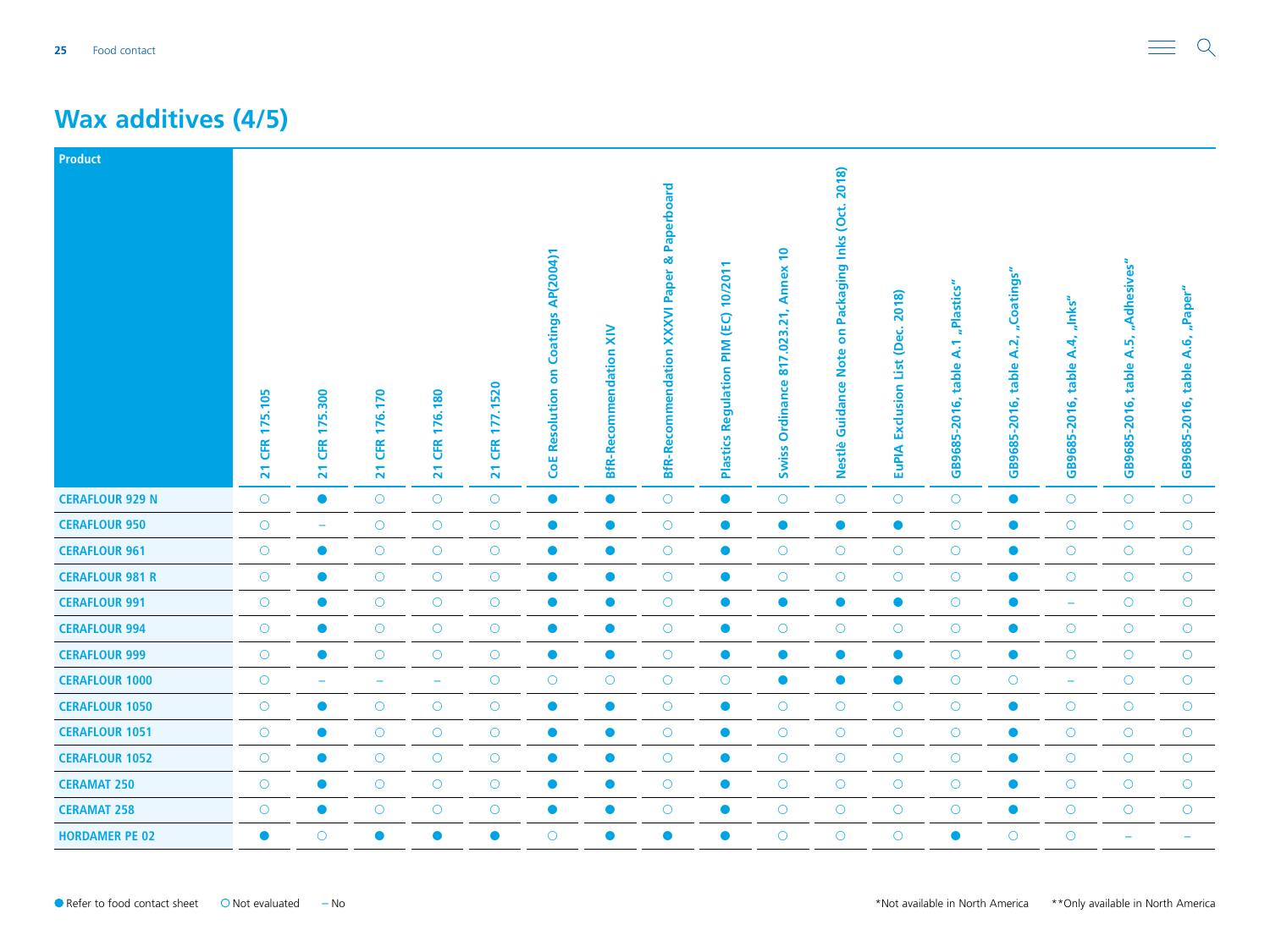#### **Wax additives (5/5)**

| Product               | 175.105<br><b>ER</b><br>$\overline{21}$ | 300<br>75<br><b>EK</b><br>$\overline{\mathbf{z}}$ | 170<br>76.<br>⊢<br><b>CFR</b><br>$\overline{\mathbf{z}}$ | 180<br>76.<br><b>EK</b><br>$\overline{\mathbf{z}}$ | 1520<br>EK<br>$\overline{21}$ | AP(2004)1<br>Coatings<br>S<br><b>CoE Resolution</b> | $\tilde{\mathbf{x}}$<br>endation<br><b>COMM</b><br><b>BfR-Red</b> | 짇<br><u>م</u><br>ೲ<br>Paper<br><b>NXXX</b><br>commendation<br>ω<br><b>BfR-Re</b> | 10/201<br>PIM (EC)<br>gulation<br>Φ<br>œ<br>stics<br>$\frac{a}{2}$ | $\overline{P}$<br>Annex<br>.023.21<br>↖<br>$\overline{\bullet}$<br>Ordinance<br><b>Swiss</b> | 2018)<br><u>io</u><br>Packaging Inks<br>S<br><b>Note</b><br>Guidance<br>Nestlè | 2018)<br>نه<br>é<br>List<br>Exclusion<br><b>EuPIA</b> | "Plastics<br>᠆<br>⋖<br>table<br>$-2016,$<br>GB9685- | Coatings<br>$\mathbf{\Omega}$<br>⋖<br>table<br>$-2016,$<br>GB9685 | "Inks"<br>ď<br>⋖<br>table<br><u>اق</u><br>٥<br>ក<br>m<br>GB968! | 69<br>dhesive<br><u><sub>m</sub></u><br>⋖<br>table<br><u>َ 16</u><br>$\overline{20}$<br>GB9685 | "Paper"<br><b>A.6,</b><br>table<br>2016,<br>GB9685 |
|-----------------------|-----------------------------------------|---------------------------------------------------|----------------------------------------------------------|----------------------------------------------------|-------------------------------|-----------------------------------------------------|-------------------------------------------------------------------|----------------------------------------------------------------------------------|--------------------------------------------------------------------|----------------------------------------------------------------------------------------------|--------------------------------------------------------------------------------|-------------------------------------------------------|-----------------------------------------------------|-------------------------------------------------------------------|-----------------------------------------------------------------|------------------------------------------------------------------------------------------------|----------------------------------------------------|
| <b>HORDAMER PE 03</b> | $\bullet$                               | $\circ$                                           | $\bullet$                                                | $\bullet$                                          | $\circ$                       | $\circ$                                             | $\bullet$                                                         | $\bullet$                                                                        |                                                                    |                                                                                              | $\bullet$                                                                      | $\bullet$                                             | $\circ$                                             | $\bigcirc$                                                        | $\circ$                                                         |                                                                                                |                                                    |
| <b>HORDAMER PE 35</b> | $\circ$                                 | $\circ$                                           | $\circ$                                                  | $\circ$                                            | $\circ$                       | $\circ$                                             | $\circ$                                                           | $\circ$                                                                          | $\circ$                                                            | $\bullet$                                                                                    | $\bullet$                                                                      | $\bullet$                                             | $\circ$                                             | $\circ$                                                           |                                                                 | Ω                                                                                              | $\bigcirc$                                         |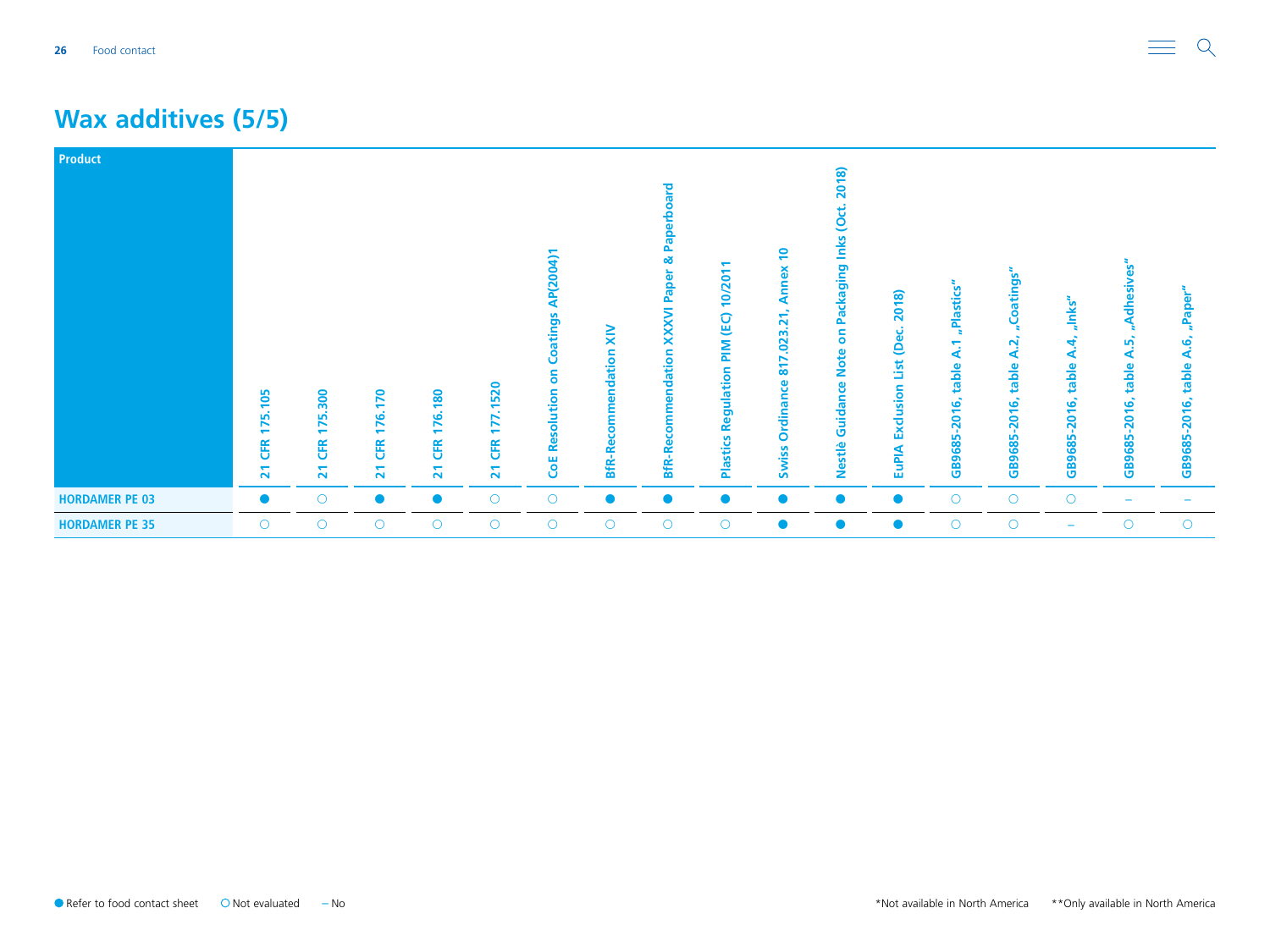# <span id="page-26-0"></span>**Specialties**

| <b>Product</b>              |                                                 |                                                   |                                                 |                                          |                                          |                                             |                               |                                                          |                                                         |                                                           |                                                                      |                                                     |                                         |                                          |                                                   |                                                 |                                         |
|-----------------------------|-------------------------------------------------|---------------------------------------------------|-------------------------------------------------|------------------------------------------|------------------------------------------|---------------------------------------------|-------------------------------|----------------------------------------------------------|---------------------------------------------------------|-----------------------------------------------------------|----------------------------------------------------------------------|-----------------------------------------------------|-----------------------------------------|------------------------------------------|---------------------------------------------------|-------------------------------------------------|-----------------------------------------|
|                             | 175.105<br><b>EK</b><br>$\overline{\mathbf{z}}$ | 300<br>ιń<br><b>ER</b><br>$\overline{\mathbf{z}}$ | 176.170<br><b>ER</b><br>$\overline{\mathbf{z}}$ | 176.180<br>EK<br>$\overline{\mathbf{z}}$ | 177.1520<br>Œ<br>$\overline{\mathbf{z}}$ | <b>CoE Resolution on Coatings AP(2004)1</b> | <b>BfR-Recommendation XIV</b> | Paperboard<br>XXXVI Paper &<br><b>BfR-Recommendation</b> | 10/2011<br>(EC)<br>MId<br>Regulation<br><b>Plastics</b> | Annex 10<br>.023.21,<br>817.<br>Ordinance<br><b>Swiss</b> | Packaging Inks (Oct. 2018)<br>S<br><b>Note</b><br>Guidance<br>Nestlè | 2018)<br>(Dec.<br>List<br>Exclusion<br><b>EuPIA</b> | "Plastics"<br>table A.1<br>GB9685-2016, | "Coatings"<br>table A.2,<br>GB9685-2016, | $n$ lnks"<br><b>A.4,</b><br>table<br>GB9685-2016, | "Adhesives"<br>ທັ<br>∢<br>table<br>GB9685-2016, | "Paper"<br>A.6<br>table<br>GB9685-2016, |
| <b>BYK-MAX AS 4171</b>      | $\circ$                                         | $\circ$                                           | $\bigcirc$                                      | $\bigcirc$                               | $\bullet$                                | $\bigcirc$                                  | $\bigcirc$                    | $\circ$                                                  | $\bullet$                                               | $\circ$                                                   | $\bigcirc$                                                           | $\bigcirc$                                          | $\bigcirc$                              | $\bigcirc$                               | $\circ$                                           | $\circ$                                         | $\circ$                                 |
| <b>BYK-MAX ASC 4181</b>     | $\circ$                                         | $\circ$                                           | $\circ$                                         | $\bigcirc$                               | $\rightarrow$                            | $\bigcirc$                                  | $\circ$                       | $\circ$                                                  | $\bullet$                                               | $\circ$                                                   | $\circ$                                                              | $\bigcirc$                                          | $\bigcirc$                              | $\bigcirc$                               | $\circ$                                           | $\circ$                                         | $\circ$                                 |
| <b>BYK-MAX CT 4260</b>      | $\bigcirc$                                      | $\bigcirc$                                        | $\bigcirc$                                      | $\bigcirc$                               | $\bullet$                                | $\circ$                                     | $\bigcirc$                    | $\bigcirc$                                               | $\bullet$                                               | $\bigcirc$                                                | $\bigcirc$                                                           | $\bigcirc$                                          | $\rightarrow$                           | $\bigcirc$                               | $\bigcirc$                                        | $\bigcirc$                                      | $\bigcirc$                              |
| <b>BYK-MAX D 4220</b>       | $\circ$                                         | $\bigcirc$                                        | $\bigcirc$                                      | $\bigcirc$                               | $\bullet$                                | $\bigcirc$                                  | $\bigcirc$                    | $\circ$                                                  | $\bullet$                                               | $\circ$                                                   | $\bigcirc$                                                           | $\bigcirc$                                          | $\equiv$                                | $\bigcirc$                               | $\circ$                                           | $\bigcirc$                                      | $\circ$                                 |
| BYK-MAX D 4221              | $\circ$                                         | $\circ$                                           | $\circ$                                         | $\bigcirc$                               | $\qquad \qquad \longleftarrow$           | $\bigcirc$                                  | $\bigcirc$                    | $\circ$                                                  | $\bullet$                                               | $\circ$                                                   | $\circ$                                                              | $\bigcirc$                                          | ۳                                       | $\circ$                                  | $\circ$                                           | $\circ$                                         | $\circ$                                 |
| <b>BYK-MAX NU 4230 LDPE</b> | $\circ$                                         | $\bigcirc$                                        | $\bigcirc$                                      | $\bigcirc$                               | $\bullet$                                | $\circ$                                     | $\bigcirc$                    | $\bigcirc$                                               | $\bullet$                                               | $\bigcirc$                                                | $\bigcirc$                                                           | $\bigcirc$                                          | $\bigcirc$                              | $\bigcirc$                               | $\bigcirc$                                        | $\circ$                                         | $\bigcirc$                              |
| <b>BYK-MAX NU 4230 PP</b>   | $\circ$                                         | $\circ$                                           | $\bigcirc$                                      | $\bigcirc$                               | $\bullet$                                | $\bigcirc$                                  | $\bigcirc$                    | $\circ$                                                  | $\bullet$                                               | $\bigcirc$                                                | $\bigcirc$                                                           | $\bigcirc$                                          | $\bigcirc$                              | $\bigcirc$                               | $\circ$                                           | $\circ$                                         | $\circ$                                 |
| <b>BYK-MAX NU 4232</b>      | $\circ$                                         | $\circ$                                           | $\circ$                                         | $\circ$                                  | $\bullet$                                | $\circ$                                     | $\circ$                       | $\circ$                                                  | $\bullet$                                               | $\circ$                                                   | $\circ$                                                              | $\bigcirc$                                          | $\circ$                                 | $\circ$                                  | $\circ$                                           | $\circ$                                         | $\circ$                                 |
| <b>BYK-MAX OR 4207</b>      | $\circ$                                         | $\bigcirc$                                        | $\bigcirc$                                      | $\bigcirc$                               | $\rightarrow$                            | $\bigcirc$                                  | $\bigcirc$                    | $\circ$                                                  | $\bullet$                                               | $\bigcirc$                                                | $\bigcirc$                                                           | $\bigcirc$                                          | $\bigcirc$                              | $\bigcirc$                               | $\circ$                                           | $\circ$                                         | $\bigcirc$                              |
| <b>BYK-MAX P 4102</b>       | $\circ$                                         | $\bigcirc$                                        | $\bigcirc$                                      | $\bigcirc$                               | $\bullet$                                | $\bigcirc$                                  | $\bigcirc$                    | $\circ$                                                  | $\bullet$                                               | $\bigcirc$                                                | $\bigcirc$                                                           | $\bigcirc$                                          | $\equiv$                                | $\bigcirc$                               | $\bigcirc$                                        | $\bigcirc$                                      | $\circ$                                 |
| <b>BYK-MAX P 4104</b>       | $\circ$                                         | $\circ$                                           | $\circ$                                         | $\circ$                                  | $\bullet$                                | $\bigcirc$                                  | $\circ$                       | $\circ$                                                  | $\bullet$                                               | $\circ$                                                   | $\circ$                                                              | $\bigcirc$                                          | $\bigcirc$                              | $\circ$                                  | $\circ$                                           | $\circ$                                         | $\circ$                                 |
| <b>BYK-MAX P 4200</b>       | $\bigcirc$                                      | $\bigcirc$                                        | $\bigcirc$                                      | $\bigcirc$                               | $\bullet$                                | $\circ$                                     | $\bigcirc$                    | $\bigcirc$                                               | $\bullet$                                               | $\bigcirc$                                                | $\bigcirc$                                                           | $\bigcirc$                                          | $\bullet$                               | $\bigcirc$                               | $\bigcirc$                                        | $\bigcirc$                                      | $\bigcirc$                              |
| <b>BYK-MAX SA 4190</b>      | $\circ$                                         | $\bigcirc$                                        | $\circ$                                         | $\circ$                                  | $\equiv$                                 | $\bigcirc$                                  | $\bigcirc$                    | $\circ$                                                  | $\bullet$                                               | $\circ$                                                   | $\circ$                                                              | $\bigcirc$                                          | $\bigcirc$                              | $\bigcirc$                               | $\circ$                                           | $\circ$                                         | $\circ$                                 |
| <b>BYK-MAX SA 4191</b>      | $\circ$                                         | $\bigcirc$                                        | $\circ$                                         | $\bigcirc$                               | $\circ$                                  | $\bigcirc$                                  | $\circ$                       | $\circ$                                                  | $\bullet$                                               | $\circ$                                                   | $\circ$                                                              | $\bigcirc$                                          | $\circ$                                 | $\circ$                                  | $\circ$                                           | $\circ$                                         | $\circ$                                 |
| <b>FULACOLOR-SR</b>         | $\circ$                                         | $\circ$                                           | ÷                                               | ۰                                        | $\circ$                                  | $\overline{O}$                              | $\circ$                       | $\bullet$                                                | $\bullet$                                               | $\circ$                                                   | $\circ$                                                              | $\circ$                                             | $\overline{O}$                          | $\circ$                                  | $\circ$                                           | $\circ$                                         |                                         |